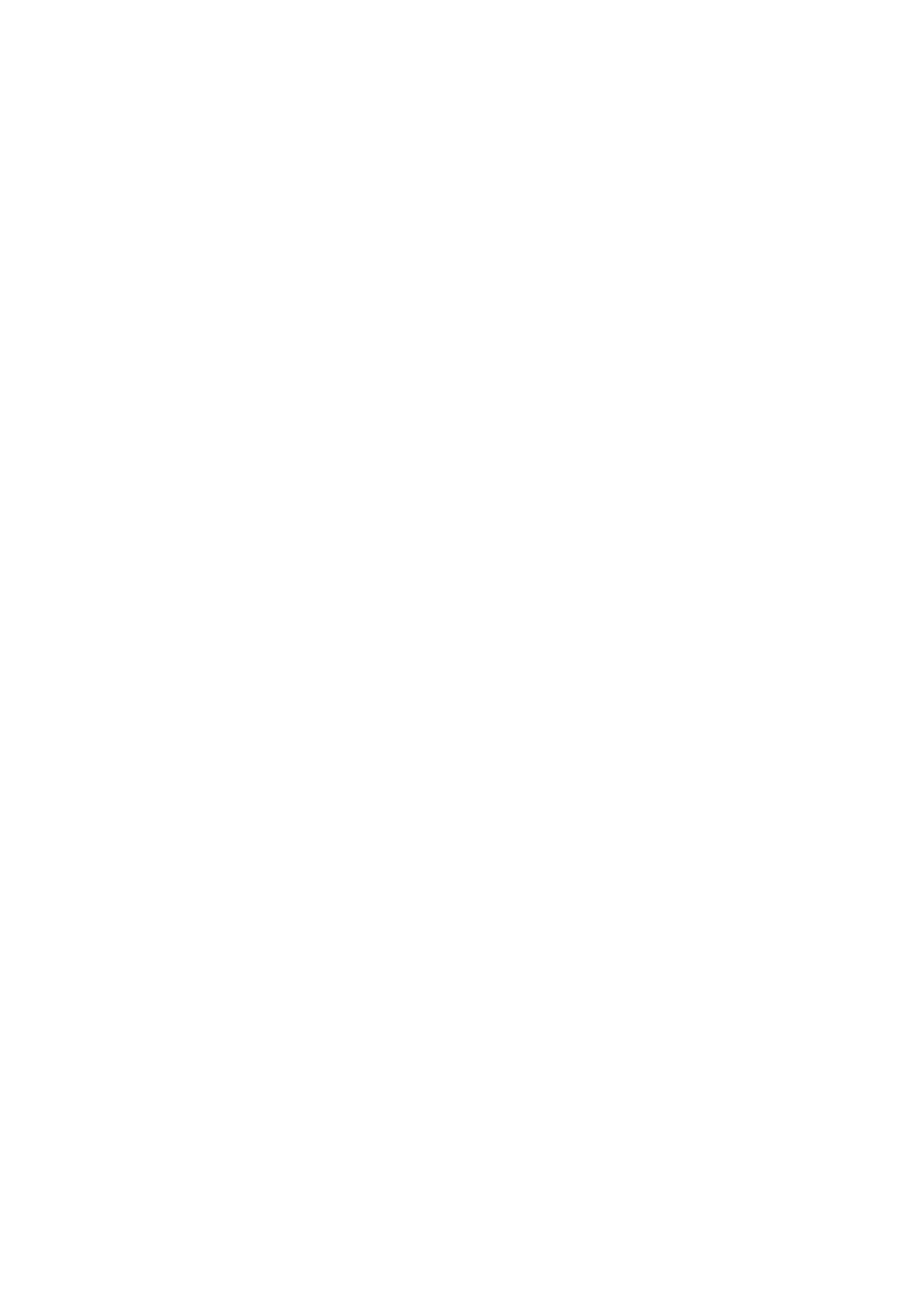

# *Number* 39 *of* 2013

# **GAS REGULATION ACT 2013**

# **CONTENTS**

# [PART 1](#page-6-0)

# P[RELIMINARY](#page-6-3) AND GENERAL

## **SECTION**

- 1. [Short title and commencement](#page-6-2)
- 2. [Interpretation](#page-6-1)
- 3. [Expenses](#page-8-1)
- 4. [Report by Minister](#page-8-0)

# [PART 2](#page-9-4)

#### NETWORK [COMPANY](#page-9-3)

- 5. [Network company](#page-9-2)
- 6. [Memorandum and articles of association of network company](#page-9-1)
- 7. [Directors of network company](#page-9-0)
- 8. [Disqualification for office of director of network company](#page-10-1)
- 9. [Member of either House of Oireachtas or European Parliament](#page-10-0)
- 10. [Disclosure of interests by directors of network company](#page-11-0)
- 11. [Disclosure of interests by members of staff of network company](#page-12-1)
- 12. [Disclosure of confidential information](#page-12-0)
- 13. [BGÉ and Gaslink to prepare network transfer plan](#page-13-3)
- 14. [Approval by Minister of network transfer plan](#page-13-2)
- 15. [Network transfer date](#page-13-1)
- 16. [Transfer to network company](#page-13-0)
- 17. [Transfers to network company after network transfer date](#page-14-2)
- 18. [Proof of title by certificate](#page-14-1)
- 19. [Right to production of documents of title](#page-14-0)
- 20. [Annual report and accounts](#page-15-2)

#### [PART 3](#page-15-1)

T[RANSFER](#page-15-0) OF ENERGY BUSINESS TO ENERGY COMPANY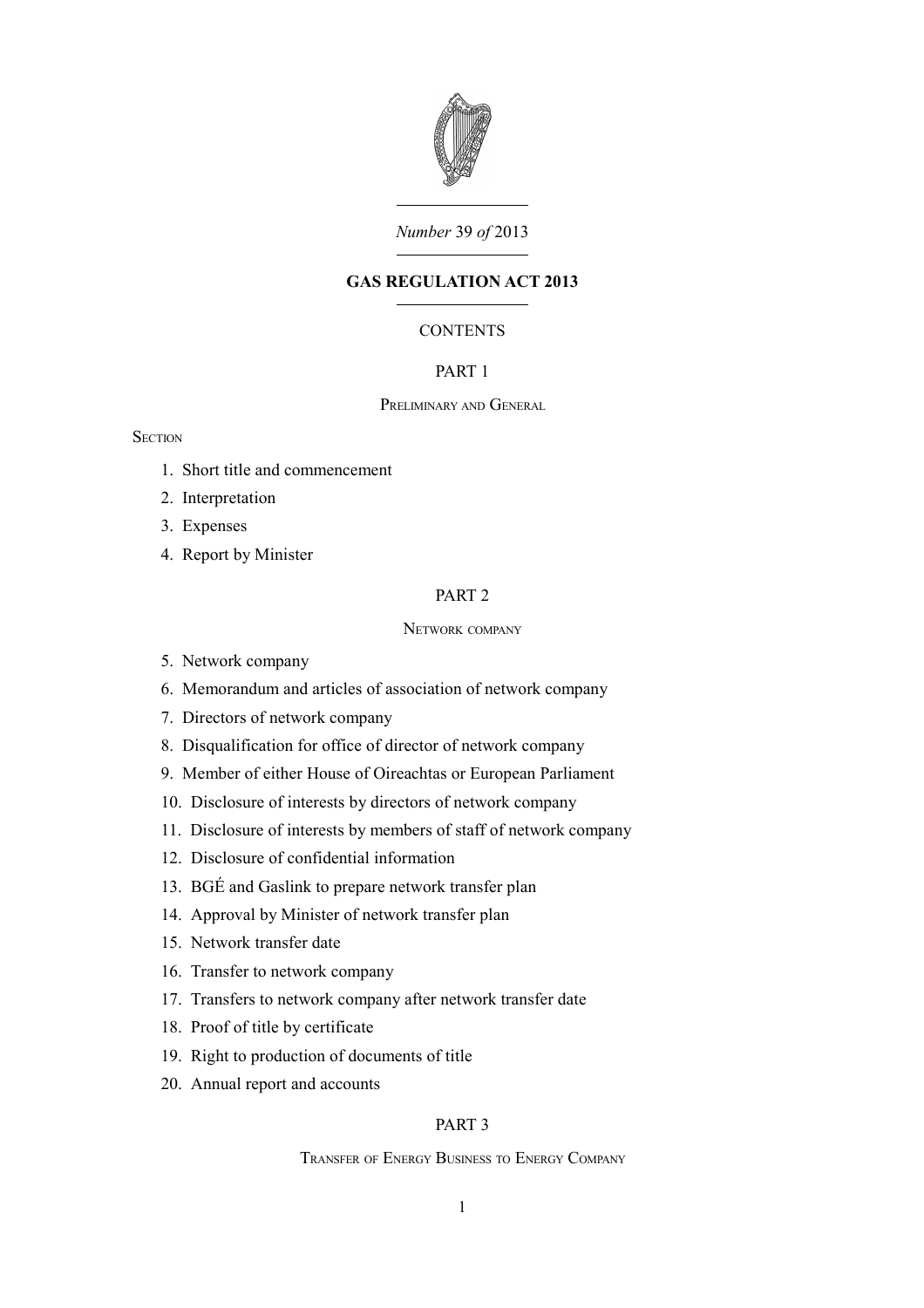- 21. [BGÉ to prepare transfer plan in relation to energy company](#page-15-4)
- 22. [Memorandum and articles of association of energy company](#page-15-3)
- 23. [Directors of energy company](#page-16-2)
- 24. [Approval by Minister of transfer plan in relation to energy company](#page-16-1)
- 25. [Transfer date in relation to energy company](#page-16-0)
- 26. [Transfer to energy company](#page-17-2)
- 27. [Transfers to energy company after transfer date](#page-17-1)
- 28. [Proof of title by certificate](#page-17-0)
- 29. [Right to production of documents of title](#page-18-5)
- 30. [Disposal of energy company](#page-18-4)
- 31. [Taxation of chargeable gains](#page-18-3)

#### [PART 4](#page-18-2)

#### A[MENDMENTS](#page-18-1) TO ACT OF 1976

- 32. [Amendment of Act of 1976](#page-18-0)
- 33. [Functions of Board](#page-21-0)
- 34. [Conferring of additional functions on Board](#page-23-0)
- 35. [Directions as to profits and financial objectives of Board](#page-24-0)
- 36. [Accounts and audits](#page-25-1)
- 37. [Staff of Board](#page-25-0)
- 38. [Amendment of section 18 of Act of 1976 Superannuation of officers and servants of](#page-26-0) [Board](#page-26-0)
- 39. [Board's capital commitments](#page-27-0)
- 40. [Amendment of First Schedule to Act of 1976](#page-28-0)

# [PART 5](#page-31-4)

#### **M[ISCELLANEOUS](#page-31-3)**

- 41. [Transfer of certain capital stock issued by BGÉ under section 7B\(2\) of the Act of 1976](#page-31-2)
- 42. [Functions of majority-shareholding Minister in relation to network company](#page-31-1)
- 43. [Amendment of section 2 of Act of 1987](#page-31-0)
- 44. [Amendment of section 17 of Gas \(Amendment\) Act 2000](#page-34-3)
- 45. [Amendment of section 16 of the Gas \(Interim\) \(Regulation\) Act 2002](#page-34-2)
- 46. [Amendment of section 16 of the Water Services Act 2013](#page-34-1)
- 47. [Further amendment of Water Services Act 2013](#page-34-0)

# [SCHEDULE 1](#page-36-1)

TRANSFER OF ASSETS, LICENCES, RIGHTS AND LIABILITIES OF [BGÉ,](#page-36-0) AND OF GASLINK, TO NETWORK COMPANY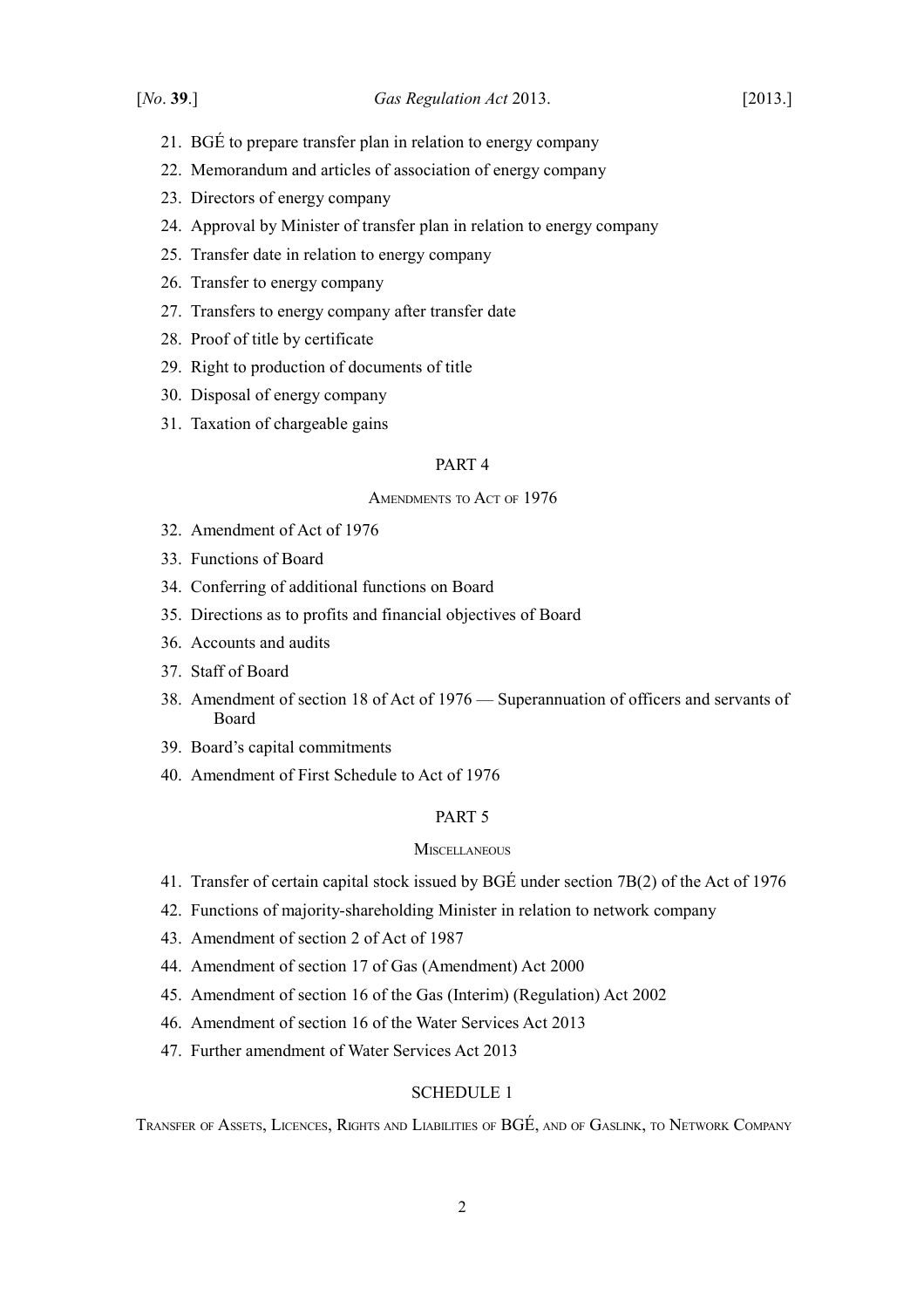# [SCHEDULE 2](#page-38-1)

TRANSFER OF CERTAIN EMPLOYEES OF [BGÉ,](#page-38-0) AND OF GASLINK, TO NETWORK COMPANY

# [SCHEDULE 3](#page-40-1)

TRANSFER OF ASSETS, LICENCES, RIGHTS AND L[IABILITIES](#page-40-0) TO ENERGY COMPANY

# [SCHEDULE 4](#page-41-1)

TRANSFER OF CERTAIN E[MPLOYEES](#page-41-0) TO ENERGY COMPANY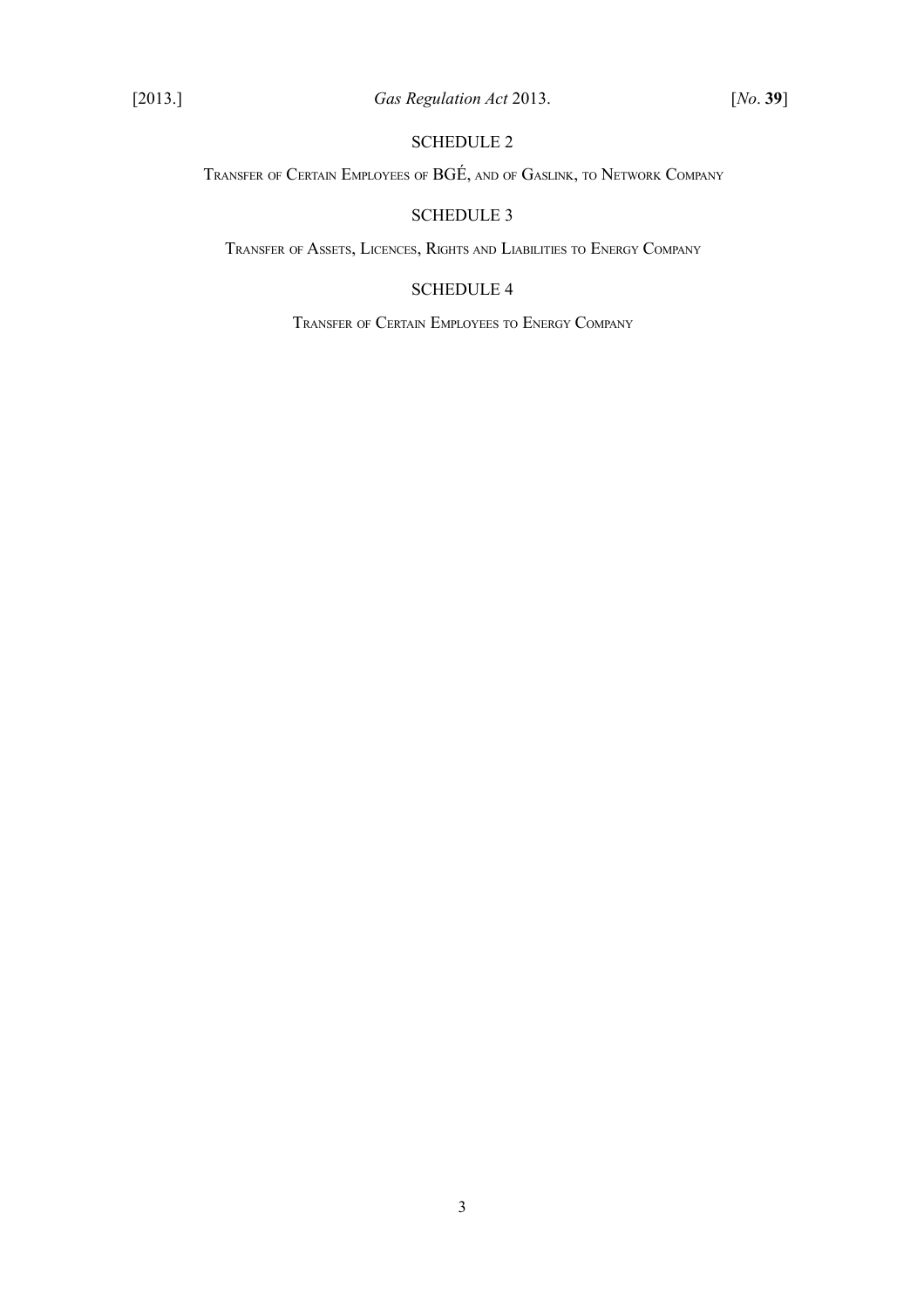#### ACTS REFERRED TO

Alliance and Dublin Gas Acts 1866 to 1909

Companies (Amendment) Act 1983 (No. 13)

Companies (Amendment) Act 2009 (No. 20)

Companies Act 1963 (No. 33)

Companies Act 1990 (No. 33)

Companies Acts

Electricity Regulation Act 1999 (No. 23)

Energy (Miscellaneous Provisions) Act 1995 (No. 35)

Energy (Miscellaneous Provisions) Act 2006 (No. 40)

Environmental Protection Agency Act 1992 (No. 07)

Ethics in Public Office Act 1995 (No. 22)

European Parliament Elections Act 1997 (No. 2)

Foreshore Act 1933 (No. 12)

Gas (Amendment) Act 1987 (No. 09)

Gas (Amendment) Act 2000 (No. 26)

Gas (Interim) (Regulation) Act 2002 (No. 10)

Gas Act 1976 (No. 30)

Land And Conveyancing Law Reform Act 2009 (No. 27)

Ministers and Secretaries (Amendment) Act 2011 (No. 10)

Stamp Duties Consolidation Act 1999 (No. 31)

Superannuation Act 1859 (22 Vict., c. 26)

Superannuation Acts 1834 to 1963

Taxes Consolidation Act 1997 (No. 39)

Water Services Act 2013 (No. 6)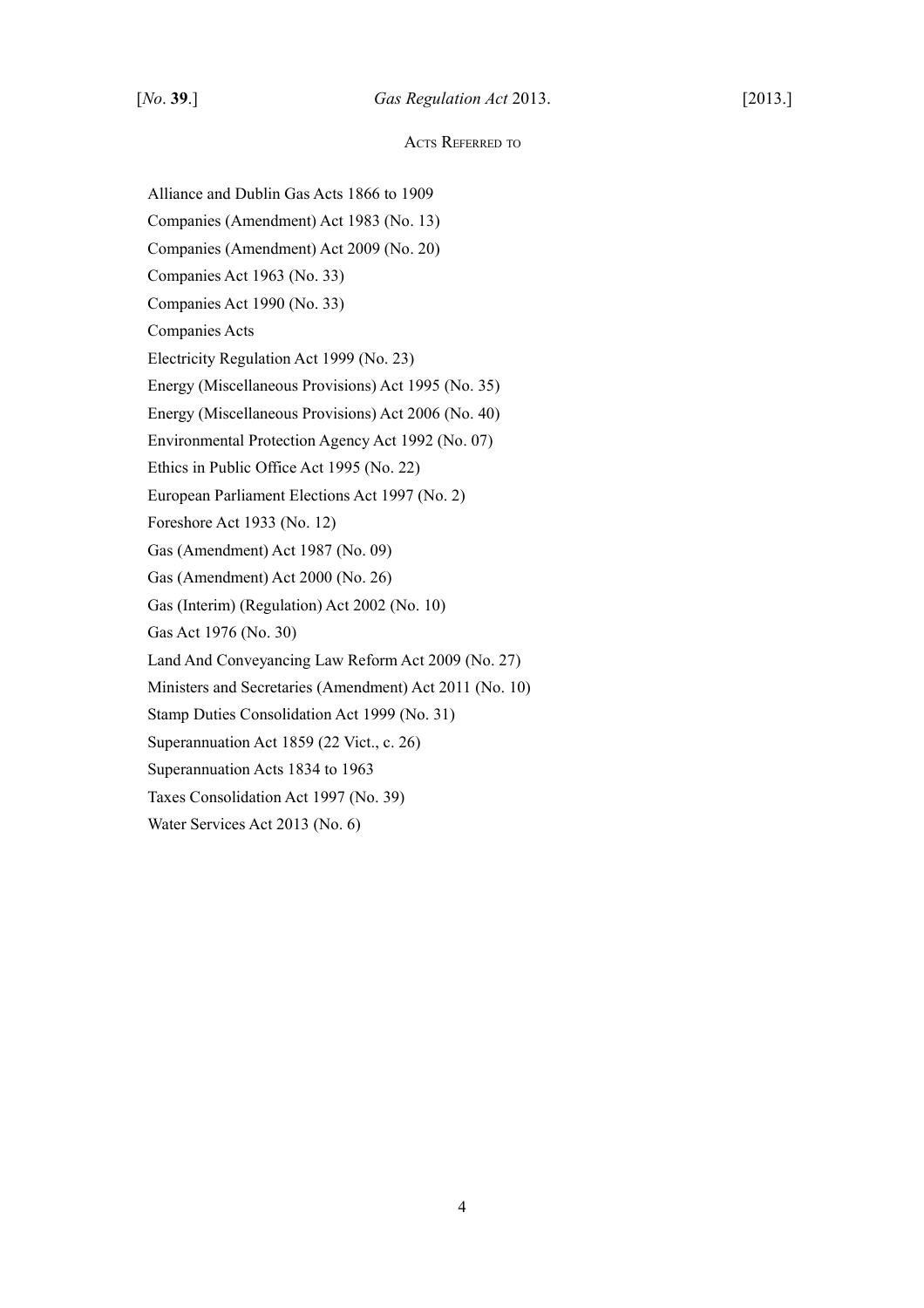

*Number* 39 *of* 2013

# **GAS REGULATION ACT 2013**

An Act to provide for the reorganisation of Bord Gáis Éireann's transmission and distribution operations and energy business, and for that purpose for the establishment of subsidiaries of Bord Gáis Éireann; to provide for the continued public ownership of natural gas networks; to provide for the further implementation of Directive 2009/73/EC of the European Parliament and of the Council of [1](#page-6-4)3 July 2009<sup>1</sup> by providing for the disposal of Bord Gáis Éireann's energy business and for the reorganisation of the ownership of Bord Gáis Éireann; to amend the [Gas Act 1976,](http://www.irishstatutebook.ie/1976/en/act/pub/0030/index.html) the [Gas \(Amendment\) Act](http://www.irishstatutebook.ie/1987/en/act/pub/0009/index.html) [1987,](http://www.irishstatutebook.ie/1987/en/act/pub/0009/index.html) the [Gas \(Amendment\) Act 2000,](http://www.irishstatutebook.ie/2000/en/act/pub/0026/index.html) the [Gas \(Interim\) \(Regulation\) Act 2002](http://www.irishstatutebook.ie/2002/en/act/pub/0010/index.html) and the [Water Services Act 2013;](http://www.irishstatutebook.ie/2013/en/act/pub/0006/index.html) and to provide for related matters. [3*rd December*, 2013]

**Be it enacted by the Oireachtas as follows:**

# <span id="page-6-0"></span>PART 1

<span id="page-6-3"></span>PRELIMINARY AND GENERAL

# <span id="page-6-2"></span>**Short title and commencement**

- **1.** (1) This Act may be cited as the Gas Regulation Act 2013.
	- (2) This Act, other than *section [47](#page-34-4)*, shall come into operation on such day or days as the Minister may appoint by order or orders either generally or with reference to any particular purpose or provision and different days may be so appointed for different purposes or different provisions.

# <span id="page-6-1"></span>**Interpretation**

- **2.** In this Act—
	- "Act of 1976" means [Gas Act 1976;](http://www.irishstatutebook.ie/1976/en/act/pub/0030/index.html)

"Act of 1987" means [Gas \(Amendment\) Act 1987;](http://www.irishstatutebook.ie/1987/en/act/pub/0009/index.html)

"Act of 2002" means [Gas \(Interim\) \(Regulation\) Act 2002;](http://www.irishstatutebook.ie/2002/en/act/pub/0010/index.html)

"Act of 2006" means [Energy \(Miscellaneous Provisions\) Act 2006;](http://www.irishstatutebook.ie/2006/en/act/pub/0040/index.html)

"assets" means any legal or equitable estate or interest (whether present or future and whether vested or contingent) in real or personal property of any description (including

<span id="page-6-4"></span>1 OJ No. L 211, 14.8.2009, p. 94.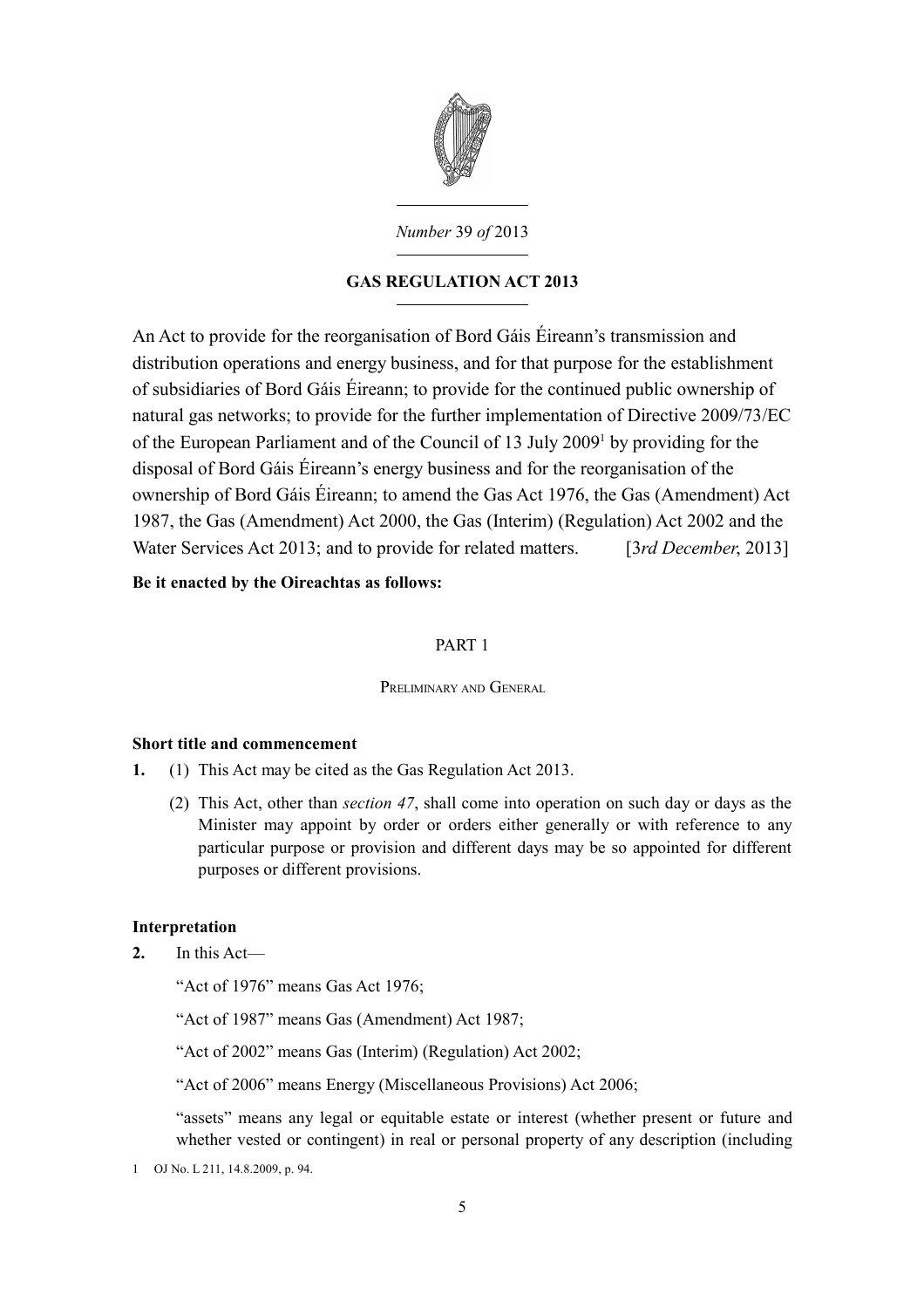money) and includes securities, choses in action and documents;

"BGÉ" means Bord Gáis Éireann;

"Commission" means Commission for Energy Regulation (as adapted by section 5 of the Act of 2002);

"disposal date", in relation to an energy company, means the date on which the energy company is disposed of pursuant to *section [30](#page-18-6)*;

"distribution system" means the system owned by BGÉ and operated by Gaslink for the transport of natural gas through local or regional pipelines with a view to its delivery to customers;

"employees of BGÉ" includes employees of the Board within the meaning of section 7A of the Act of 1976;

"energy business" means the energy business owned and operated by BGÉ and its subsidiaries and includes the functions, business activities, assets and licences of BGÉ and its subsidiaries that relate to—

- (a) the supply of natural gas,
- (b) the generation of electricity,
- (c) the supply of electricity, and
- (d) the operations of the subsidiary of BGÉ registered under the laws of the United Kingdom of Great Britain and Northern Ireland as firmus energy (Distribution) Limited under company registration number 05375370;

"energy company" shall be construed in accordance with *section [21](#page-15-5)*;

"Gaslink" means Gaslink Independent System Operator Ltd., being the company formed pursuant to Regulation 5 of the European Communities (Internal Market in Natural Gas) (BGÉ) Regulations 2005 (S.I. No. 760 of 2005);

"liabilities" means liabilities, debts or obligations (whether present or future and whether vested or contingent);

"licences" includes licences, authorisations and permits under —

- (a) the [Foreshore Act 1933,](http://www.irishstatutebook.ie/1933/en/act/pub/0012/index.html)
- (b) the [Environmental Protection Agency Act 1992,](http://www.irishstatutebook.ie/1992/en/act/pub/0007/index.html)
- (c) the [Electricity Regulation Act 1999,](http://www.irishstatutebook.ie/1999/en/act/pub/0023/index.html)
- (d) the [Gas \(Amendment\) Act 2000,](http://www.irishstatutebook.ie/2000/en/act/pub/0026/index.html)
- (e) the Act of 2002,
- (f) the European Communities (Greenhouse Gas Emissions Trading) Regulations 2012 (S.I. No. 490 of 2012).

"majority-shareholding Minister" has the same meaning as it has in the Act of 1976;

"material interest" shall be construed in accordance with section 2(3) of the [Ethics in](http://www.irishstatutebook.ie/1995/en/act/pub/0022/index.html)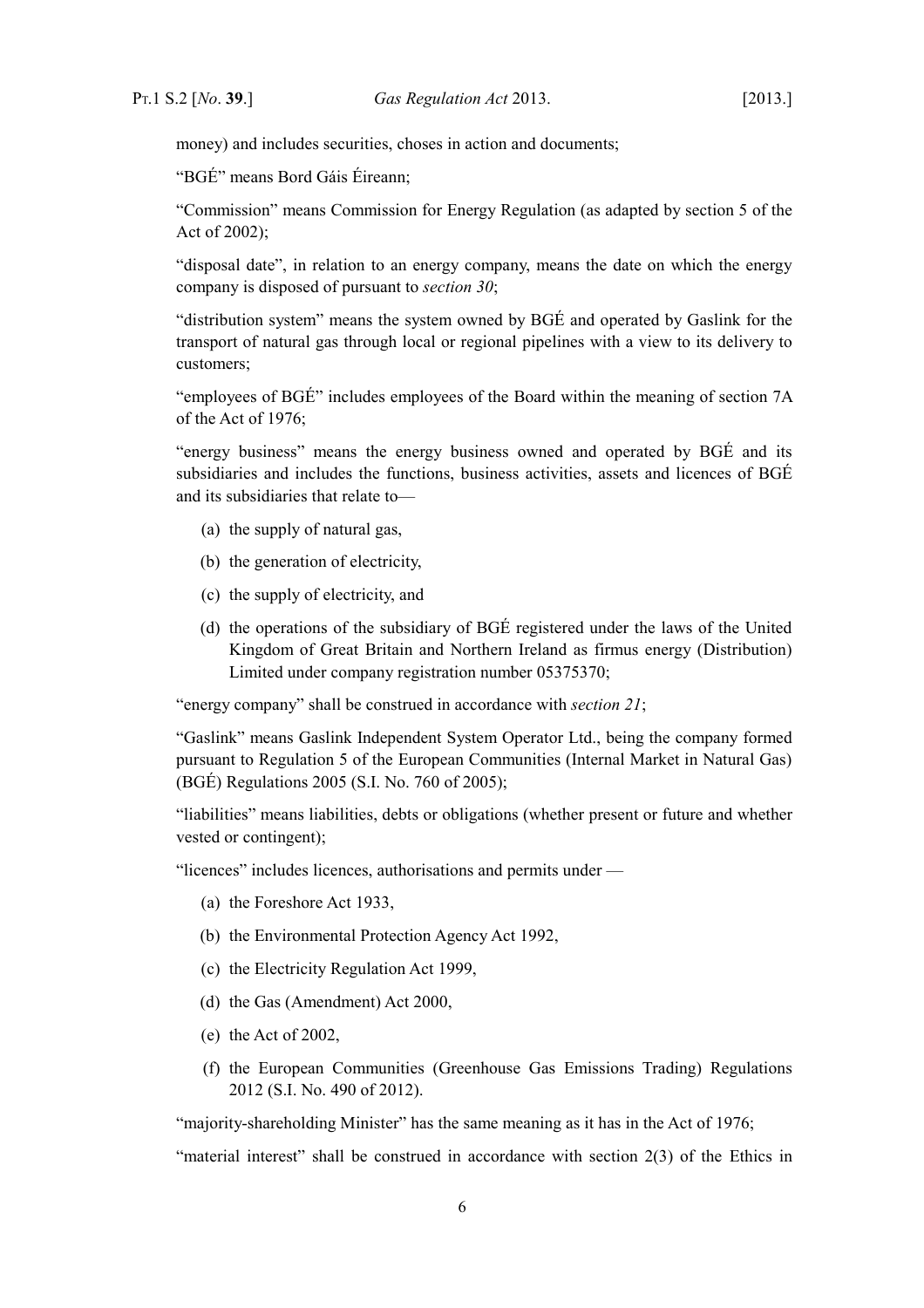[Public Office Act 1995;](http://www.irishstatutebook.ie/1995/en/act/pub/0022/index.html)

"Minister" means Minister for Communications, Energy and Natural Resources;

"Natural Gas Directive" means Directive 2009/73/EC of the European Parliament and of the Council of 13 July [2](#page-8-2)009<sup>2</sup> concerning common rules for the internal market in natural gas and repealing Directive 2003/55/EC;

"network company" shall be construed in accordance with *section [5](#page-9-5)*;

"network transfer date" shall be construed in accordance with *section [15](#page-13-5)*;

"network transfer plan" shall be construed in accordance with *section [13](#page-13-4)*;

"ownership", in relation to an asset, includes proprietary rights arising under a lease, a licence or a bailment of the asset;

"rights" means any rights, powers, privileges or immunities (whether present or future and whether vested or contingent);

"transmission system" means the system owned by BGÉ and operated by Gaslink for the transport of natural gas through a high pressure pipeline, other than an upstream pipeline, with a view to delivering the gas to customers:

"subsidiary" means a subsidiary within the meaning of the Companies Acts;

"transfer date" shall be construed in accordance with *section [25](#page-16-3)*;

"transfer plan" shall be construed in accordance with *section [21](#page-15-5)*.

#### <span id="page-8-1"></span>**Expenses**

**3**. The expenses incurred by the Minister in the administration of this Act shall, to such extent as may be sanctioned by the Minister for Public Expenditure and Reform, be paid out of moneys provided by the Oireachtas.

# <span id="page-8-0"></span>**Report by Minister**

- **4.** (1) The Minister shall, not later than one year after the commencement of this Part, lay before each House of the Oireachtas a report on the operation of this Act during that period.
	- (2) Notwithstanding the generality of *subsection (1)*, a report under this section shall include information on—
		- (a) the formation of the network company,
		- (b) the approval of any network transfer plan,
		- (c) the approval of any transfer plan to an energy company,
		- (d) the disposal of any energy company, and
		- (e) the appointment of the majority-shareholding Minister under section 7B(2)(e) of the Act of 1976.

<span id="page-8-2"></span><sup>2</sup> OJ No. L 211, 14.8.2009, p. 94.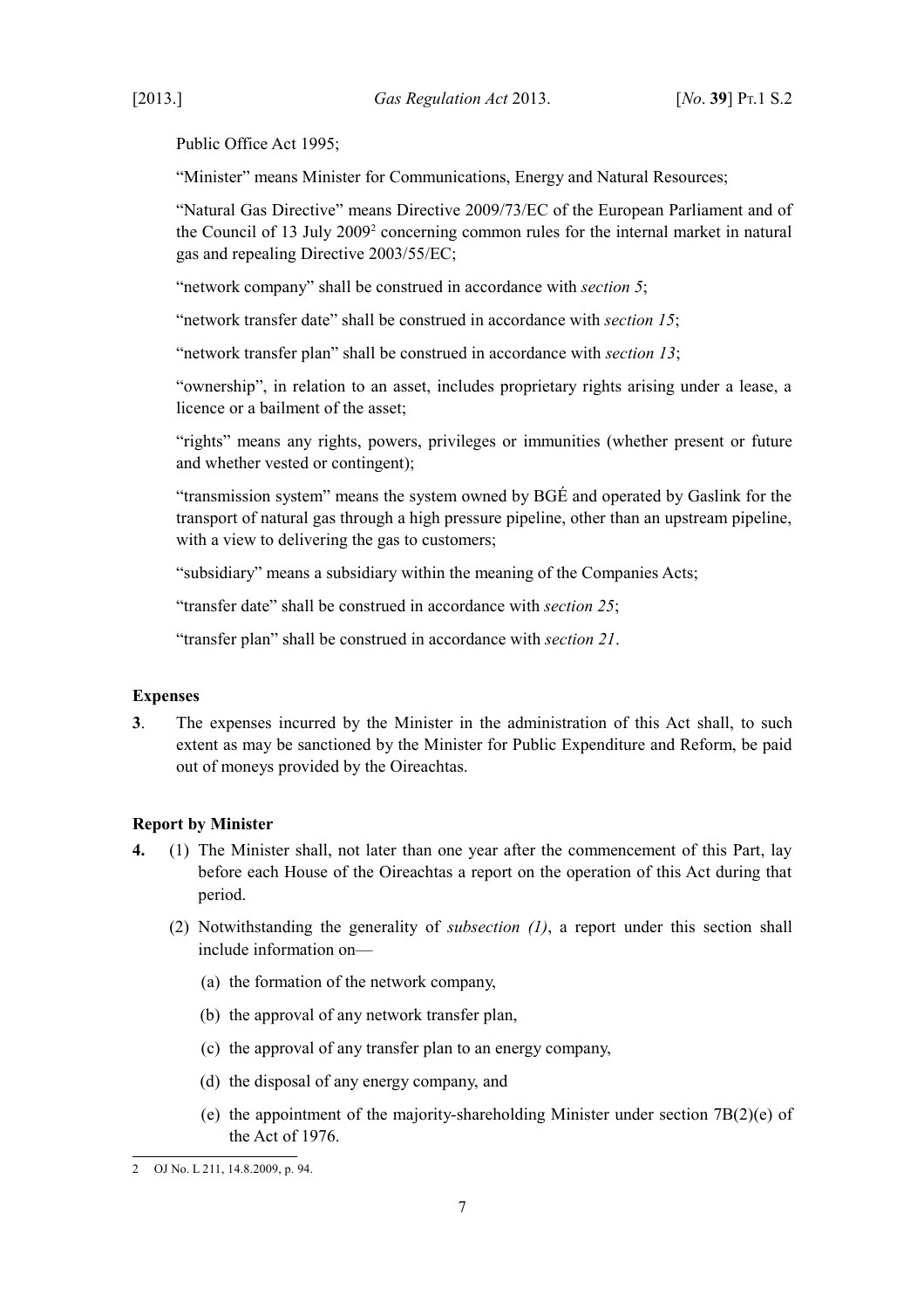# <span id="page-9-4"></span>PART 2

#### <span id="page-9-3"></span>NETWORK COMPANY

# <span id="page-9-2"></span>**Network company**

- <span id="page-9-5"></span>**5.** (1) As soon as practicable after the commencement of this section, BGÉ shall form and register under the Companies Acts in accordance with this Part a private company limited by shares (in this Act referred to as the "network company").
	- (2) Paragraph (b) of subsection (1) of section 6 (inserted by section 3 of, and the First Schedule to, the [Companies \(Amendment\) Act 1983\)](http://www.irishstatutebook.ie/1983/en/act/pub/0013/index.html) of the [Companies Act 1963](http://www.irishstatutebook.ie/1963/en/act/pub/0033/index.html) shall not apply to the network company.
	- (3) BGÉ shall be the sole member of the network company.
	- (4) BGÉ may not transfer the ownership of the network company.

# <span id="page-9-1"></span>**Memorandum and articles of association of network company**

- <span id="page-9-7"></span>**6.** (1) The memorandum of association of the network company shall be in such form consistent with this Act as may be approved by the Minister with the consent of the Minister for Public Expenditure and Reform and shall not be inconsistent with the Natural Gas Directive.
	- (2) The principal objects of the network company stated in the memorandum of association shall include the ownership and operation of the transmission system and the distribution system in a manner consistent with the Natural Gas Directive and this Act.
	- (3) The articles of association of the network company shall be in such form consistent with this Act as may be approved by the Minister with the consent of the Minister for Public Expenditure and Reform and shall not be inconsistent with the Natural Gas Directive.
	- (4) Notwithstanding anything contained in the Companies Acts, no alteration of the memorandum of association or the articles of association of the network company shall be valid or effectual unless made with the prior approval of the Minister given with the consent of the Minister for Public Expenditure and Reform.

# <span id="page-9-0"></span>**Directors of network company**

- <span id="page-9-6"></span>**7.** (1) The number of directors of the network company shall not be less than 4.
	- (2) A person shall not be appointed or act as a director of the network company if he or she is a director or an officer of a company or other body corporate which engages, within or outside the State, in—
		- (a) the supply of natural gas,
		- (b) the shipping of natural gas,
		- (c) the production of natural gas,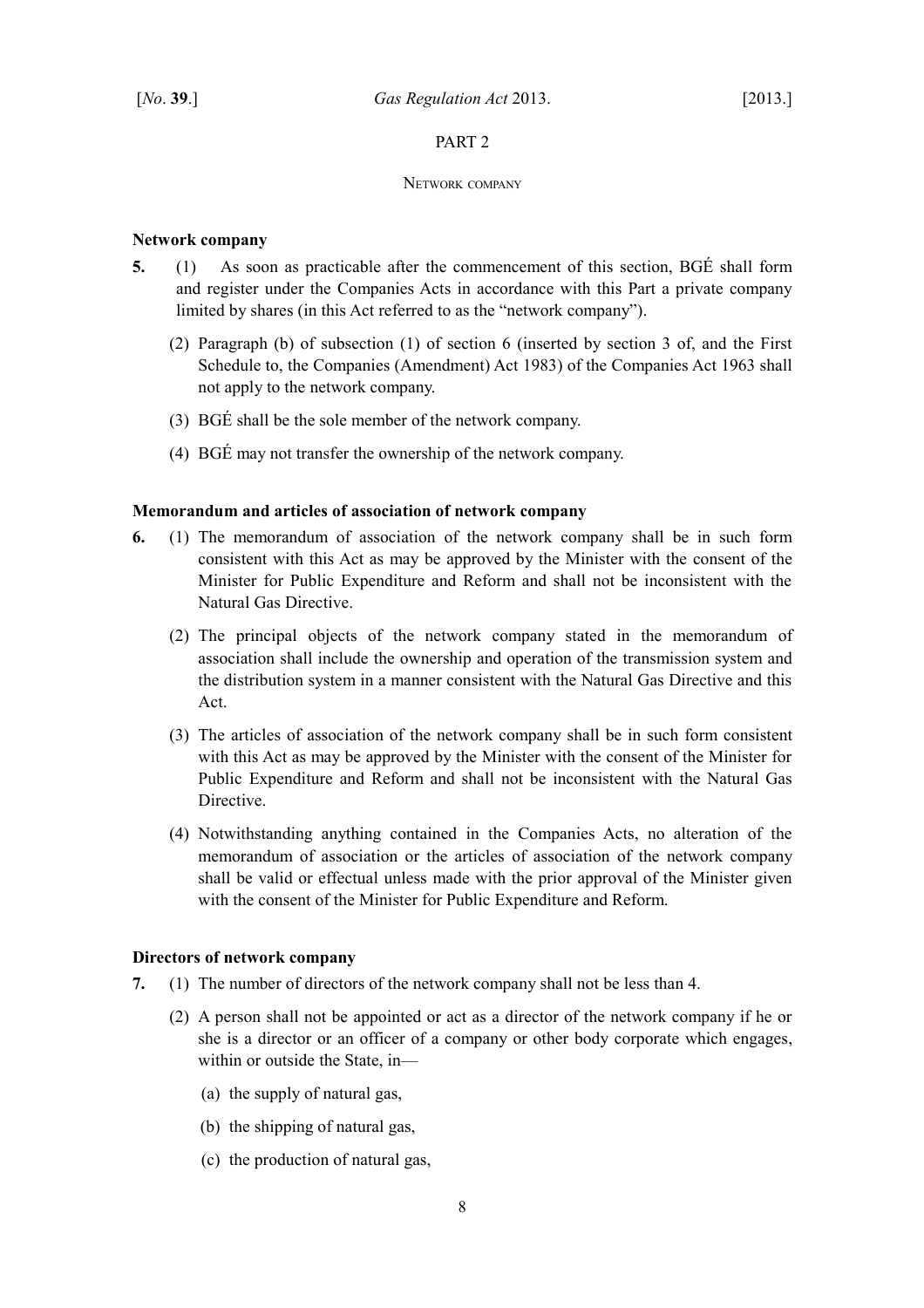- 
- (d) the supply of electricity, or
- (e) the generation of electricity.
- (3) Subject to *sections [8](#page-10-2)* to *[12](#page-12-2)*, the appointment of a director of the network company and the termination of such an appointment shall not be valid or effectual unless made with the prior approval of the Minister having consulted with the Minister for Public Expenditure and Reform.

# <span id="page-10-1"></span>**Disqualification for office of director of network company**

- <span id="page-10-2"></span>**8.** (1) A director of the network company shall cease to be qualified, and cease, to be a director of the network company if he or she—
	- (a) is adjudicated bankrupt,
	- (b) makes a composition or an arrangement with creditors,
	- (c) is sentenced by a court of competent jurisdiction to a term of imprisonment,
	- (d) is convicted of any indictable offence in relation to a company,
	- (e) is convicted of an offence involving fraud or dishonesty, whether in connection with a company or not, or
	- (f) is the subject of an order under section 160 of the [Companies Act 1990.](http://www.irishstatutebook.ie/1990/en/act/pub/0033/index.html)
	- (2) This section is in addition to, and not in substitution for, any provision of the Companies Acts by virtue of which a person is not qualified, or shall cease, to be a director of a company.

#### <span id="page-10-0"></span>**Member of either House of Oireachtas or European Parliament**

- **9.** (1) Where a director of the network company is—
	- (a) nominated as a member of Seanad Éireann,
	- (b) elected as a member of either House of the Oireachtas or to be a member of the European Parliament, or
	- (c) regarded pursuant to Part XIII of the Second Schedule to the Act of 1997 as having been elected to that Parliament,

he or she shall thereupon cease to be a director of the network company.

- (2) Where a member of the staff of the network company is—
	- (a) nominated as a member of Seanad Éireann,
	- (b) elected as a member of either House of the Oireachtas or to be a member of the European Parliament, or
	- (c) regarded pursuant to Part XIII of the Second Schedule to the Act of 1997 as having been elected to that Parliament,

he or she shall thereupon cease to be a member of the staff of the network company.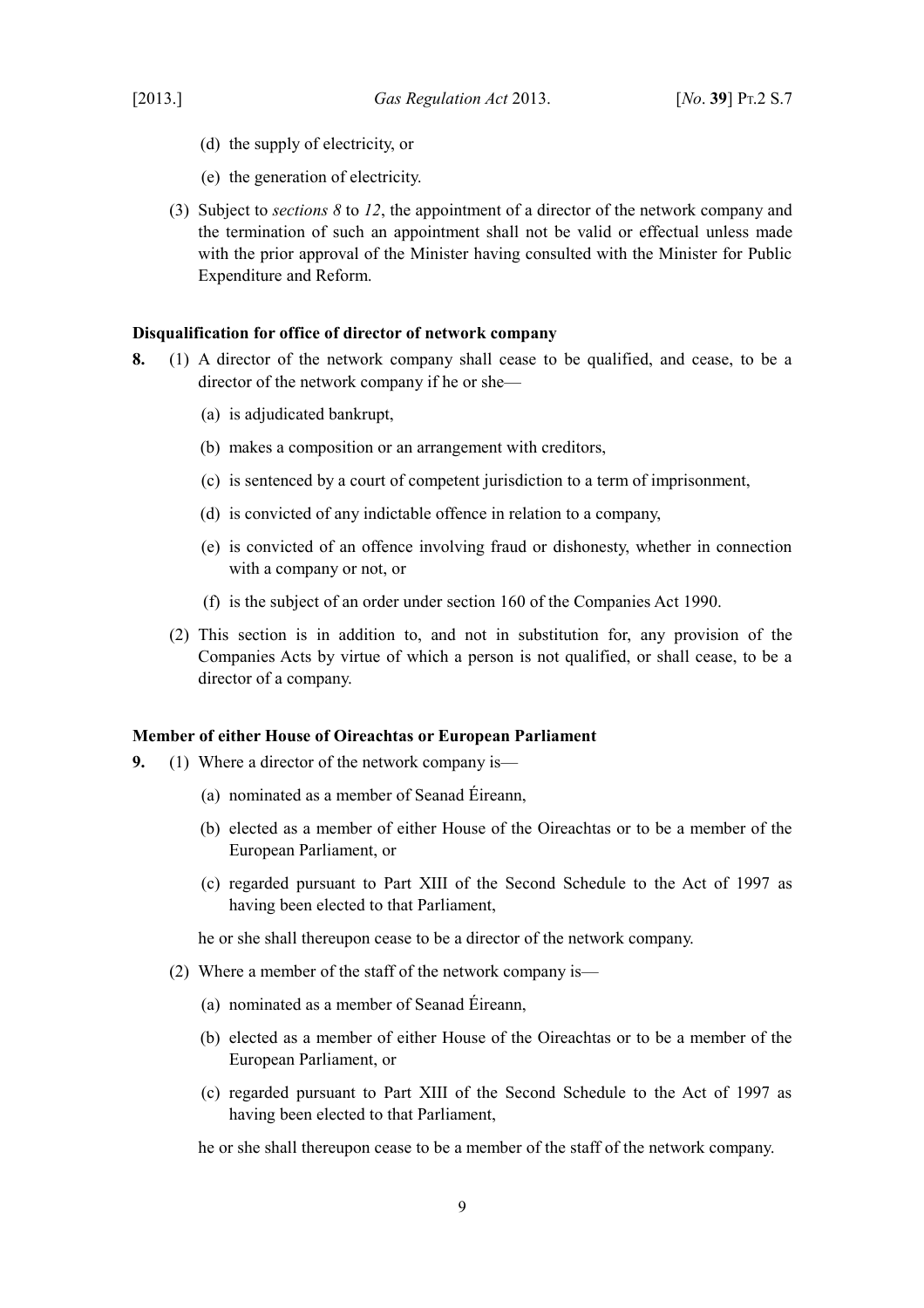- (3) A person who is for the time being entitled under the Standing Orders of either House of the Oireachtas to sit therein or who is a member of the European Parliament shall, while he or she is so entitled or is such a member, be disqualified for being a director of the network company.
- (4) In this section "Act of 1997" means [European Parliament Elections Act 1997.](http://www.irishstatutebook.ie/1997/en/act/pub/0002/index.html)

#### <span id="page-11-0"></span>**Disclosure of interests by directors of network company**

- <span id="page-11-6"></span><span id="page-11-1"></span>**10.** (1) Where at a meeting of the directors of the network company any of the following matters arises, namely—
	- (a) an arrangement to which the network company is a party or a proposed such arrangement, or
	- (b) a contract or other agreement with the network company or a proposed such contract or other agreement,

then, any director of the company present at the meeting who otherwise than in his or her capacity as such director has a material interest in the matter shall—

- (i) at the meeting disclose the fact of such interest and the nature thereof to the other directors of the network company present,
- (ii) neither influence nor seek to influence a decision to be made in relation to the matter,
- (iii) absent himself or herself from the meeting or that part of the meeting during which the matter is being discussed,
- (iv) take no part in any deliberation relating to the matter, and
- (v) not vote on a decision relating to the matter.
- (2) Where a material interest is disclosed pursuant to this section, the disclosure shall be recorded in the minutes of the meeting concerned and, for so long as the matter to which the disclosure relates is being dealt with by the meeting, the director by whom the disclosure is made shall not be counted in the quorum for the meeting.
- <span id="page-11-2"></span>(3) Where at a meeting of the directors of the network company a question arises as to whether or not a course of conduct, if pursued by a director of the company, would constitute a failure by him or her to comply with the requirements of *subsection [\(1\)](#page-11-1)*, the question may, subject to *subsection [\(4\)](#page-11-3)*, be determined by the chairperson of the meeting, whose decision shall be final, and where such a question is so determined, particulars of the determination shall be recorded in the minutes of the meeting.
- <span id="page-11-3"></span>(4) Where, at a meeting of the directors of the network company, the chairperson of the meeting is the director in respect of whom a question to which *subsection [\(3\)](#page-11-2)* applies falls to be determined, then the other directors of the company attending the meeting shall choose one of their number to be chairperson of the meeting for the purpose of determining the question concerned.
- <span id="page-11-5"></span><span id="page-11-4"></span>(5) (a) Where the Minister is satisfied that a director of the network company has contravened *subsection [\(1\)](#page-11-1)*, the Minister may, if he or she thinks fit, direct BGÉ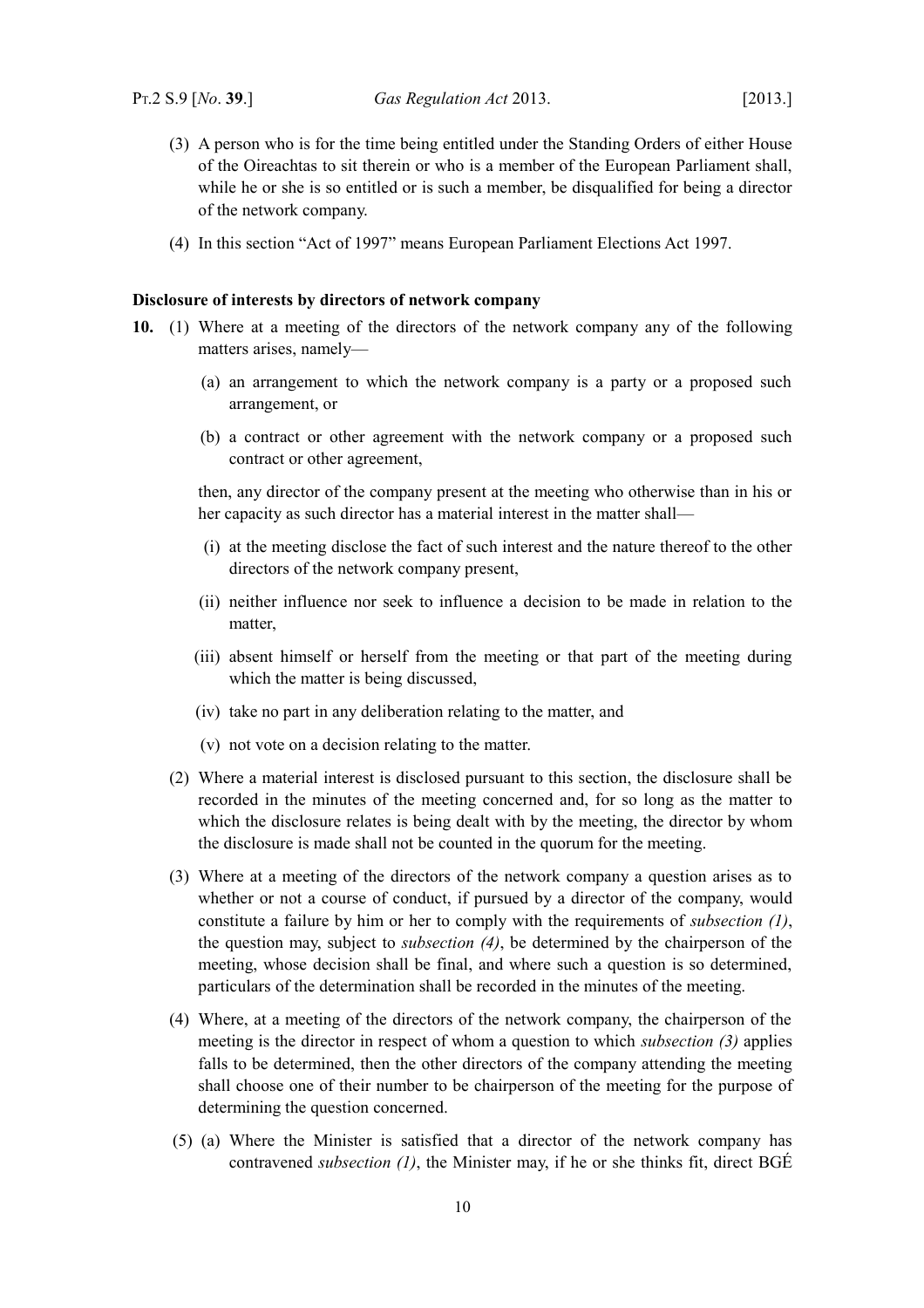to remove that director from office and BGÉ shall comply with such direction.

- (b) Where a person is removed from office pursuant to a direction under this subsection, he or she shall thenceforth be disqualified for being a director of the network company.
- (6) Section 194 (as amended by section 2 of the [Companies \(Amendment\) Act 2009\)](http://www.irishstatutebook.ie/2009/en/act/pub/0020/index.html) of the [Companies Act 1963](http://www.irishstatutebook.ie/1963/en/act/pub/0033/index.html) shall not apply to a director of the network company.

# <span id="page-12-1"></span>**Disclosure of interests by members of staff of network company**

- <span id="page-12-4"></span>**11.** (1) Where a member of the staff of the network company has a material interest, otherwise than in his or her capacity as such a member, in any contract, agreement or arrangement to which the network company is a party, or any proposed such contract, agreement or arrangement, that person shall—
	- (a) disclose to the network company his or her interest and the nature thereof,
	- (b) take no part in the negotiation of the contract, agreement or arrangement or in any deliberation by the network company or members of the staff of the network company in relation thereto, and
	- (c) neither influence nor seek to influence a decision to be made in relation to the matter nor make any recommendation in relation to the contract, agreement or arrangement.
	- (2) S*ubsection [\(1\)](#page-12-4)* shall not apply to contracts or proposed contracts of employment of members of the staff of the network company with the network company.
	- (3) Where a person contravenes this section the network company may make such alterations to the person's terms and conditions of employment as it considers appropriate or terminate the person's contract of employment.

#### <span id="page-12-0"></span>**Disclosure of confidential information**

- <span id="page-12-3"></span><span id="page-12-2"></span>**12.** (1) A person shall not disclose confidential information obtained by him or her while performing functions as a director or a member of the staff of, or an adviser or consultant to, the network company, or a member of the staff of such adviser or consultant, unless he or she is duly authorised by the network company to so do.
	- (2) *Subsection [\(1\)](#page-12-3)* shall not operate to prohibit the disclosure of confidential information by a person referred to in that subsection to BGÉ.
	- (3) In this section "confidential information" includes—
		- (a) information that is expressed by the network company to be confidential either as regards particular information or as regards information of a particular class or description, and
		- (b) proposals of a commercial nature or tenders submitted to the network company by contractors, consultants or any other person.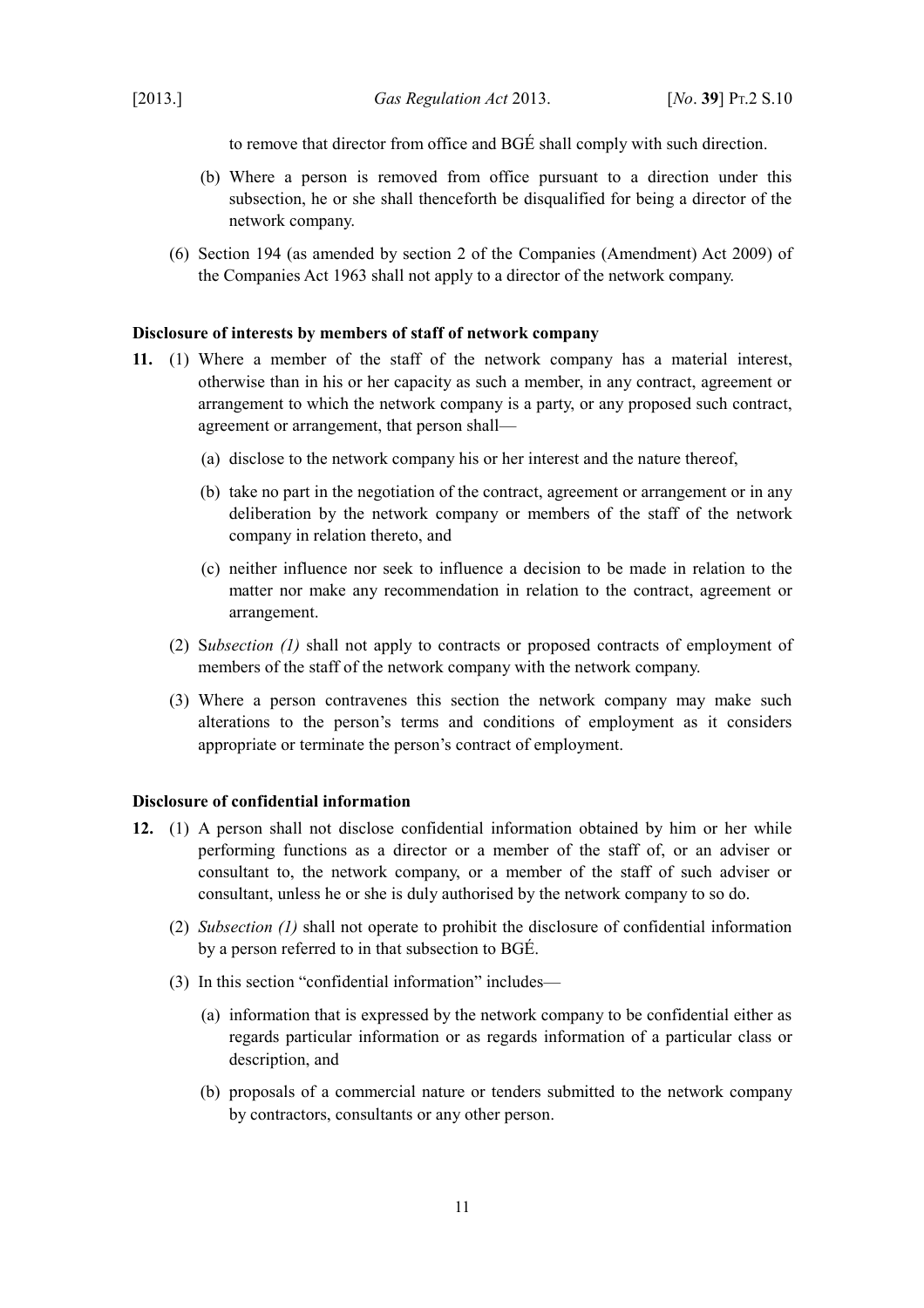#### <span id="page-13-3"></span>**BGÉ and Gaslink to prepare network transfer plan**

- <span id="page-13-7"></span><span id="page-13-4"></span>**13.** (1) As soon as practicable after the registration of the network company under the Companies Acts, BGÉ and Gaslink shall prepare and submit to the Minister for approval one, or more than one, plan (in this Act referred to as a "network transfer plan") for the transfer to the network company of such—
	- (a) assets, licences, rights and liabilities, and
	- (b) staff,

<span id="page-13-9"></span><span id="page-13-8"></span>of BGÉ, and of Gaslink, as appear to BGÉ or Gaslink to be necessary for, or ancillary to, the ownership and operation by the network company of the transmission system and the distribution system.

- (2) BGÉ and Gaslink shall specify in the network transfer plan the items referred to in *subsection [\(1\)](#page-13-7)* that are to be transferred by reference to—
	- (a) individual assets, licences, rights and liabilities or staff,
	- (b) all or any of the assets, licences, rights and liabilities and staff (whether or not subject to exceptions) relating to a specified function, business activity, division or part of BGÉ or Gaslink, or
	- (c) a combination of the matters referred to in both of the foregoing paragraphs.
- (3) A network transfer plan may provide for such supplemental, incidental and consequential matters as are necessary for, or ancillary to, the transfer to the network company of the matters mentioned in *paragraphs [\(a\)](#page-13-9)* and *[\(b\)](#page-13-8)* of *subsection [\(1\)](#page-13-7)* (including the order in which any transfers are to be regarded as taking effect)*.*

#### <span id="page-13-2"></span>**Approval by Minister of network transfer plan**

- <span id="page-13-6"></span>**14.** (1) The Minister may, with the consent of the Minister for Public Expenditure and Reform, approve a network transfer plan, with or without amendment.
	- (2) The Minister shall not approve a network transfer plan unless he or she is satisfied that the plan provides only for the transfer of assets, licences, rights and liabilities and staff that are necessary for, or ancillary to, the ownership and operation of the transmission system and the distribution system.

#### <span id="page-13-1"></span>**Network transfer date**

<span id="page-13-5"></span>**15.** On or after approving a network transfer plan under *section [14](#page-13-6)* the Minister shall appoint a date (in this Act referred to as the "network transfer date") to be the date on which such plan shall have effect by publishing a notice in the *Iris Oifigiúil*.

#### <span id="page-13-0"></span>**Transfer to network company**

- <span id="page-13-11"></span><span id="page-13-10"></span>**16.** On the network transfer date—
	- (a) *Schedule [1](#page-36-2)* has effect, with respect to the transfer of assets, licences, rights and liabilities of BGÉ, and of Gaslink, specified in the network transfer plan, to the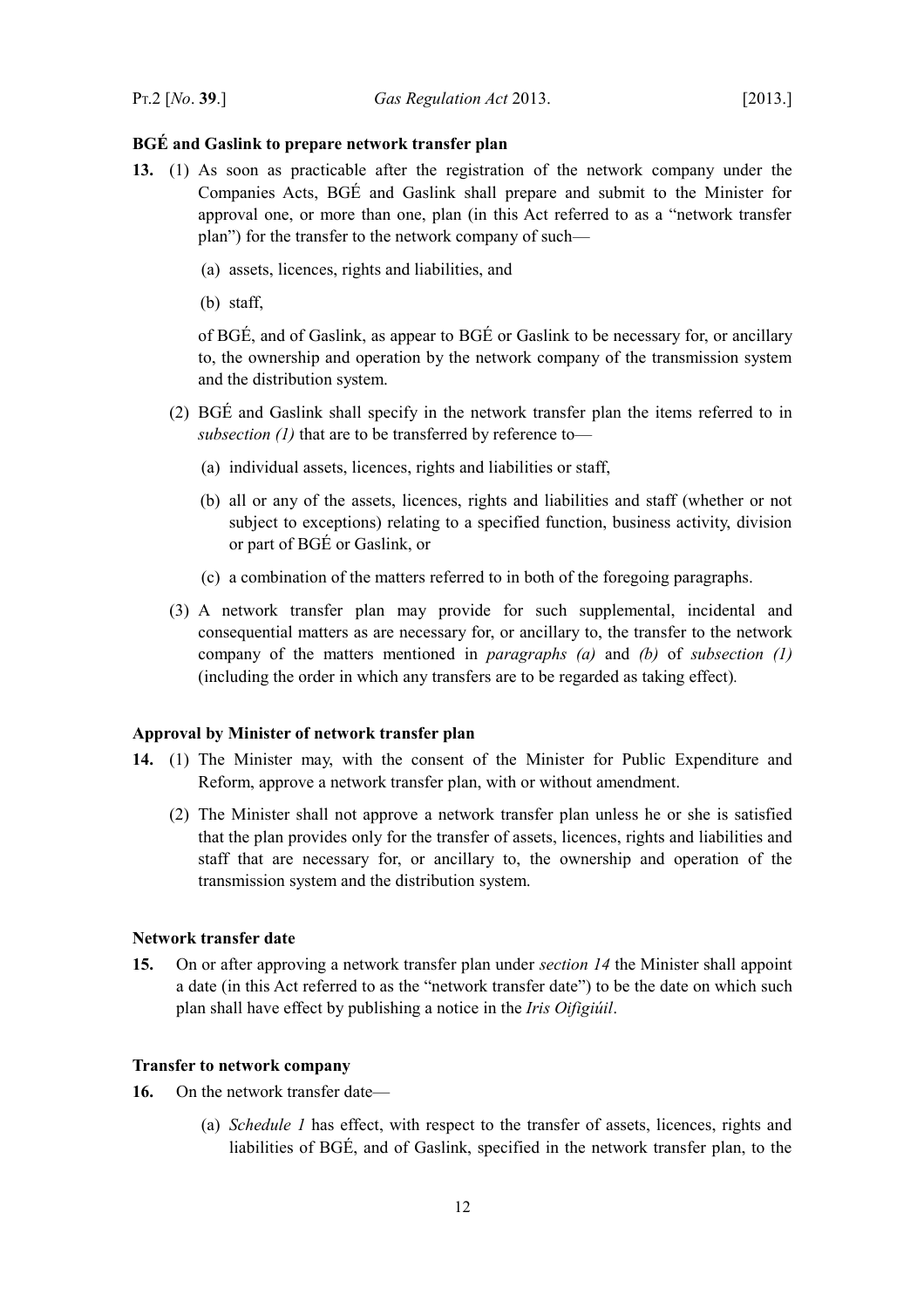network company, and

<span id="page-14-4"></span>(b) *Schedule [2](#page-38-2)* has effect with respect to the transfer of staff of BGÉ and staff of Gaslink specified in the network transfer plan, to the network company.

#### <span id="page-14-2"></span>**Transfers to network company after network transfer date**

- <span id="page-14-3"></span>**17.** (1) At any time before the first anniversary of the network transfer date BGÉ or Gaslink (each referred to in this subsection as a "relevant entity") or both may, subject to the approval of the Minister and with the consent of the Minister for Public Expenditure and Reform, enter into an agreement in writing with the network company for the transfer from a relevant entity to the network company of any assets, licences, rights and liabilities and staff where both, or either of, BGÉ and the Minister is of the opinion that such assets, licences, rights and liabilities or staff should have been specified in the network transfer plan.
	- (2) An agreement under this section takes effect on the date on which it is approved by the Minister with the consent of the Minister for Public Expenditure and Reform or on such later date as may be specified in, or determined in accordance with, the agreement and any assets, licences, rights or liabilities or staff to be transferred under the agreement are transferred on that date.
	- (3) An agreement under this section does not affect the terms and conditions of employment of any employee unless such employee agrees to the proposed change.

# <span id="page-14-1"></span>**Proof of title by certificate**

**18.** A certificate issued by—

- (a) BGÉ or Gaslink, with the concurrence of the network company, or
- (b) the network company with the concurrence of BGÉ or Gaslink,

stating that—

- (i) any asset specified in the certificate, or any interest in, or right over, any such asset, or
- (ii) any right or liability so specified,

is vested in the issuer of the certificate by virtue of this Act shall be proof of that fact in the absence of evidence to the contrary.

# <span id="page-14-0"></span>**Right to production of documents of title**

**19.** Where a person is entitled under a transfer under *section [16](#page-13-10)* or *[17](#page-14-3)* to possession of any document relating wholly or in part to the title to, or to the management of, any land or other property the ownership of which was transferred to another person under that or another transfer under either of those sections, the first-mentioned person shall be deemed to have given to the other person an acknowledgement within the meaning of section 84 of the [Land and Conveyancing Law Reform Act 2009.](http://www.irishstatutebook.ie/2009/en/act/pub/0027/index.html)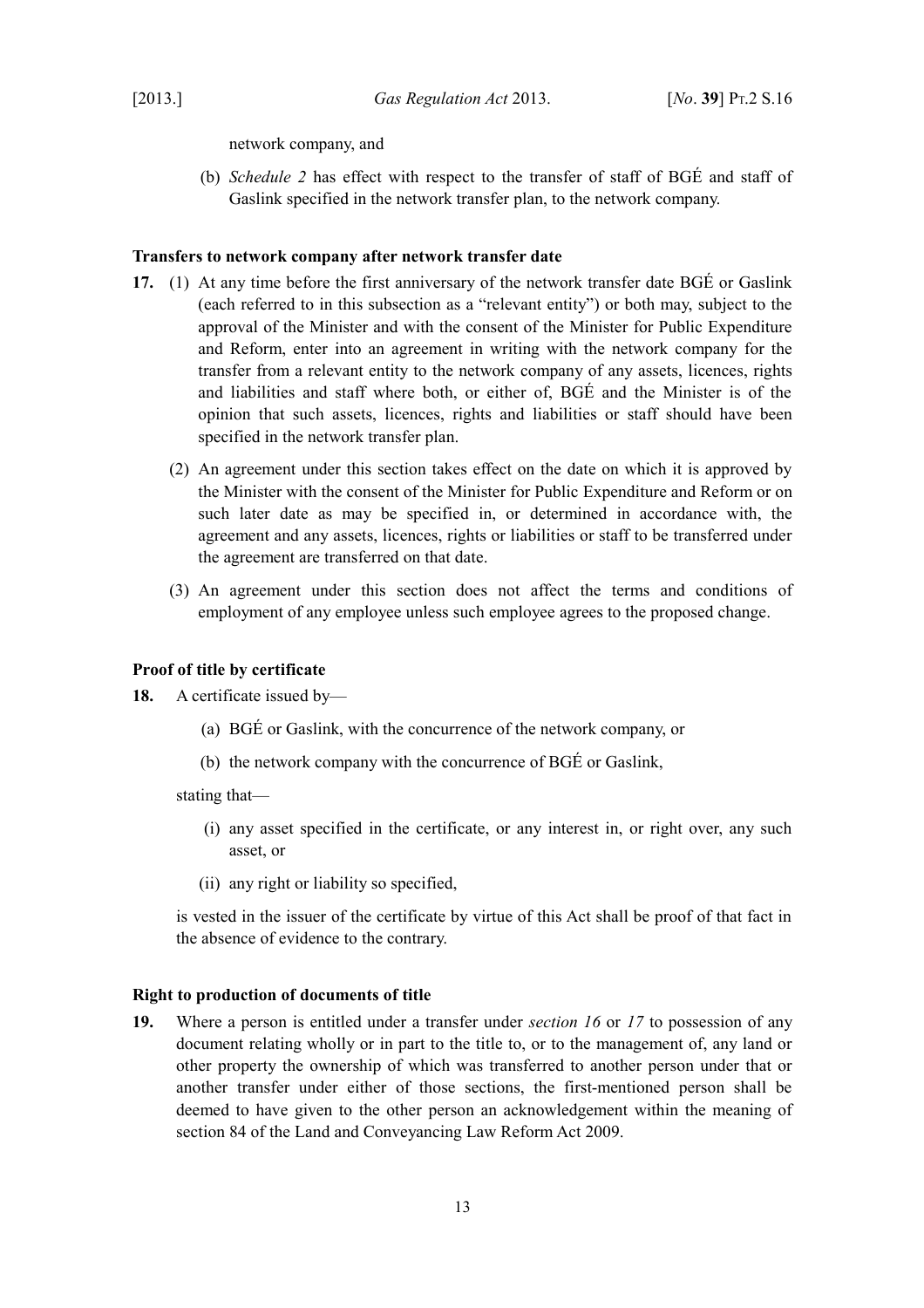# <span id="page-15-2"></span>**Annual report and accounts**

- **20.** (1) BGÉ shall include in its annual report pursuant to section 14 of the Act of 1976 a report of the proceedings of the network company in that financial year.
	- (2) In keeping accounts pursuant to section 15 of the Act of 1976 BGÉ shall ensure that accounts of all moneys received or expended by the network company are identified separately.

# <span id="page-15-1"></span>PART 3

<span id="page-15-0"></span>TRANSFER OF ENERGY BUSINESS TO ENERGY COMPANY

# <span id="page-15-4"></span>**BGÉ to prepare transfer plan in relation to energy company**

- <span id="page-15-6"></span><span id="page-15-5"></span>**21.** (1) As soon as practicable after the commencement of this section, BGÉ shall prepare and submit to the Minister for approval one, or more than one, plan (in this Act referred to as a "transfer plan") for the transfer to one, or more than one, subsidiary of BGÉ (in this Act referred to as an "energy company") of such—
	- (a) assets, licences, rights and liabilities, and
	- (b) staff,

<span id="page-15-8"></span><span id="page-15-7"></span>of BGÉ and its subsidiaries as appear to BGÉ to be necessary for, or ancillary to, the purposes of the transfer to that company or companies of all, or a part, of the energy business.

- (2) BGÉ shall specify in a transfer plan the items referred to in *subsection [\(1\)](#page-15-6)* that are to be transferred by reference to—
	- (a) individual assets, licences, rights and liabilities or staff,
	- (b) all or any of the assets, licences, rights and liabilities and staff (whether or not subject to exceptions) relating to a specified function, business activity, division or part of BGÉ,
	- (c) all or any of the assets, licences, right and liabilities and staff (whether or not subject to exceptions) of, or relating to a specified function or business activity of, one or more than one subsidiary of BGÉ, or
	- (d) a combination of the matters referred to in the foregoing paragraphs.
- (3) A transfer plan may provide for such supplemental, incidental and consequential matters as are necessary for, or ancillary to, the transfer to an energy company of the matters mentioned in *paragraphs [\(a\)](#page-15-8)* and *[\(b\)](#page-15-7)* of *subsection [\(1\)](#page-15-6)* (including the order in which any transfers are to be regarded as taking effect).

#### <span id="page-15-3"></span>**Memorandum and articles of association of energy company**

**22.** (1) The memorandum of association of an energy company shall, from the transfer date until the disposal date, be in such form consistent with this Act as may be approved by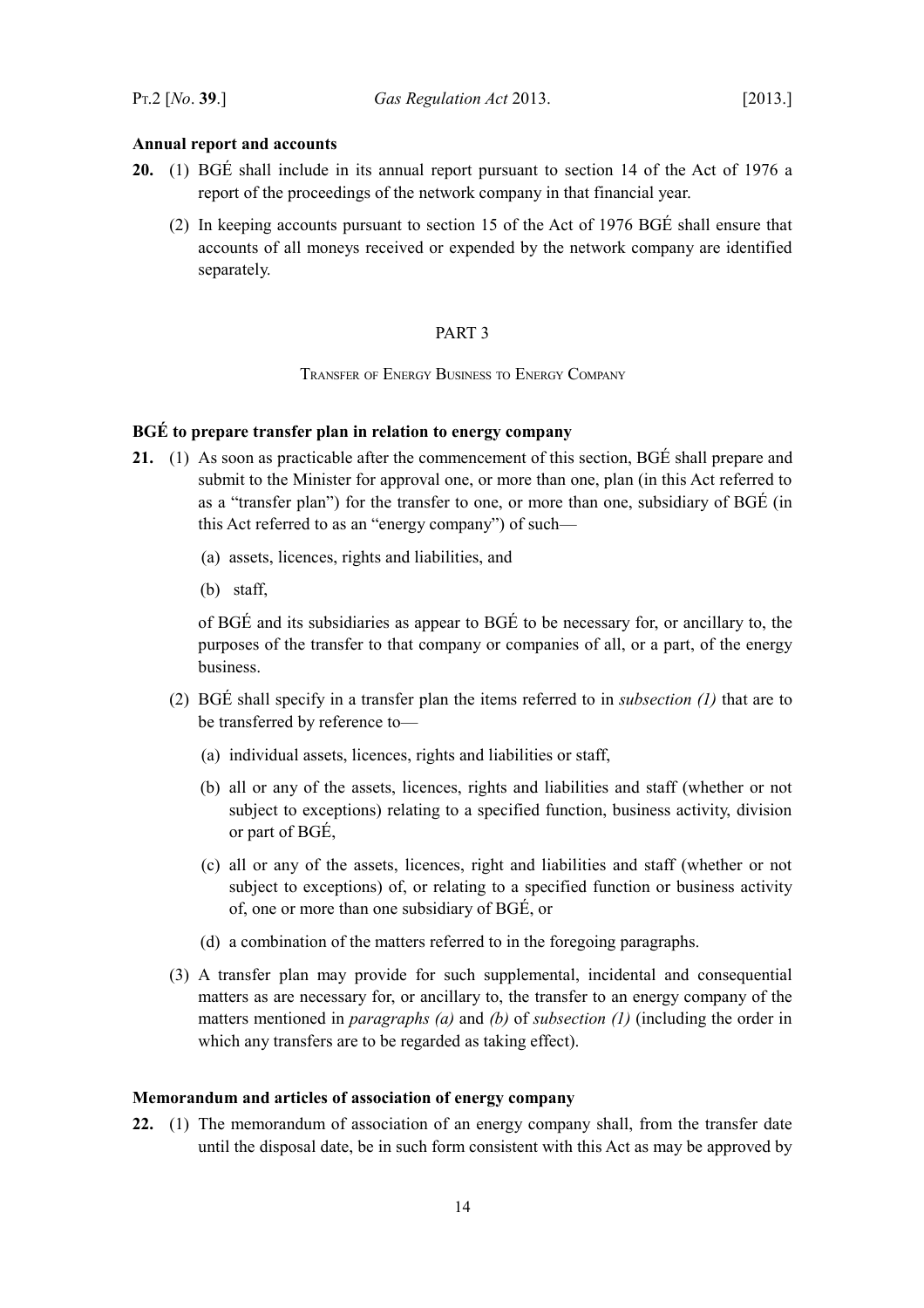the Minister with the consent of the Minister for Public Expenditure and Reform.

- (2) The principal objects of an energy company stated in the memorandum of association shall be expressed to include, for the period beginning on the transfer date and ending immediately before the disposal date, the ownership and operation of that part of the energy business as is transferred to it under this Act.
- (3) The articles of association of an energy company shall, from the transfer date until the disposal date, be in such form consistent with this Act as may be approved by the Minister with the consent of the Minister for Public Expenditure and Reform.
- (4) Notwithstanding anything contained in the Companies Acts, no alteration of the memorandum or articles of association of an energy company made before the disposal date shall be valid or effectual unless made with the prior approval of the Minister given with the consent of the Minister for Public Expenditure and Reform.
- (5) The memorandum of association and the articles of association of an energy company shall not be inconsistent with the Natural Gas Directive during the period beginning on the transfer date and ending on the disposal date.

# <span id="page-16-2"></span>**Directors of energy company**

- **23.** (1) The articles of association of an energy company shall provide that prior to its disposal date—
	- (a) the number of directors of the energy company shall not be less than 3,
	- (b) only employees of BGÉ, and no other persons, shall be eligible to be directors of the energy company, and
	- (c) no remuneration shall be paid to directors of the energy company for acting as directors.
	- (2) Until the disposal date the appointment of a director of an energy company or the termination of such an appointment shall not take effect until it is approved by the Minister with the consent of the Minister for Public Expenditure and Reform.

#### <span id="page-16-1"></span>**Approval by Minister of transfer plan in relation to energy company**

- <span id="page-16-4"></span>**24.** (1) The Minister may, with the consent of the Minister for Public Expenditure and Reform, approve a transfer plan in relation to an energy company with or without amendment.
	- (2) The Minister shall not approve a transfer plan in relation to an energy company unless he or she is satisfied that the plan provides only for the transfer of assets, licences, rights and liabilities and staff that are necessary for, or ancillary to, the purposes of the transfer to that company of all, or part, of the energy business.

#### <span id="page-16-0"></span>**Transfer date in relation to energy company**

<span id="page-16-3"></span>**25.** On or after approving a transfer plan in relation to an energy company the Minister shall appoint a date (in this Act referred to as the "transfer date") to be the date on which such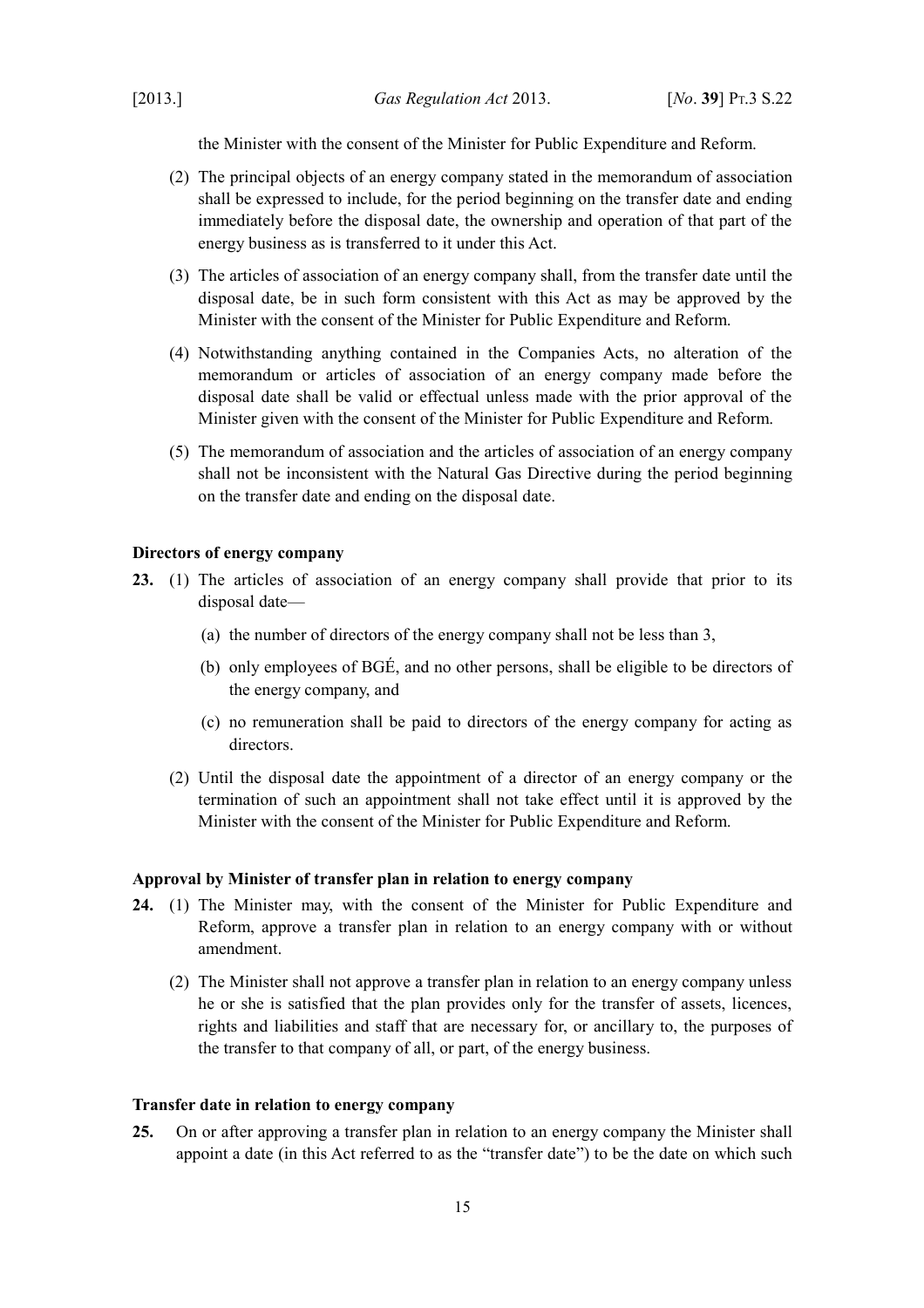transfer plan shall have effect by publishing a notice in the *Iris Oifigiúil*.

### <span id="page-17-2"></span>**Transfer to energy company**

- <span id="page-17-4"></span><span id="page-17-3"></span>**26.** On the transfer date—
	- (a) *Schedule [3](#page-40-2)* has effect, with respect to the transfer to the energy company of assets, licences, rights and liabilities of BGÉ and its subsidiaries specified in the transfer plan, and
	- (b) *Schedule [4](#page-41-2)* has effect with respect to the transfer to the energy company of staff of BGÉ and its subsidiaries specified in the transfer plan.

#### <span id="page-17-6"></span><span id="page-17-1"></span>**Transfers to energy company after transfer date**

- <span id="page-17-5"></span>**27.** (1) At any time before the disposal date, BGÉ may, subject to the approval of the Minister and with the consent of the Minister for Public Expenditure and Reform, enter into an agreement in writing with an energy company for the transfer from BGÉ to the energy company of any assets, licences, rights and liabilities and staff, where both, or either of, BGÉ and the Minister is of the opinion that such assets, licences, rights and liabilities or staff should have been specified in the transfer plan.
	- (2) The Minister shall not approve an agreement under this section unless he or she is satisfied that the agreement provides only for the transfer of assets, licences, rights and liabilities and staff that are necessary for, or ancillary to, the purposes of the transfer to that company of all, or part, of the energy business.
	- (3) An agreement under this section takes effect on the date on which it is approved by the Minister, with the consent of the Minister for Public Expenditure and Reform or on such later date as may be specified in, or determined in accordance with, the agreement and any assets, licences, rights or liabilities or staff to be transferred under the agreement are transferred on that date.
	- (4) An agreement under this section does not affect the terms and conditions of employment of any employee unless such employee agrees to the proposed change.

#### <span id="page-17-0"></span>**Proof of title by certificate**

**28.** A certificate issued prior to the disposal date by—

- (a) BGÉ with the concurrence of an energy company, or
- (b) an energy company with the concurrence of BGÉ,

stating that—

- (i) any asset specified in the certificate, or any interest in, or right over, any such asset, or
- (ii) any right or liability so specified,

is vested in the issuer of the certificate by virtue of this Act shall be proof of that fact in the absence of evidence to the contrary.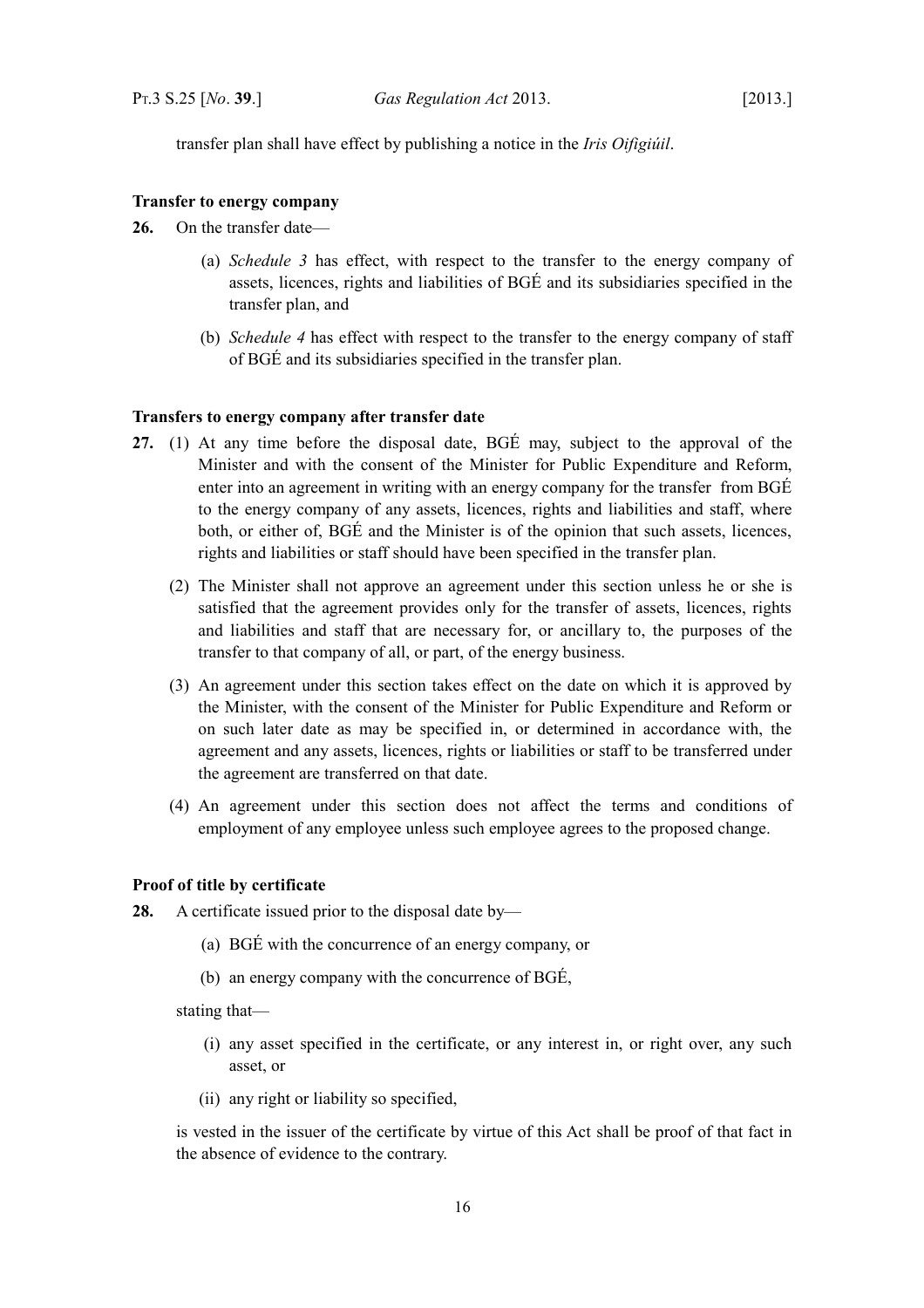[2013.] *Gas Regulation Act* 2013. [*No*. **39**] PT.3

## <span id="page-18-5"></span>**Right to production of documents of title**

**29**. Where a person is entitled under a transfer under *section [26](#page-17-4)* or *[27](#page-17-5)* to possession of any document relating wholly or in part to the title to, or to the management of, any land or other property the ownership of which was transferred to another person under that or another transfer under either of those sections, the first-mentioned person shall be deemed to have given to the other person an acknowledgement within the meaning of section 84 of the [Land and Conveyancing Law Reform Act 2009.](http://www.irishstatutebook.ie/2009/en/act/pub/0027/index.html)

# <span id="page-18-4"></span>**Disposal of energy company**

<span id="page-18-6"></span>**30.** BGÉ may, with the approval of the Minister given with the consent of the Minister for Public Expenditure and Reform, dispose of its shares in an energy company on such terms as it sees fit.

#### <span id="page-18-3"></span>**Taxation of chargeable gains**

- **31.** (1) Sections 617 and 631 of the [Taxes Consolidation Act 1997](http://www.irishstatutebook.ie/1997/en/act/pub/0039/index.html) shall not apply to any transfer to, or vesting in, an energy company under *section [26](#page-17-4)[\(a\)](#page-17-3)* and *Schedule [3](#page-40-2)*.
	- (2) Section 623 of the [Taxes Consolidation Act 1997](http://www.irishstatutebook.ie/1997/en/act/pub/0039/index.html) shall not apply where, on a disposal of an energy company in accordance with *section [30](#page-18-6)*, the energy company ceases to be a member of a group of companies (within the meaning of section 616 of that Act) of which BGÉ is a member.

#### <span id="page-18-2"></span>PART 4

<span id="page-18-1"></span>AMENDMENTS TO ACT OF 1976

#### <span id="page-18-0"></span>**Amendment of Act of 1976**

- **32.** The Act of 1976 is amended—
	- (a) in section 2—
		- (i) by inserting after the definition of "local authority" (inserted by section 15 of the Act of 2006) the following:

" 'majority-shareholding Minister' means the Minister of the Government appointed from time to time by order of the Government under section  $7B(2)(e)$ ;",

and

- (ii) in the definition of "pipeline" (as amended by section 23 of the Act of 2002) by substituting "section  $8(3)(e)$ " for "section  $8(3)(f)$ ",
- (b) in section 6, by substituting "incurred by a Minister of the Government (other than the Minister for Finance)" for "incurred by the Minister",
- (c) by substituting for section 7B(2) (inserted by section 16 of the Act of 2006) the following: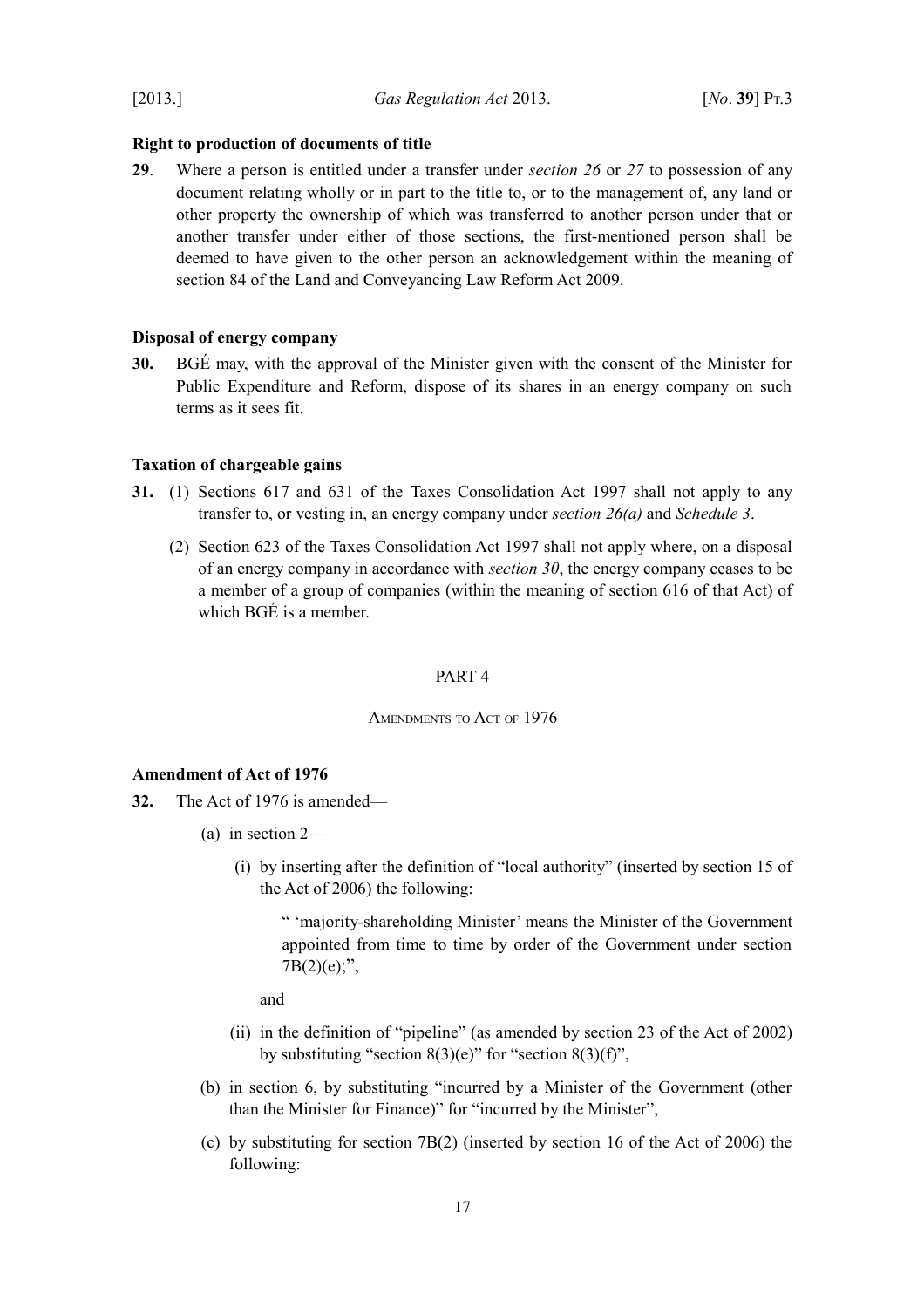- "(2) (a) The Board may, in accordance with an approved scheme, make available to employees of the Board, or trustees on their behalf, up to 5 per cent of any capital stock in return for transformations in the company of at least equal value carried out by the employees of the Board.
	- (b) The Board shall issue 5 per cent of any capital stock to the Minister without payment and the said capital stock shall be treated as fully paid up.
	- (c) The Board shall issue 5 per cent of any capital stock to the Minister for Public Expenditure and Reform without payment and the said capital stock shall be treated as fully paid up.
	- (d) The Board shall issue the remainder of any capital stock to the majority-shareholding Minister appointed under paragraph (e) without payment and the said capital stock shall be treated as fully paid up.
	- (e) The Government may from time to time, for the purposes of implementing Directive 2009/73/EC of the European Parliament and of the Council of 1[3](#page-19-0) July 2009<sup>3</sup>, by order appoint a Minister of the Government (other than the Minister or the Minister for Public Expenditure and Reform) to be the majority-shareholding Minister.",
- (d) by substituting for section 7C (inserted by section 16 of the Act of 2006) the following:

#### **"Exercise of powers by Ministers in respect of capital stock**

- 7C. (1) Subject to the provisions of this Act, the majority-shareholding Minister, the Minister and the Minister for Public Expenditure and Reform may each, in respect of the capital stock held by him or her, exercise all the rights or powers of a holder of such capital stock and, where such right or power is exercisable by attorney, exercise it by his or her attorney.
	- (2) The Minister and the Minister for Public Expenditure and Reform, in respect of the capital stock held by each of them, shall not directly or indirectly exercise control over the Board in carrying out its functions under section 8 and in particular shall not be entitled to appoint a member of the Board or to exercise voting rights in respect of the Board.
	- (3) The majority-shareholding Minister, the Minister and the Minister for Public Expenditure and Reform shall not sell, exchange, surrender or otherwise dispose of all or any of the capital stock held by him or her under section 7B without the prior consent of the Government.",
- (e) in section 7E (inserted by section 16 of the Act of 2006), by substituting for

<span id="page-19-0"></span><sup>3</sup> OJ No. L 211, 14.8.2009, p. 94.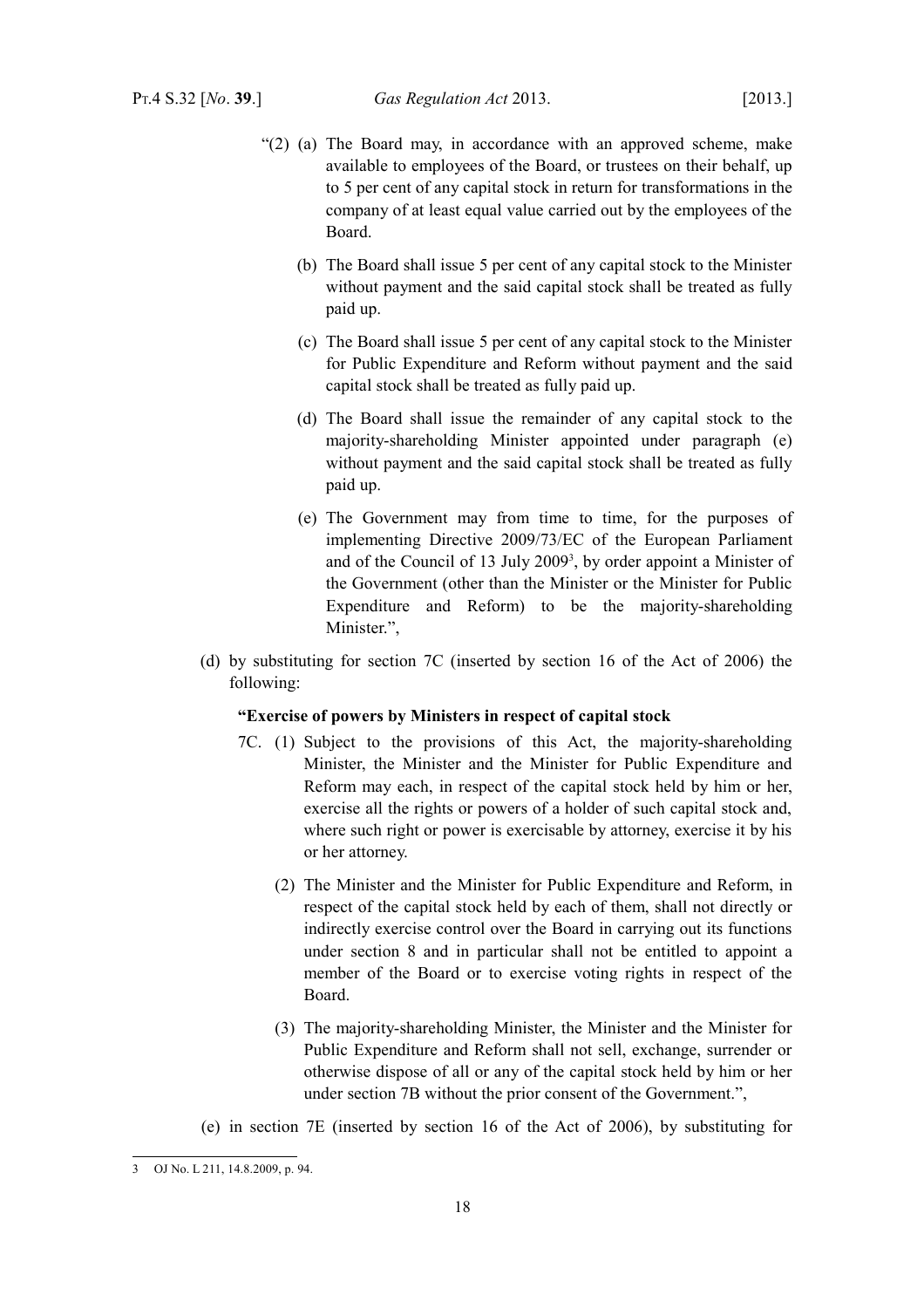subsection (1) the following:

- "(1) The Board may make a scheme (in this section referred to as a 'capital stock scheme') as respects—
	- (a) the terms and conditions relating to the creation of capital stock, and
	- (b) the rights and obligations attaching to the capital stock,

and any such capital stock scheme shall be subject to the prior written consent of the majority-shareholding Minister given (where the majority-shareholding Minister is not the Minister for Finance, with the approval of the Minister for Finance) having consulted with the Minister, the Minister for Public Expenditure and Reform and any other Minister of the Government who, in the opinion of the majorityshareholding Minister having regard to the functions of that other Minister, ought to be consulted.",

- (f) by substituting for section 7G (inserted by section 16 of the Act of 2006) the following:
	- "7G. All amounts representing dividends or other money received by a Minister of the Government (including the majority-shareholding Minister) in respect of capital stock held by that Minister under this Act shall be paid into or disposed of for the benefit of the Exchequer in such manner as the Minister for Finance thinks fit.",
- (g) in section 8A (inserted by section 8 of the [Energy \(Miscellaneous Provisions\) Act](http://www.irishstatutebook.ie/1995/en/act/pub/0035/index.html) [1995\)](http://www.irishstatutebook.ie/1995/en/act/pub/0035/index.html), by substituting for subsection (6) the following:
	- "(6) The exercise by the Board of any power conferred on it by this section shall be subject to the prior written consent of the majorityshareholding Minister after consultation with any other Minister of the Government who, in the opinion of the majority-shareholding Minister having regard to the functions of that other Minister, ought to be consulted.
	- (7) Without prejudice to the exercise by the Board of any of its functions, a subsidiary of the Board formed or established under this section or under any enactment may exercise such and so many of the Board's functions as are provided for in the memorandum and articles of association of the subsidiary.",
- (h) in section  $13(3)$ , by substituting "majority-shareholding Minister" for "Minister",
- (i) in section 14, by substituting "majority-shareholding Minister" for "Minister" in each place that it occurs,
- (i) in section  $20(3)(a)$  by substituting "the majority-shareholding Minister" for "the Minister".
- (k) in section 23—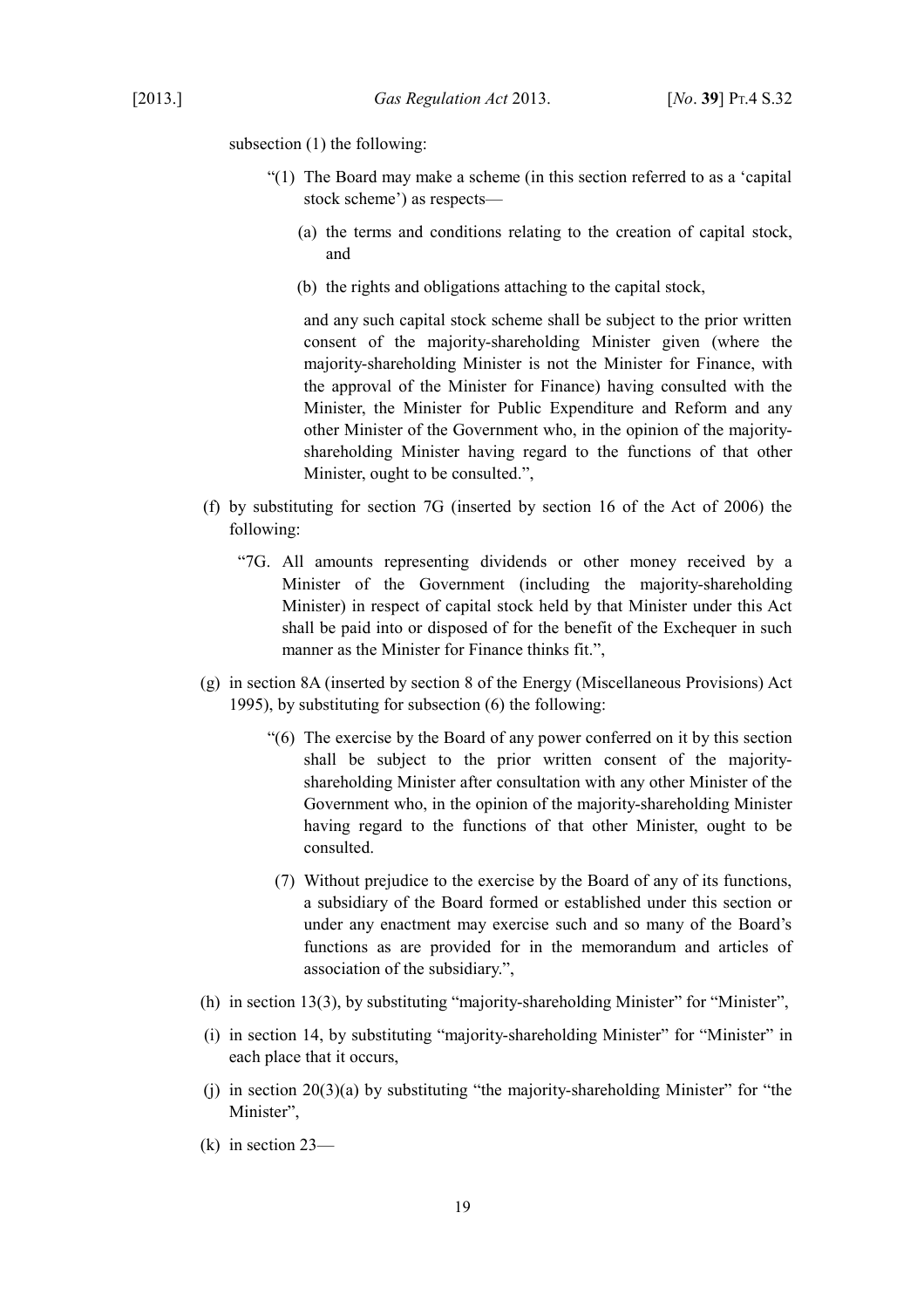- (i) in subsection (1) (as amended by section  $9(a)$  of the [Energy \(Miscellaneous](http://www.irishstatutebook.ie/1995/en/act/pub/0035/index.html) [Provisions\) Act 1995](http://www.irishstatutebook.ie/1995/en/act/pub/0035/index.html) by substituting "with the prior consent of the majorityshareholding Minister, given where the majority-shareholding Minister is not the Minister for Finance with the approval of the Minister for Finance" for "with the prior consent of the Minister given with the approval of the Minister for Finance", and
- (ii) by substituting for subsection (3) the following:
	- "(3) The Board shall not borrow money under this section except with the prior consent of the majority-shareholding Minister given (where the majority-shareholding Minister is not the Minister for Finance, with the approval of the Minister for Finance) having consulted with the Minister, the Minister for Public Expenditure and Reform and any other Minister of the Government who, in the opinion of the majorityshareholding Minister having regard to the functions of that other Minister, ought to be consulted.",
- (l) by substituting for section 24 the following:
	- "24. The Board may, with the consent of the majority-shareholding Minister given (where the majority-shareholding Minister is not the Minister for Finance, with the approval of the Minister for Finance) having consulted with the Minister, the Minister for Public Expenditure and Reform and any other Minister of the Government who, in the opinion of the majorityshareholding Minister having regard to the functions of that other Minister, ought to be consulted, borrow temporarily either by arrangement with bankers or otherwise such sums as it may require for the purpose of providing for current expenditure.",
- (m) in section 29, by substituting for subsection (1) the following:
	- "(1) Notwithstanding anything otherwise contained in this Act, the Board shall sell, let, lease or demise or otherwise dispose of or grant a licence or right in respect of any right of working minerals which is vested in the Board (whether exclusive of any other person or otherwise) only with the consent of the majority-shareholding Minister given (where the majority-shareholding Minister is not the Minister for Finance, with the approval of the Minister for Finance) after having consulted with the Minister, the Minister for Public Expenditure and Reform and any other Minister of the Government who, in the opinion of the majority-shareholding Minister having regard to the functions of that other Minister, ought to be consulted.",
	- and
- (n) in section 38(1), by substituting "transmitted or distributed" for "supplied".

#### <span id="page-21-0"></span>**Functions of Board**

**33.** The Act of 1976 is amended by substituting for section 8 (as amended by the European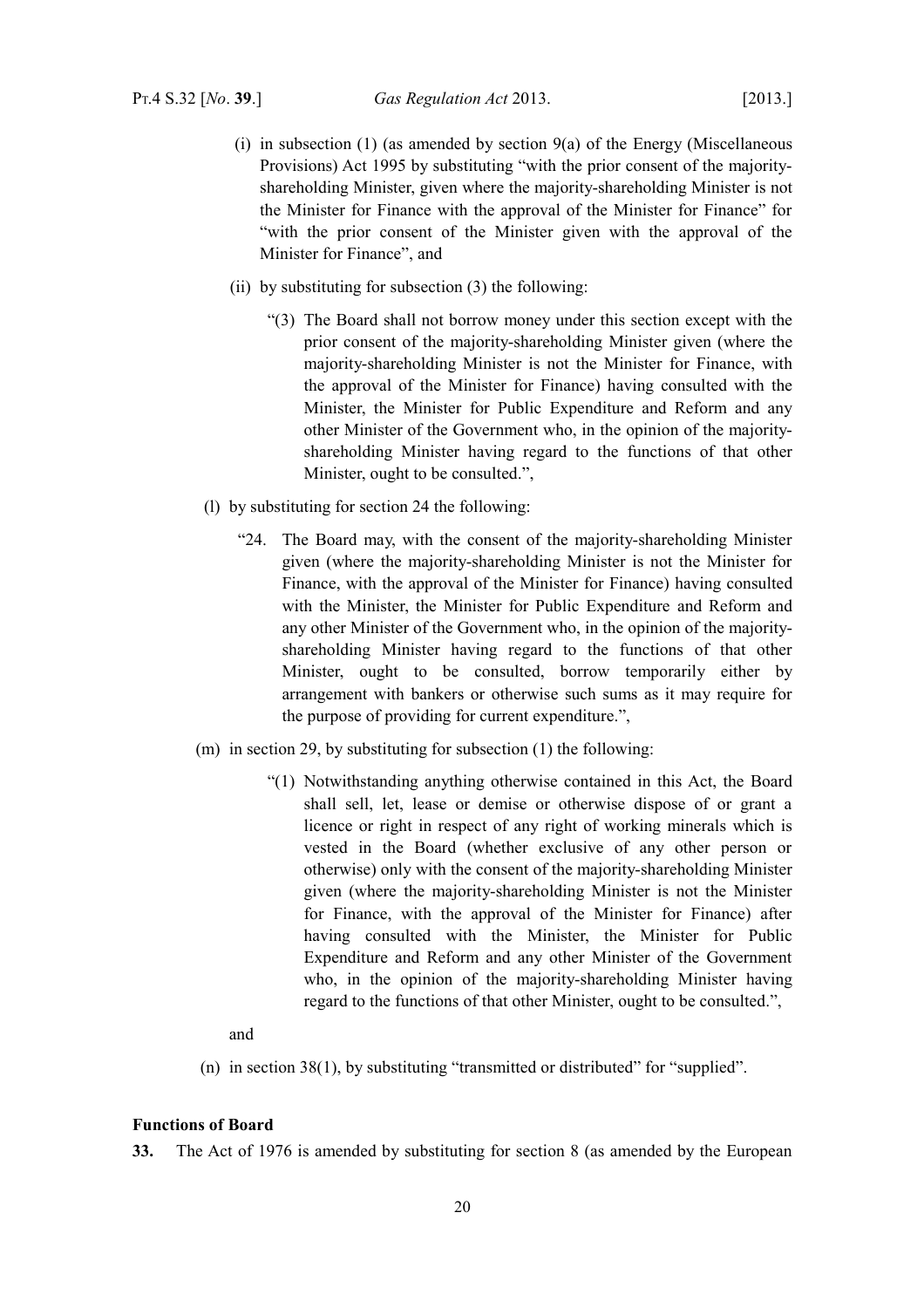Communities (Internal Market in Natural Gas) (BGÉ) Regulations 2005 (S.I. No. 760 of 2005) the following:

- "8. (1) (a) The Board shall own, operate, develop and maintain a system for the transmission and distribution of natural gas being a system that is both economical and efficient and appears to the Board to be requisite for the time being.
	- (b) Nothing in paragraph (a) shall be construed as imposing on the Board, either directly or indirectly, any form of duty or liability enforceable by proceedings before any court to which it would not otherwise be subject.
	- (2) The Board shall carry out its obligations under this Act in accordance with Directive 2009/73/EC of the European Parliament and of the Council of 13 July 2009<sup>[4](#page-22-0)</sup> and having regard to the need to ensure the safety and security of the transmission, distribution and supply of natural gas.
	- (3) Without prejudice to the generality of subsection (1) or to any provision of this Act apart from this section, within or outside the State, and subject to any requirements of law the Board may—
		- (a) transmit and distribute natural gas (whether or not such gas has been prepared, processed or treated),
		- (b) liquify or otherwise prepare, process or treat natural gas,
		- (c) fix, make and recover charges for any service or facility provided or thing undertaken pursuant to this section by the Board, or fix and accept subscriptions for any service or facility so provided,
		- (d) attach such terms and conditions as the Board shall think fit to any service or facility provided by it,
		- (e) provide, operate or maintain, or provide, operate and maintain, whether for use by the Board or any other person, such pipelines, terminals, pressure-reducing stations, off-take stations, vessels, vehicles, works, services, facilities or other things as are necessary or expedient in relation to, or ancillary to, the provision, development or maintenance of a gas transmission system and a distribution system,
		- (f) provide any or all of the following services and facilities relating to the development, transmission or distribution of gas, namely, advice or assistance, research services or research or training facilities,
		- (g) subject to subsection (4), subscribe or guarantee money for charitable or benevolent objects or to, or for, any institution or for any public, general or useful object,

21

<span id="page-22-0"></span><sup>4</sup> OJ No. L 211, 14.8.2009, p. 94.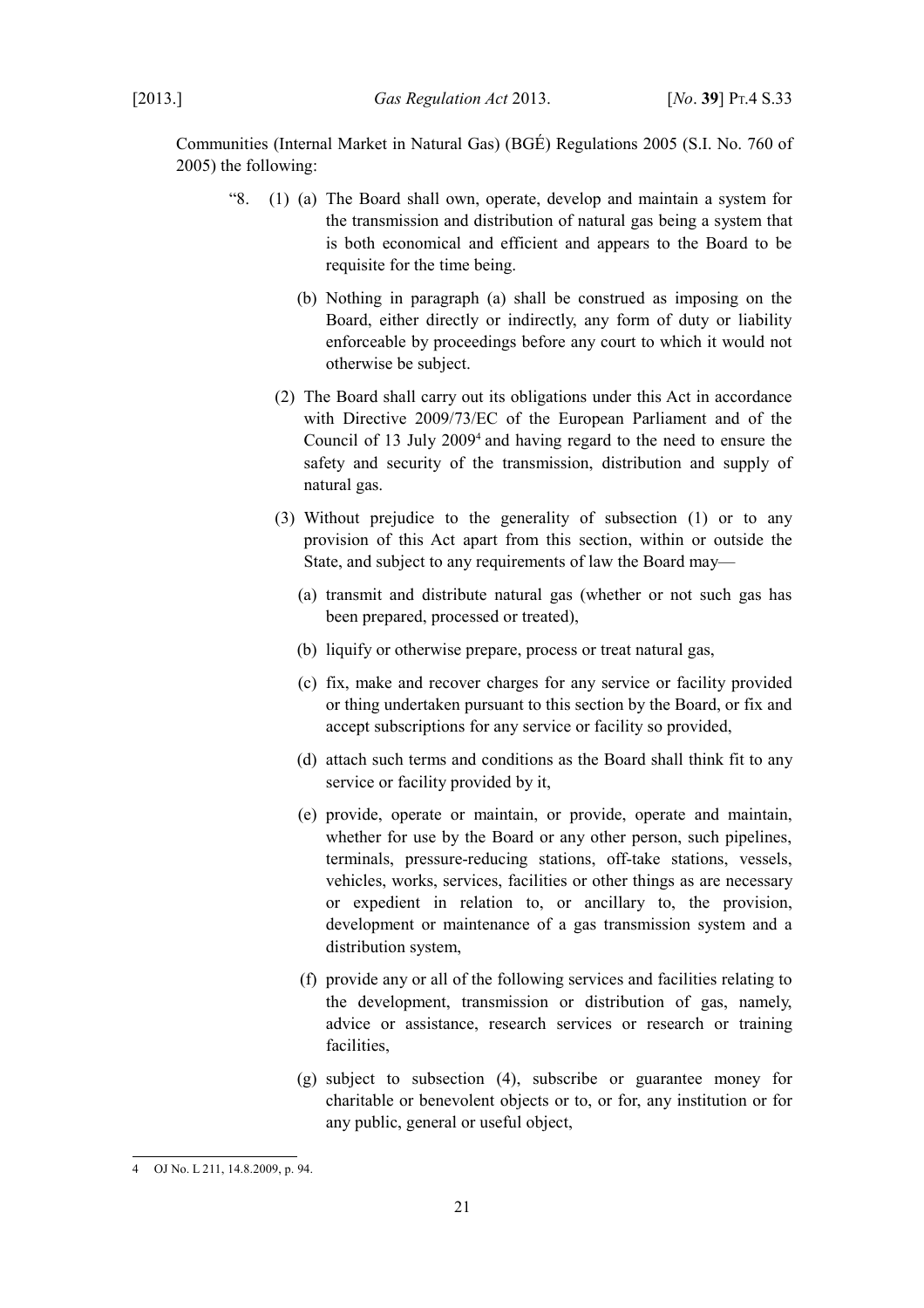- (h) draw, make, accept, endorse, discount, negotiate or issue bills of exchange, promissory notes or other negotiable or transferable instruments,
- (i) subject to subsection (5), accept a gift of money, land or other property upon such trusts and conditions (if any) as may be specified by the person making the gift,
- (j) carry on any activity which appears to the Board to be requisite, advantageous or incidental to, or which appears to the Board to facilitate, the performance by the Board of any function under this Act.
- (4) In case the Board pursuant to subsection  $(3)(g)$ 
	- (a) gives a subscription exceeding  $\epsilon$ 2,000, or
	- (b) in any particular year gives for, or to, a particular object or institution two or more subscriptions the aggregate of which exceeds €2,000,

the subscription or subscriptions, as may be appropriate, together with the object or institution to which it or they relate shall be specified in the accounts kept by the Board pursuant to this Act.

- (5) The Board shall not accept a gift pursuant to subsection (3)(i) if the trusts and conditions attached by the donor to its acceptance are inconsistent with the functions of the Board.
- (6) Where the Board proposes to transfer to another person an interest in a pipeline or a part thereof that has been constructed by it pursuant to and in accordance with a consent given under this Act the Board shall obtain the prior consent of the majority-shareholding Minister, given with the approval of the Government, for such a transfer and the majority-shareholding Minister may attach such conditions as he or she deems appropriate to such a prior consent.
- $(7)$  In subsection  $(6)$ —

'interest' means any estate, right, title or other interest, legal or equitable and includes a licence;

'transfer' includes grant, demise and assign or, as appropriate, a grant, demise and an assignment.".

#### <span id="page-23-0"></span>**Conferring of additional functions on Board**

- **34.** The Act of 1976 is amended by substituting for section 9 (as amended by section 57 of the [Ministers and Secretaries \(Amendment\) Act 2011\)](http://www.irishstatutebook.ie/2011/en/act/pub/0010/index.html) the following:
	- "9. (1) The majority-shareholding Minister may, with the approval of the Government, by order confer on the Board such functions, being related to the ownership, operation, maintenance and development of a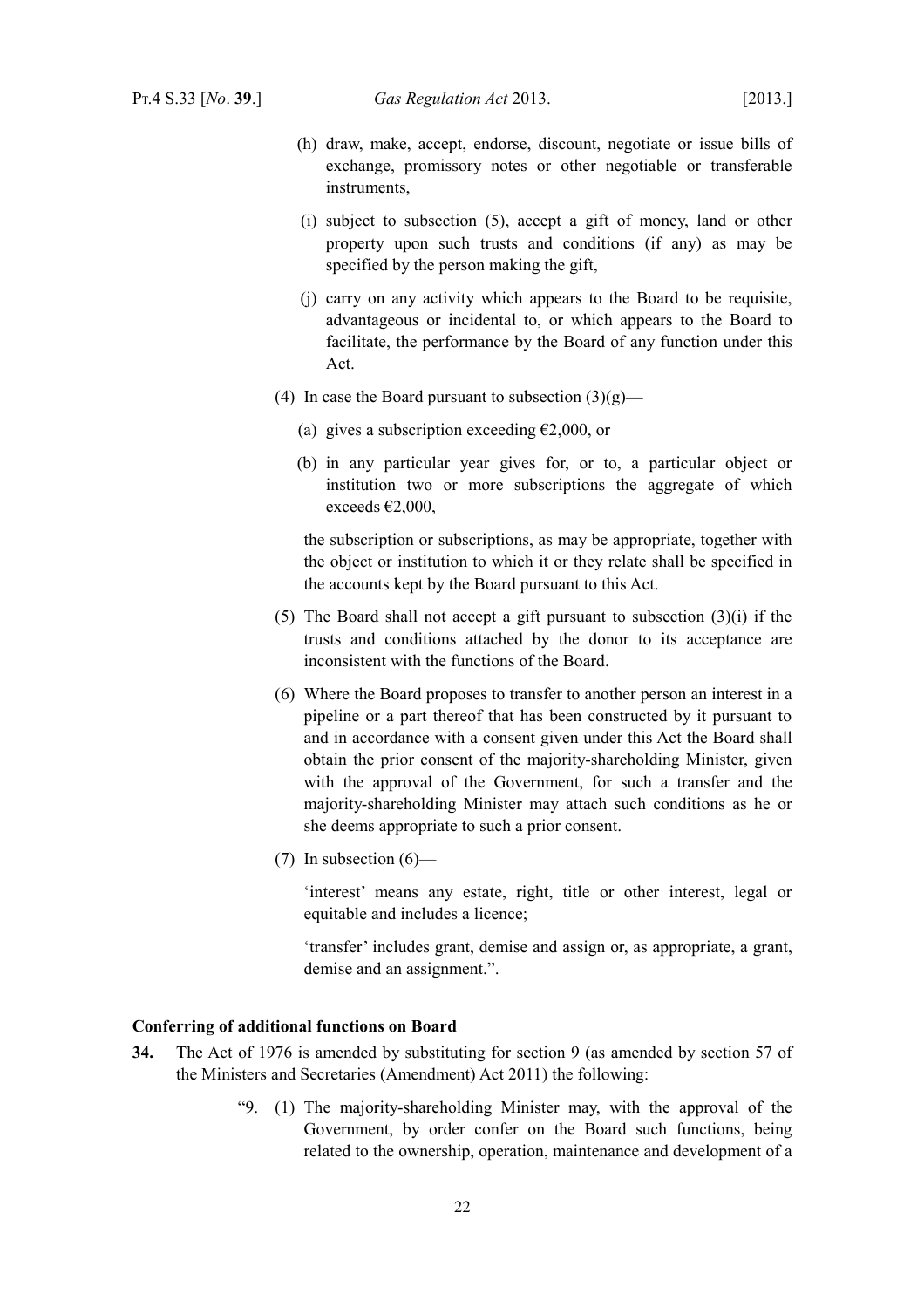[2013.] *Gas Regulation Act* 2013. [*No*. **39**] PT.4 S.34

gas transmission and distribution system, as the majority-shareholding Minister thinks proper and specifies in the order, and any such order may provide for the performance of the function subject to conditions specified in the order and may contain such incidental and supplementary provisions as the majority-shareholding Minister thinks necessary or expedient for giving full effect to the order.

- (2) The majority-shareholding Minister may, with the approval of the Government, revoke or amend an order under this section (including an order under this subsection).
- (3) When an order under this section is proposed to be made by the majority-shareholding Minister, a draft of the order shall be laid before each House of the Oireachtas and the order shall not be made until a resolution approving of the draft has been passed by each such House.".

# <span id="page-24-0"></span>**Directions as to profits and financial objectives of Board**

- **35.** The Act of 1976 is amended by substituting for section 11 (inserted by section 15 of the Act of 2002) the following:
	- "11. (1) (a) The majority-shareholding Minister (with, where the majorityshareholding Minister is not the Minister for Finance, the approval of the Minister for Finance) having consulted with the Minister, the Minister for Public Expenditure and Reform and any other Minister of the Government who, in the opinion of the majorityshareholding Minister having regard to the functions of that other Minister, ought to be consulted may, from time to time, give the Board such general directives concerning the financial objectives of the Board as he or she considers appropriate.
		- (b) The majority-shareholding Minister (with, where the majorityshareholding Minister is not the Minister for Finance, the approval of the Minister for Finance) having consulted with the Minister, the Minister for Public Expenditure and Reform and any other Minister of the Government who, in the opinion of the majorityshareholding Minister having regard to the functions of that other Minister, ought to be consulted may, from time to time, direct that the profits of the Board in a year specified in the direction shall be applied in such manner (including application for the benefit of the Exchequer) as is specified in the direction.
		- (2) In performing its functions the Board shall—
			- (a) comply with any direction under this section, and
			- (b) have regard to any directive under this section concerning its financial objectives.".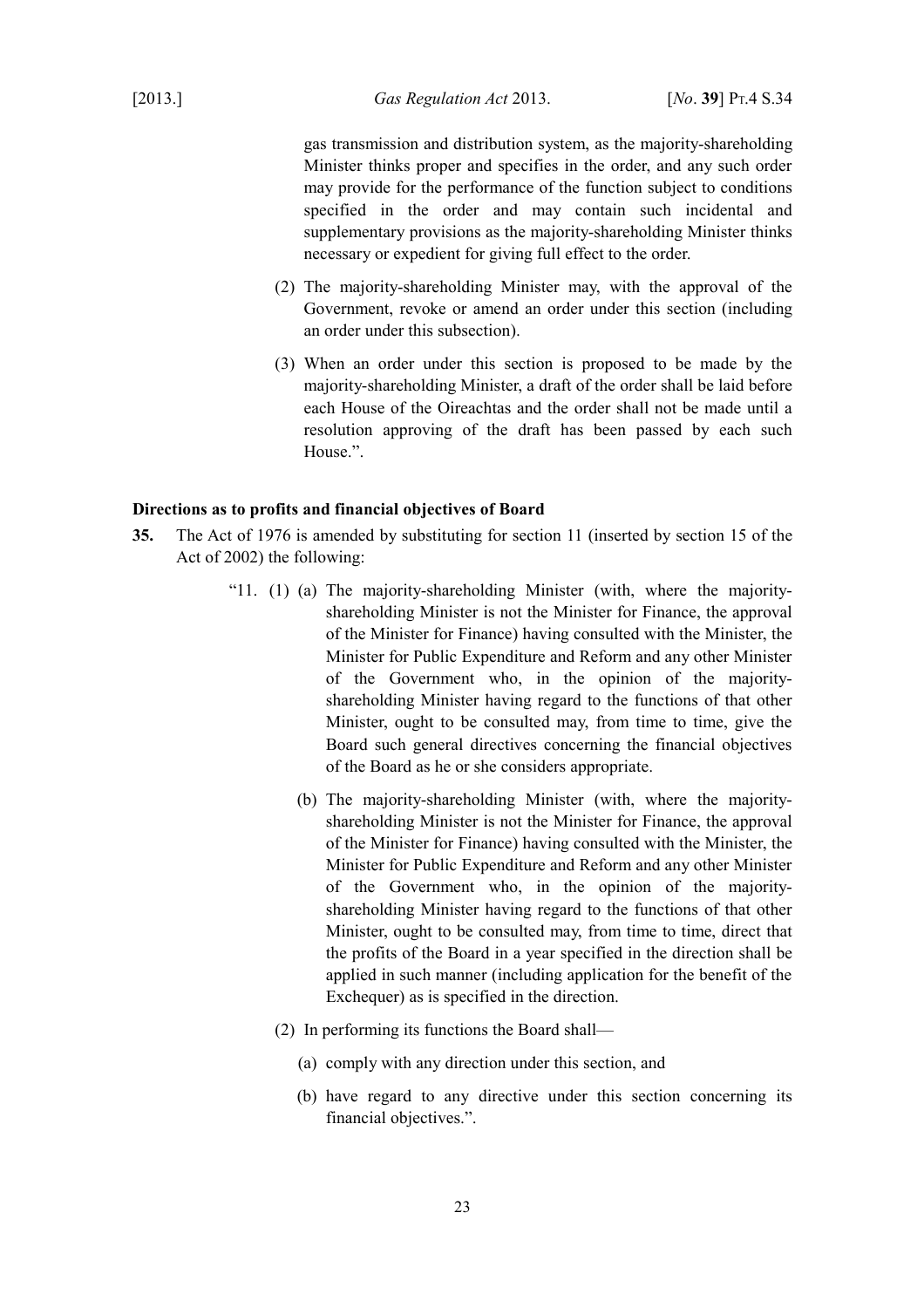# <span id="page-25-1"></span>**Accounts and audits**

- **36.** The Act of 1976 is amended by substituting for section 15 (as amended by section 15 of the [Water Services Act 2013\)](http://www.irishstatutebook.ie/2013/en/act/pub/0006/index.html) the following:
	- "15. (1) The Board shall keep in such form as may be approved by the majority-shareholding Minister (with, where the majority-shareholding Minister is not the Minister for Finance, the approval of the Minister for Finance) having consulted with the Minister, the Minister for Public Expenditure and Reform and any other Minister of the Government who, in the opinion of the majority-shareholding Minister having regard to the functions of that other Minister, ought to be consulted all proper and usual accounts of all moneys received or expended by it.
		- (2) Accounts kept in pursuance of this section shall be submitted for audit by the Board to an auditor appointed by the Board with the approval of the majority-shareholding Minister to audit the accounts which, when so audited, shall be presented by the Board to the majorityshareholding Minister who shall cause copies thereof to be laid before both Houses of the Oireachtas.
		- (3) The fees of an auditor duly appointed by the Board under this section shall be paid by the Board out of moneys at its disposal.
		- (4) The Board shall, if so required by the majority-shareholding Minister, furnish the majority-shareholding Minister with such information as he or she may require regarding any account submitted by the Board under this section.".

# <span id="page-25-0"></span>**Staff of Board**

- **37.** The Act of 1976 is amended by substituting for section 16 the following:
	- "16. (1) The Board shall appoint such and so many persons to be officers and servants of the Board as the Board from time to time thinks proper.
		- (2) An officer or servant of the Board shall hold his or her office or employment on such terms and conditions as the Board from time to time determines.
		- (3) There shall be paid by the Board to its officers and servants such remuneration and allowances for expenses as the Board thinks fit, subject to, in the case of its chief officer (whether that officer is described as the Chief Officer or otherwise), the approval of the majority-shareholding Minister given (where the majorityshareholding Minister is not the Minister for Finance, with the approval of the Minister for Finance) having consulted with the Minister, the Minister for Public Expenditure and Reform and any other Minister of the Government who, in the opinion of the majorityshareholding Minister having regard to the functions of that other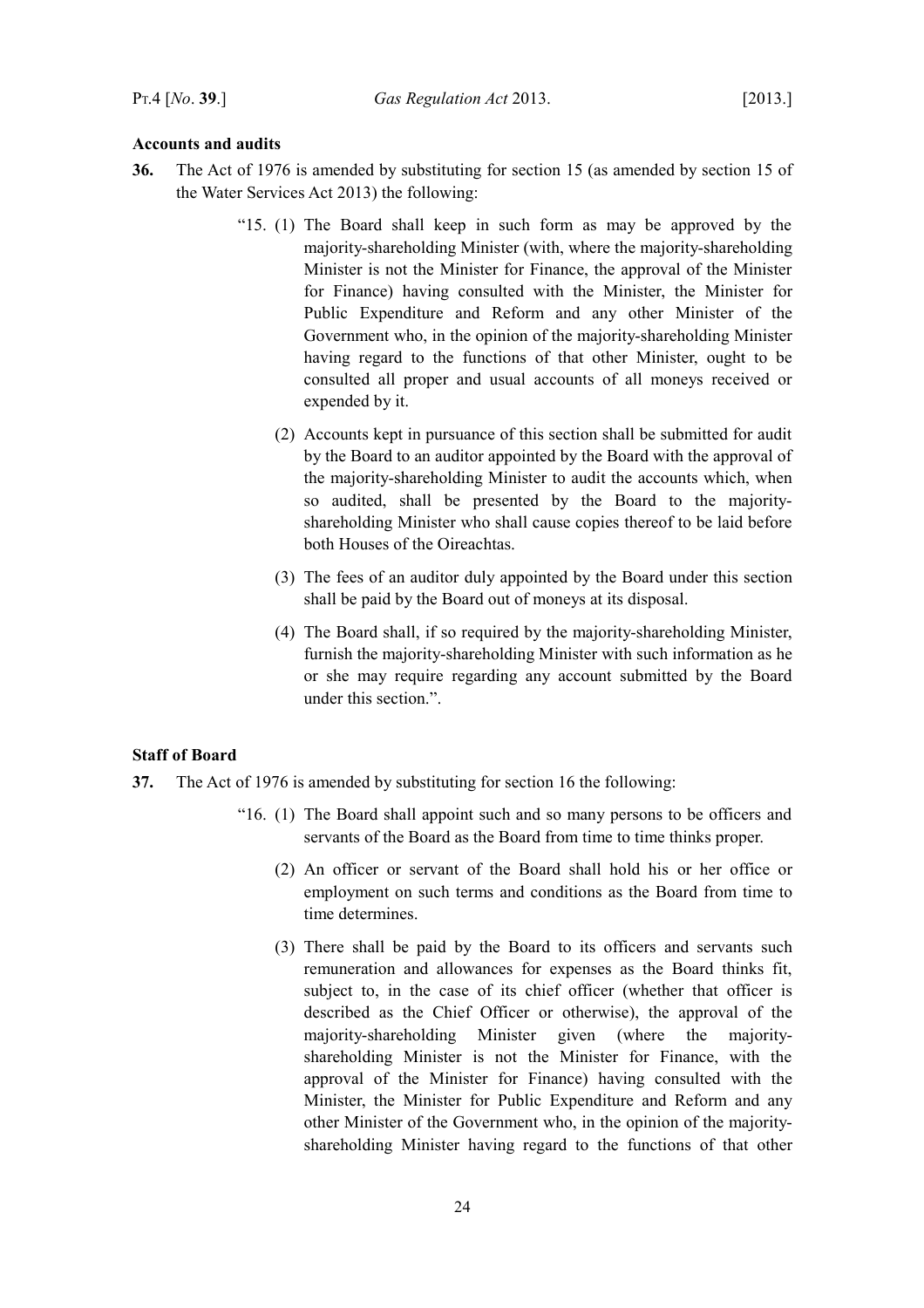Minister, ought to be consulted.

(4) In determining the remuneration or allowances for expenses to be paid to its officers or servants or the terms or conditions subject to which such officers or servants hold or are to hold their employment, the Board shall have regard either to Government or nationally agreed guidelines which are for the time being extant, or to Government policy concerning remuneration and conditions of employment which is so extant, and, in addition to the foregoing, the Board shall comply with any directives with regard to such remuneration, allowances, terms or conditions which the majority-shareholding Minister may give from time to time to the Board (where, the majority-shareholding Minister is not the Minister for Finance, with the approval of the Minister for Finance) having consulted with the Minister, the Minister for Public Expenditure and Reform and any other Minister of the Government who, in the opinion of the majority-shareholding Minister having regard to the functions of that other Minister, ought to be consulted.".

# <span id="page-26-0"></span>**Amendment of section 18 of Act of 1976 — Superannuation of officers and servants of Board**

- **38.** Section 18 of the Act of 1976 is amended—
	- (a) subject to paragraph (b), by substituting "majority-shareholding Minister" for "Minister" in each place that it occurs,
	- (b) in subsections (3) and (4), by substituting "having consulted with the Minister for Public Expenditure and Reform" for "with the concurrence of the Minister for the Public Service" in each place where it occurs,
	- (c) by substituting for subsection (6) the following:
		- "(6) If any dispute arises as to the claim of any person to, or the amount of, any pension, gratuity or allowance payable in pursuance of a scheme under this section, such dispute shall be submitted to the majorityshareholding Minister who shall, having consulted with the Minister for Public Expenditure and Reform, decide on the matter and this decision shall be final.",

and

(d) by substituting for subsection (7A) (inserted by section 4 of the Act of 1987) the following:

"(7A) In this section—

'officers or servants of the Board' and 'officer or servant of the Board' each includes the following:

(a) persons who are, or were at any time, an officer or servant of the Dublin Gas Company, a company that is, or was at any time, a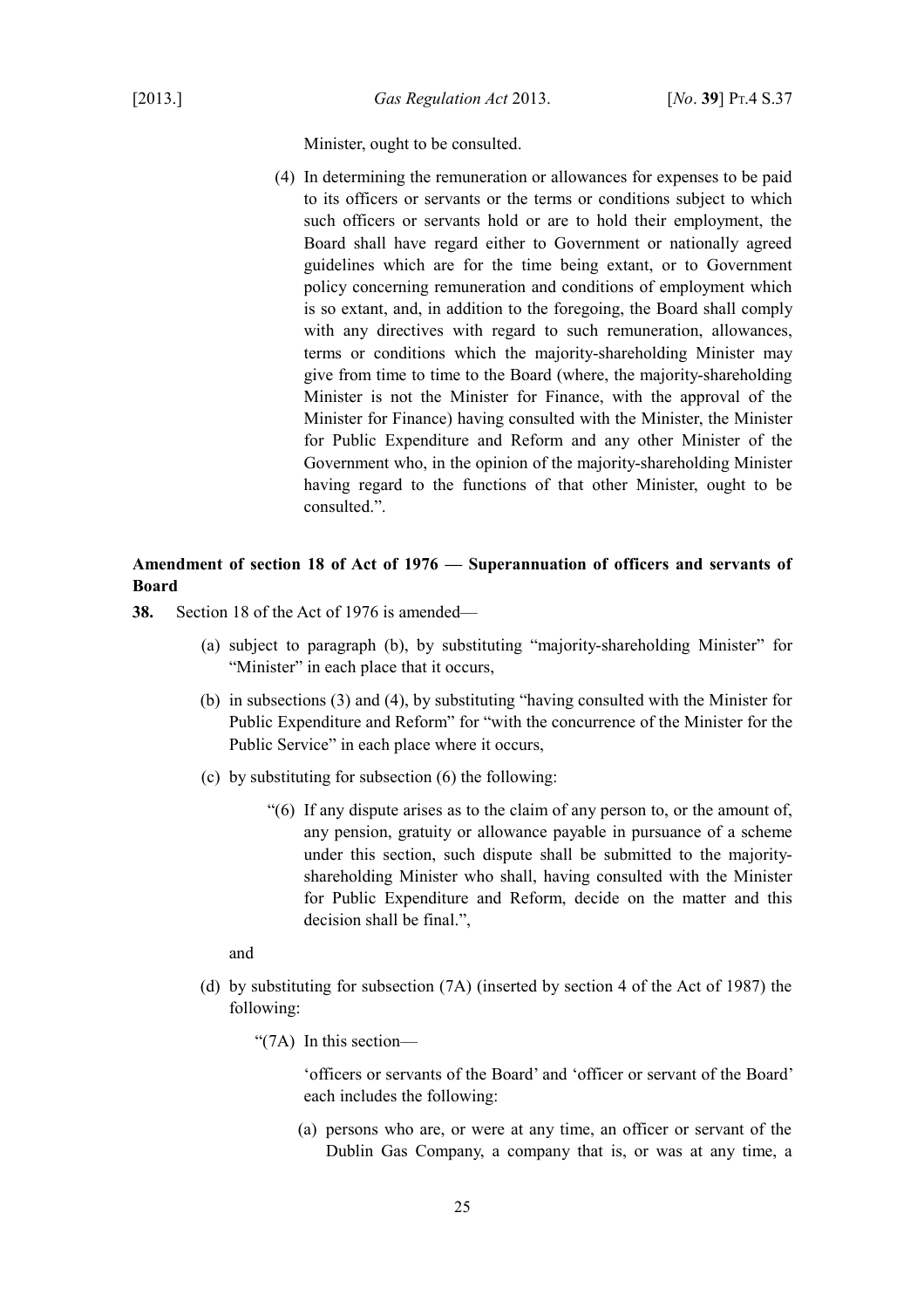subsidiary (within the meaning of the [Companies Act 1963\)](http://www.irishstatutebook.ie/1963/en/act/pub/0033/index.html) of the Dublin Gas Company or a company whose assets are acquired at any time by the Board;

- (b) persons who are employees of Gaslink Independent System Operator Ltd., being the company formed pursuant to Regulation 5 of the European Communities (Internal Market in Natural Gas) (BGÉ) Regulations 2005 (S.I. No. 760 of 2005);
- (c) persons who are at any time prior to the disposal date in relation to an energy company (each within the meaning of the *Gas Regulation Act 2013*) employees of that energy company; and
- (d) persons who are employees of the network company (within the meaning of the *Gas Regulation Act 2013*),

'on retirement or death' includes in respect of retirement or death, and

'on the resignation, retirement or death' includes in respect of the resignation, retirement or death.".

#### <span id="page-27-0"></span>**Board's capital commitments**

- **39.** The Act of 1976 is amended by substituting for section 21 (as amended by section 23(1) (c) of the Act of 2002) the following:
	- "21. (1) The Board shall not, without the consent of the majority-shareholding Minister given (where the majority-shareholding Minister is not the Minister for Finance, with the approval of the Minister for Finance) having consulted with the Minister, the Minister for Public Expenditure and Reform and any other Minister of the Government who, in the opinion of the majority-shareholding Minister having regard to the functions of that other Minister, ought to be consulted enter into a capital commitment the amount of which exceeds an amount specified for the time being for the purpose of this section and relating to the commitment.
		- (2) The majority-shareholding Minister may from time to time (with, where the majority-shareholding Minister is not the Minister for Finance, the approval of the Minister for Finance) having consulted with the Minister, the Minister for Public Expenditure and Reform and any other Minister of the Government who, in the opinion of the majority-shareholding Minister having regard to the functions of that other Minister, ought to be consulted, specify amounts for the purposes of this section and such an amount may be so specified in relation to capital commitments generally or in relation to capital commitments of a particular class or description.
		- (3) Notwithstanding the generality of subsection (1) and for the avoidance of doubt, the Board shall not construct a pipeline without the prior consent of the majority-shareholding Minister given (where the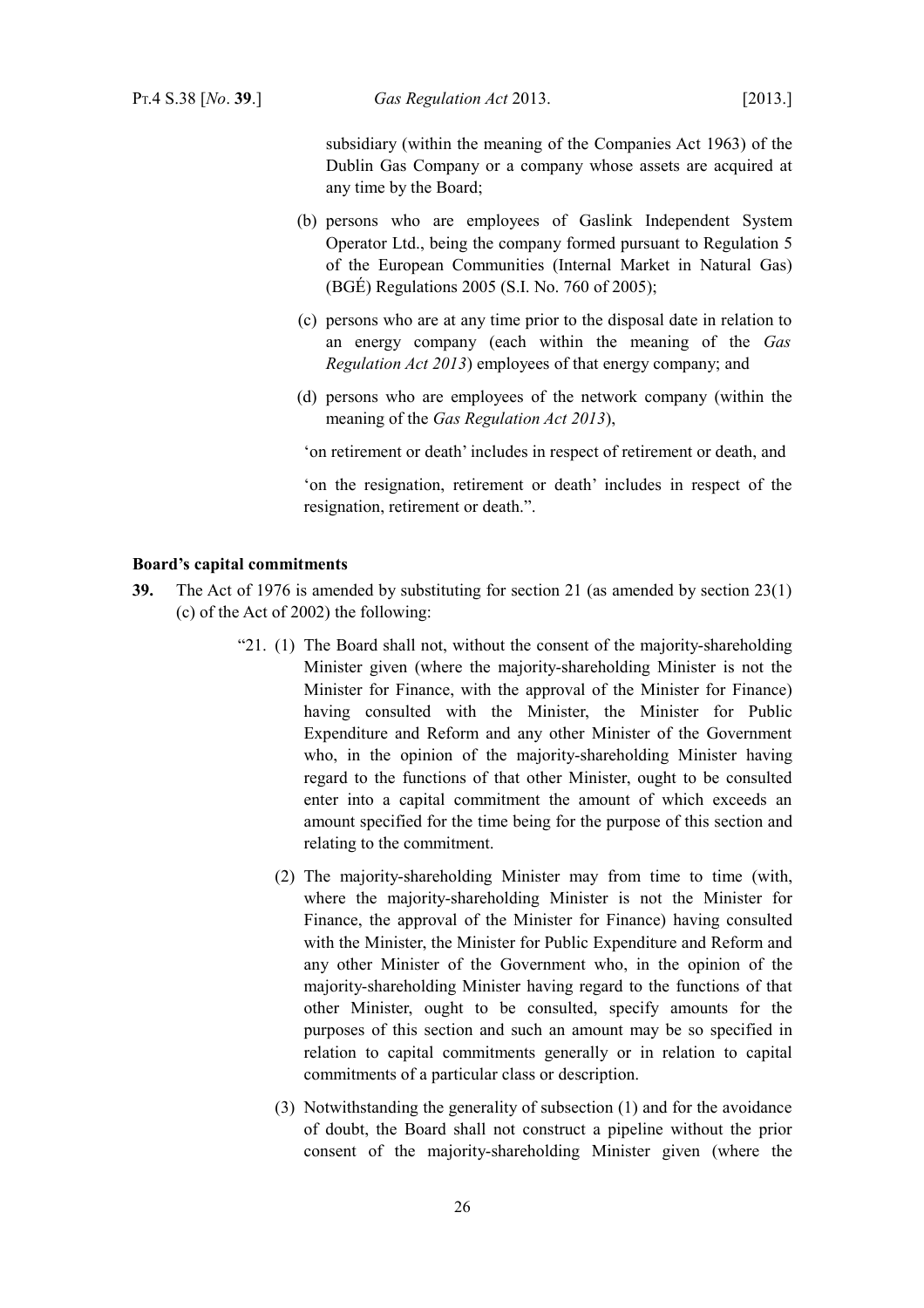majority-shareholding Minister is not the Minister for Finance, with the approval of the Minister for Finance) having consulted with the Minister, the Minister for Public Expenditure and Reform and any other Minister of the Government who, in the opinion of the majorityshareholding Minister having regard to the functions of that other Minister, ought to be consulted.

- (4) The majority-shareholding Minister may, by notice in writing delivered to the Board, declare that subsection (3) shall not apply to the construction of pipelines or specified pipelines or classes of pipelines in a specified area and, whenever a notice under this subsection is in force, subsection (3) shall not apply in relation to the construction of pipelines, or those pipelines or classes of pipelines specified in the notice, in the area specified in the notice.
- (5) In determining whether or not to give consent for the construction of a pipeline the majority-shareholding Minister shall have regard to—
	- (a) requirements of Directive 2009/73/EC of the European Parliament and of the Council of 13 July 2009<sup>[5](#page-28-1)</sup>,
	- (b) whether the construction of the pipeline has been approved by the Commission, and
	- (c) the energy policy objectives which the construction of the proposed pipeline is intended to achieve.
- (6) Where the majority-shareholding Minister proposes to refuse his or her consent under this section for the construction of a pipeline, he or she shall consult the Minister, the Commission and the Board and where the majority-shareholding Minister refuses consent, he or she shall provide reasons for the refusal.".

#### <span id="page-28-0"></span>**Amendment of First Schedule to Act of 1976**

- **40.** The First Schedule to the Act of 1976 is amended—
	- (a) by substituting for Article 2 (inserted by section 6 of the Act of 1987) the following:
		- "2. The Board shall consist of a chairman and such number of other members, not being more than 8, as the majority-shareholding Minister may determine.
		- 2A. A person may not be appointed or act as a member of the Board if he or she is a director or an officer of a company or other body corporate which engages, within or outside the State, in—
			- (a) the supply of natural gas,
			- (b) the shipping of natural gas,

<span id="page-28-1"></span><sup>5</sup> OJ No. L 211, 14.8.2009, p. 94.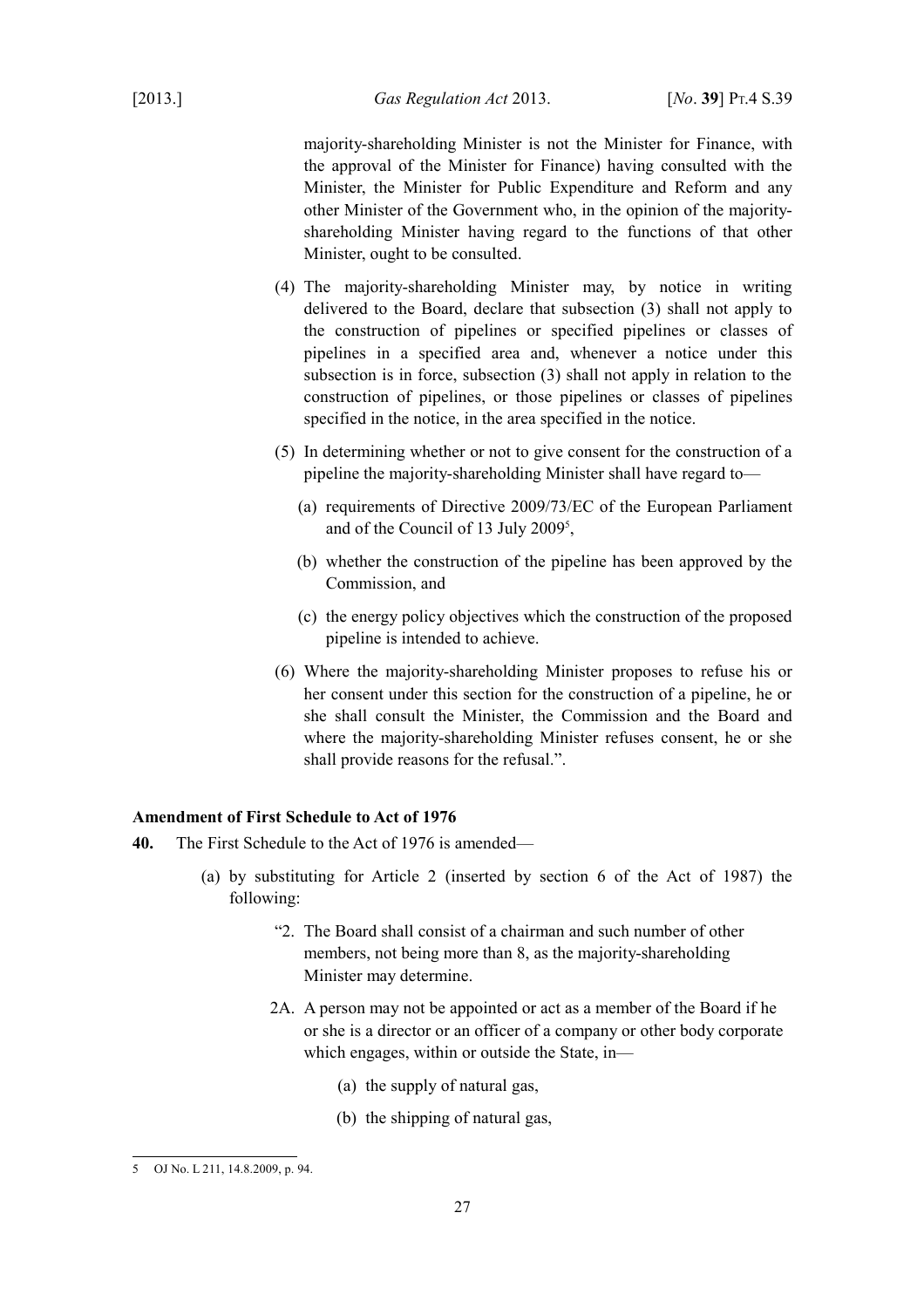- (c) the production of natural gas,
- (d) the supply of electricity, or
- (e) the generation of electricity.",
- (b) by substituting for Article 4 the following:
	- "4. (1) The majority-shareholding Minister shall, with the approval of the Government, from time to time as occasion requires appoint a member of the Board to be chairman thereof.
		- (2) The chairman of the Board shall, unless he sooner dies, resigns the office of chairman or ceases to be chairman under paragraph (4) of this Article, hold office until the expiration of his period of office as a member of the Board.
		- (3) The chairman of the Board may at any time resign his office as chairman by letter sent to the majority-shareholding Minister, and the resignation shall, unless it is previously withdrawn in writing, take effect at the commencement of the meeting of the Board held next after the Board has been informed by the majority-shareholding Minister of the resignation.
		- (4) Where the chairman of the Board ceases during his term of office as chairman to be a member of the Board, he shall also then cease to be chairman of the Board.",
- (c) by substituting for Article 5 the following:
	- "5. Each member of the Board shall be appointed by the majorityshareholding Minister with the approval of the Government and the majority-shareholding Minister when making the appointment shall fix such member's term of office which shall not exceed five years and, subject to the foregoing and to Articles 7 and 9 (2) of this Schedule, such member shall hold office on such terms and conditions as the majority-shareholding Minister, having consulted with the Minister for Public Expenditure and Reform, determines.",
- (d) by substituting for Article 6 the following:
	- "6. A member of the Board shall be paid by the Board out of moneys at its disposal such remuneration (if any) and allowances for expenses as the majority-shareholding Minister, having consulted with the Minister for Public Expenditure and Reform, determines.",
- (e) by substituting for Article 7 the following:
	- "7. The majority-shareholding Minister may, having consulted with the Minister for Public Expenditure and Reform, remove from office any member of the Board who has become incapable through ill-health of effectively performing his duties, or who has committed stated misbehaviour, or whose removal appears to the majority-shareholding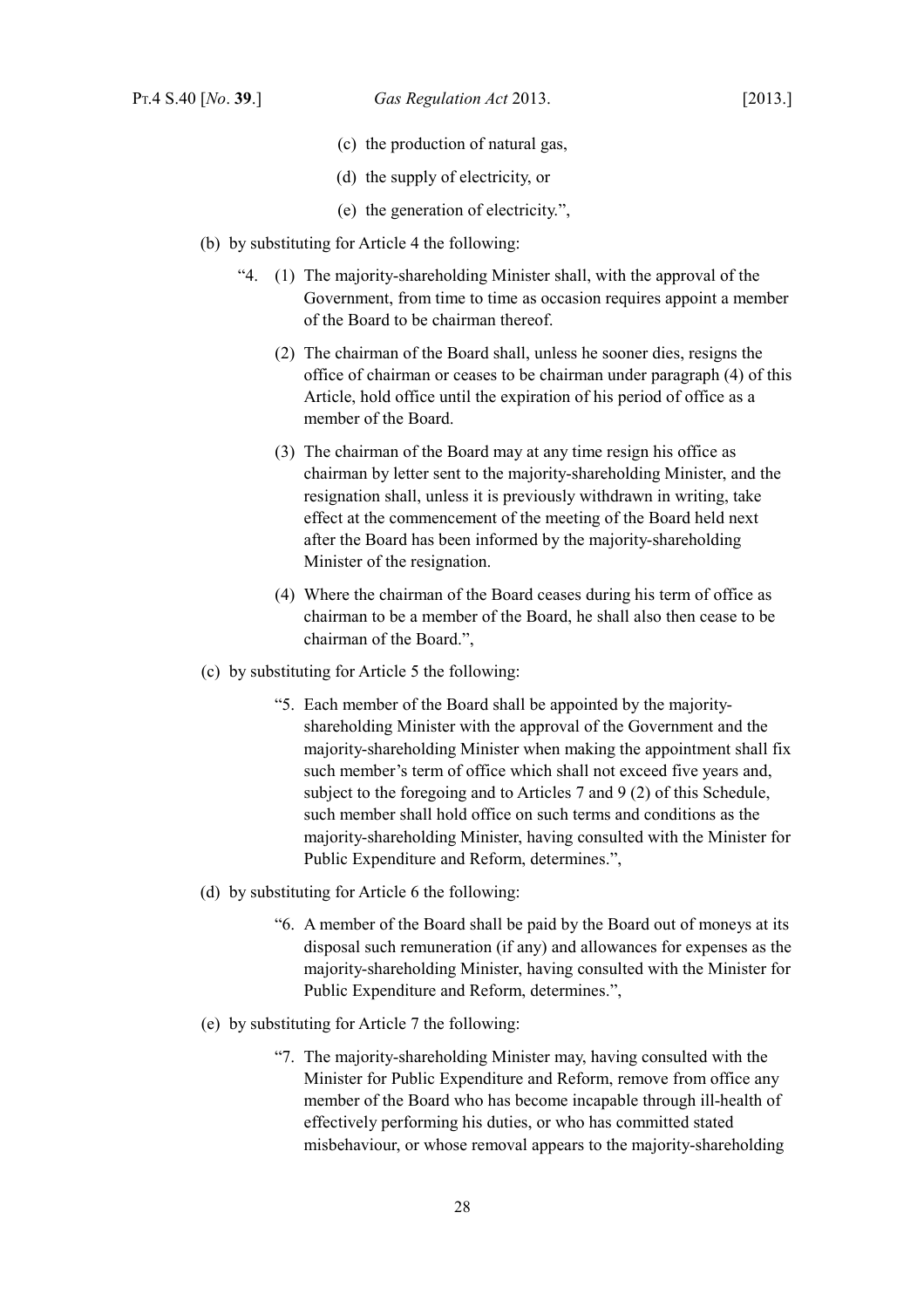Minister to be necessary for the effective performance by the Board of its functions.",

- (f) in Articles 8, 11 and 13, by substituting "majority-shareholding Minister" for "Minister" in each place where it occurs, and
- (g) by substituting for Article 25 the following:
	- "25. (1) The majority-shareholding Minister may, having consulted with the Minister for Public Expenditure and Reform, make a scheme for the granting of pensions, gratuities or other allowances to or in respect of the chairman and other members of the Board, being members whose duties as such are wholetime, ceasing to hold office, other than persons in respect of whom an award under the Superannuation Acts 1834 to 1963 may be made.
		- (2) A scheme under this Article may provide that the termination of the appointment of the chairman or of a member of the Board during that person's term of office shall not preclude the award to him under the scheme of a pension, gratuity or other allowance.
		- (3) The majority-shareholding Minister may, having consulted with the Minister for Public Expenditure and Reform, amend a scheme made by him under this Article.
		- (4) If any dispute arises as to the claim of any person to, or the amount of, any pension, gratuity or allowance payable in pursuance of a scheme under this Article, such dispute shall be submitted to the majorityshareholding Minister who shall, having consulted with the Minister for Public Expenditure and Reform, decide on the matter and this decision shall be final.
		- (5) A scheme made under this Article shall be carried out by the Board in accordance with its terms.
		- (6) Every scheme made by the majority-shareholding Minister under this Article shall be laid before each House of the Oireachtas as soon as may be after it is made and if either House, within the next twenty-one days on which that House has sat after the scheme is laid before it, passes a resolution annulling the scheme, the scheme shall be annulled accordingly, but without prejudice to the validity of anything previously done thereunder.
		- (7) Where an established civil servant is definitively transferred to the Board as a member thereof, the superannuation benefits to be granted to him shall, if the majority-shareholding Minister, having consulted with the Minister for Public Expenditure and Reform, in his discretion so directs, be calculated in accordance with the provisions of the Superannuation Acts 1834 to 1963 as if, during the period of his service as a wholetime member of the Board subsequent to his transfer, he had been an established civil servant and had been paid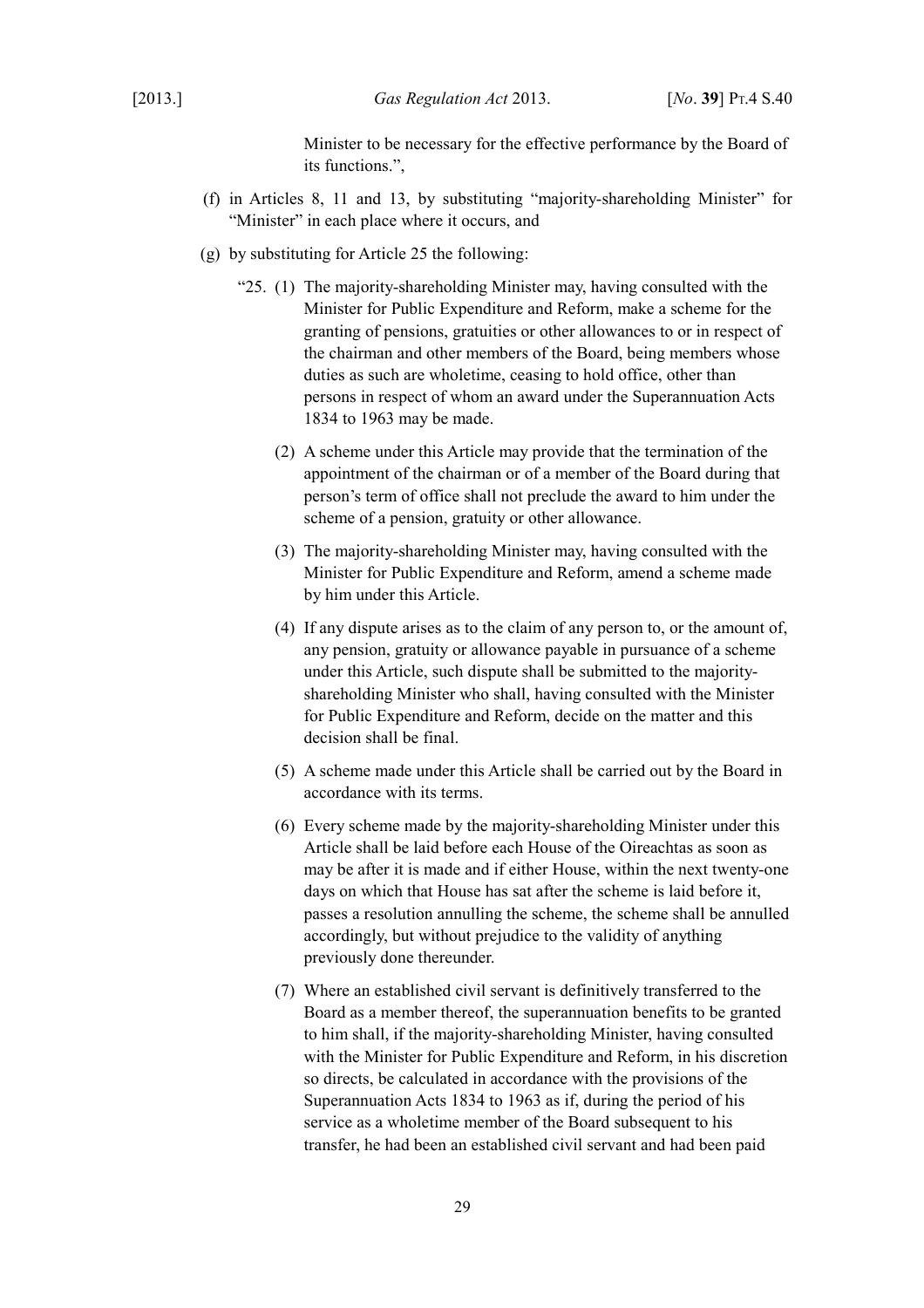during that period out of moneys provided by the Oireachtas within the meaning of section 17 of the Superannuation Act 1859.".

# <span id="page-31-4"></span>PART 5

#### <span id="page-31-3"></span>**MISCELLANEOUS**

# <span id="page-31-2"></span>**Transfer of certain capital stock issued by BGÉ under section 7B(2) of the Act of 1976**

- **41.** On the date on which the Government first appoints a Minister of the Government to be the majority-shareholding Minister by order under section  $7B(2)(e)$  of the Act of 1976—
	- (a) any capital stock referred to in section  $7B(2)(c)$  of the Act of 1976 that has been issued to the Minister for Public Expenditure and Reform or which stands transferred to that Minister pursuant to section 16(4) of the [Ministers and](http://www.irishstatutebook.ie/2011/en/act/pub/0010/index.html) [Secretaries \(Amendment\) Act 2011](http://www.irishstatutebook.ie/2011/en/act/pub/0010/index.html) stands transferred to the majorityshareholding Minister, and
	- (b) half of any capital stock referred to in section 7B(2)(b) of the Act of 1976 that has been issued to the Minister stands transferred to the Minister for Public Expenditure and Reform.

#### <span id="page-31-1"></span>**Functions of majority-shareholding Minister in relation to network company**

**42.** A reference in *section [6](#page-9-7)*, *[7](#page-9-6)* or *[10](#page-11-6)[\(5\)](#page-11-5)[\(a\)](#page-11-4)* to the Minister shall, from the date on which the Government first appoints a Minister of the Government to be the majority-shareholding Minister by order pursuant to section  $7B(2)(e)$  of the Act of 1976, be construed as a reference to the majority-shareholding Minister.

## <span id="page-31-0"></span>**Amendment of section 2 of Act of 1987**

- **43**. The Act of 1987 is amended by substituting for section 2 (as amended by section 23 of the Act of 2002) the following:
	- "2. (1) The Commission may by order confer, or may refuse to confer, on one or more persons, including the Board—
		- (a) functions corresponding to the functions, or such of them as the Commission considers appropriate, that are conferred on the Company by the Alliance and Dublin Gas Acts 1866 to 1909, in relation to the transmission and distribution of gas and the provision, maintenance, repair and replacement for those purposes of pipelines and the sale, hire, leasing, provision by means of hirepurchase or credit-sale, installation, repair and maintenance of gas appliances,
		- (b) any functions that, in the opinion of the Commission are incidental or ancillary to any functions conferred on the Board or the relevant person under paragraph (a) or that, in the opinion of the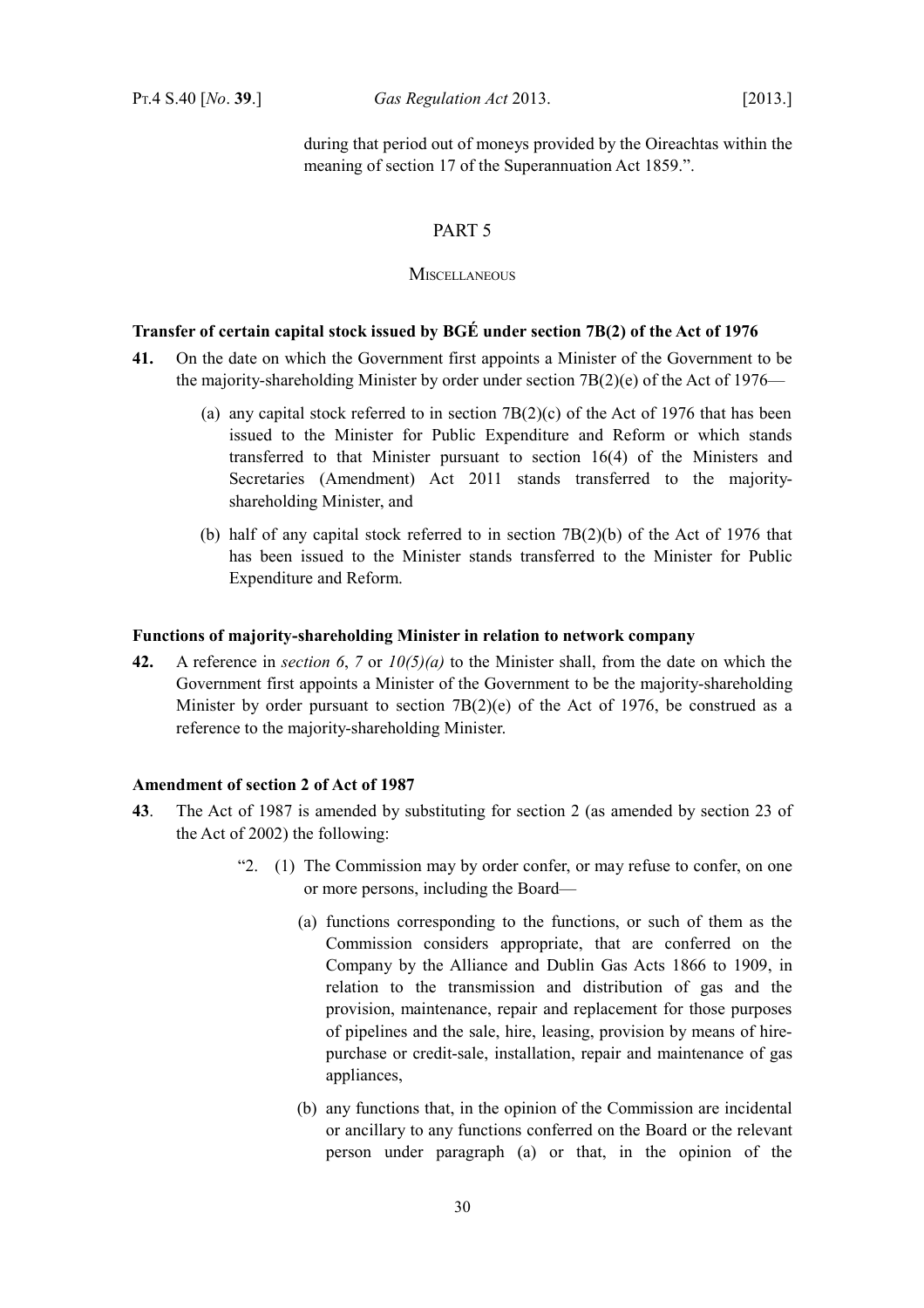Commission, are requisite or advantageous to, or facilitate, the performance by the Board of any such functions, and

- (c) any functions that, in the opinion of the Commission, are necessary or expedient for ensuring that, in the performance by the Board or the relevant person of the functions conferred on it under paragraphs (a) and (b), the safety of the public and property is, as far as is practicable, secured.
- (2) Without prejudice to the generality of paragraph (c) of subsection (1), an order under that subsection may confer on the Board or the relevant person, and members of the staff of the Board or the relevant person, duly authorised by the Board or the relevant person in that behalf, power to enter and inspect any premises and there to take such measures as they consider appropriate (including the evacuation of persons found on those premises) for the purpose of ensuring that, in the performance by the Board or the relevant person of functions conferred under paragraphs (a) and (b) of subsection (1), the safety of the public and property is, as far as is practicable, secured.
- (3) An order under subsection (1) may make provision for such incidental or ancillary matters as the Commission considers necessary or expedient and may include a provision that obstruction of, or interference with, the Board or the relevant person or members of staff in the performance of functions under this section, or failure, or refusal to comply with directions given by the Board or the relevant person or members of staff in the performance of functions under subsection (1)(c) shall be offences punishable on summary conviction by such penalties specified in the order as the court may impose.
- (4) Functions conferred on the Board or the relevant person by an order under subsection (1) may be performed only in such areas as may be specified in the order and such an order may confer on the Board or the relevant person different functions in relation to different areas.
- (5) Without prejudice to the generality of subsection (1), the Commission may refuse to make an order under that subsection conferring functions in relation to the provision of pipelines in a particular area where it determines that the capacity of existing or proposed distribution or transmission pipelines in that area provided or proposed to be provided by any person, including the Board, who is subject to an existing order under that subsection in relation to that area, represents adequate provision for reasonable expectation of demand.
- (6) (a) Subject to paragraph (b) and notwithstanding subsection (1), section 39A(1) of the Principal Act shall apply to the construction of a pipeline pursuant to and in accordance with a function conferred on the Board or the relevant person under this section as it applies to the construction of a pipeline pursuant to and in accordance with a function conferred on the Board or the relevant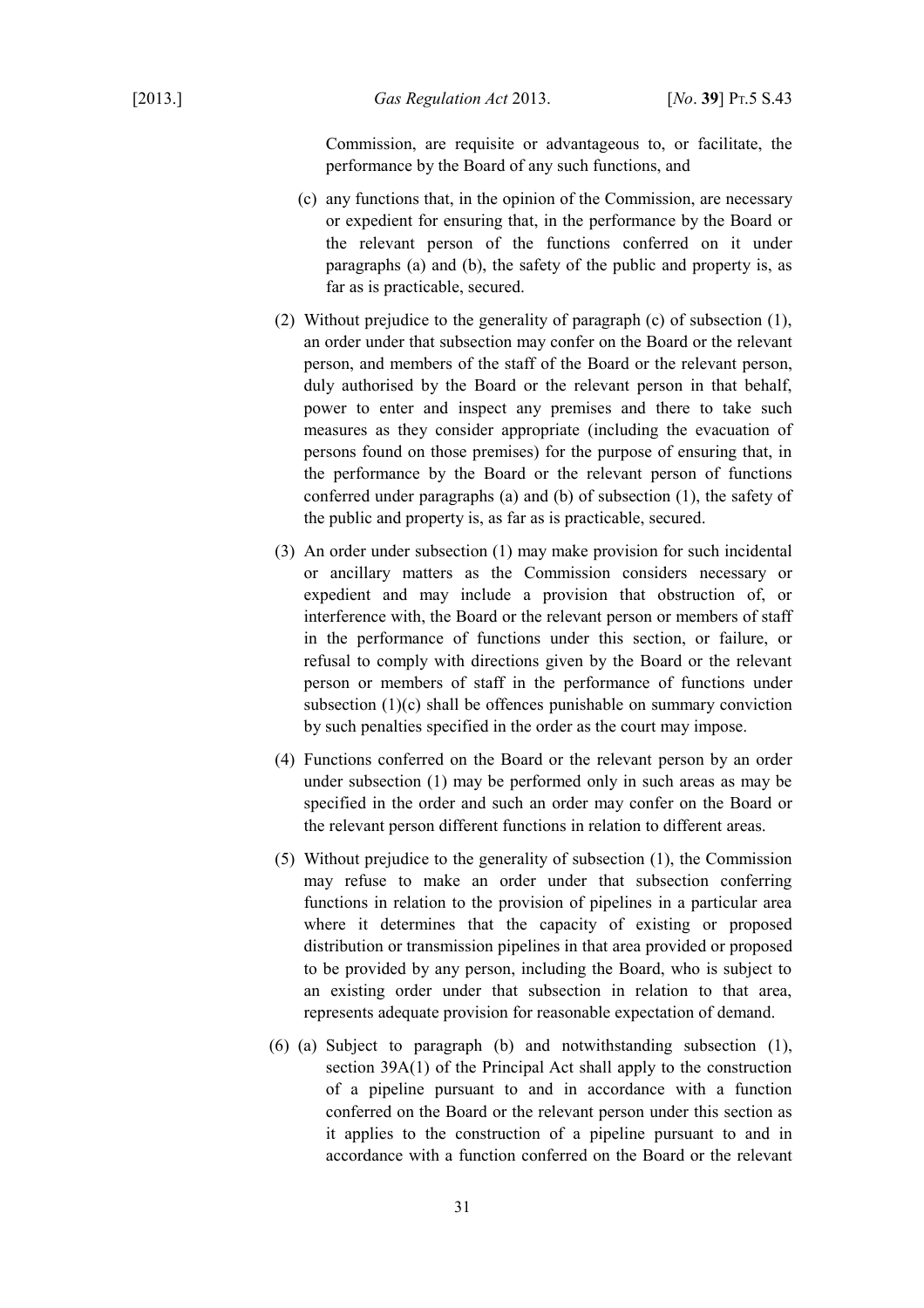person by that Act.

- (b) The Commission may by notice in writing delivered to the Board or the relevant person declare that the said section 39A(1) shall not apply to the construction pursuant to and in accordance with a function conferred on the Board or the relevant person under subsection (1) of pipelines or specified pipelines or classes of pipelines in an area in which functions conferred by an order under subsection (1) may be performed, or a specified part of that area and, whenever a notice under this paragraph is in force, the said section 39A(1) shall not apply in relation to the construction of pipelines, or those pipelines or classes of pipelines specified in the notice, in the area specified in the notice.
- (c) The Commission may specify in a notice under paragraph (b) such conditions (if any) as it thinks desirable in relation to the construction, maintenance, repair or replacement of the pipelines or classes of pipelines to which the notice relates and the Board or the relevant person shall comply with any conditions so specified.
- (d) The Commission may, by notice in writing delivered to the Board or the relevant person, amend or revoke a notice under this subsection (including a notice under this paragraph).
- (7) (a) The Commission may, from time to time, examine charges, and the costs underlying such charges, or any proposals to alter such charges, for natural gas supplied to customers by the holder of a supply licence granted under section 16 of the [Gas \(Interim\)](http://www.irishstatutebook.ie/2002/en/act/pub/0010/index.html) [\(Regulation\) Act 2002.](http://www.irishstatutebook.ie/2002/en/act/pub/0010/index.html)
	- (b) Where it considers it necessary following an examination under paragraph (a), the Commission shall issue a direction to the holder of a supply licence granted under section 16 of the [Gas \(Interim\)](http://www.irishstatutebook.ie/2002/en/act/pub/0010/index.html) [\(Regulation\) Act 2002](http://www.irishstatutebook.ie/2002/en/act/pub/0010/index.html) in relation to either or both the nature and the amount of any charge or proposed charge referred to in that paragraph and the holder of the supply licence shall comply with such a direction.
- (8) The Commission may, by order under this subsection, revoke or amend an order under this section (including an order under this subsection).
- (9) An order under this section shall be laid before each House of the Oireachtas as soon as may be after it is made, and, if a resolution annulling the order is passed by either such House within the next 21 days on which that House has sat after the order is laid before it, the order shall be annulled accordingly but without prejudice to the validity of anything previously done thereunder.".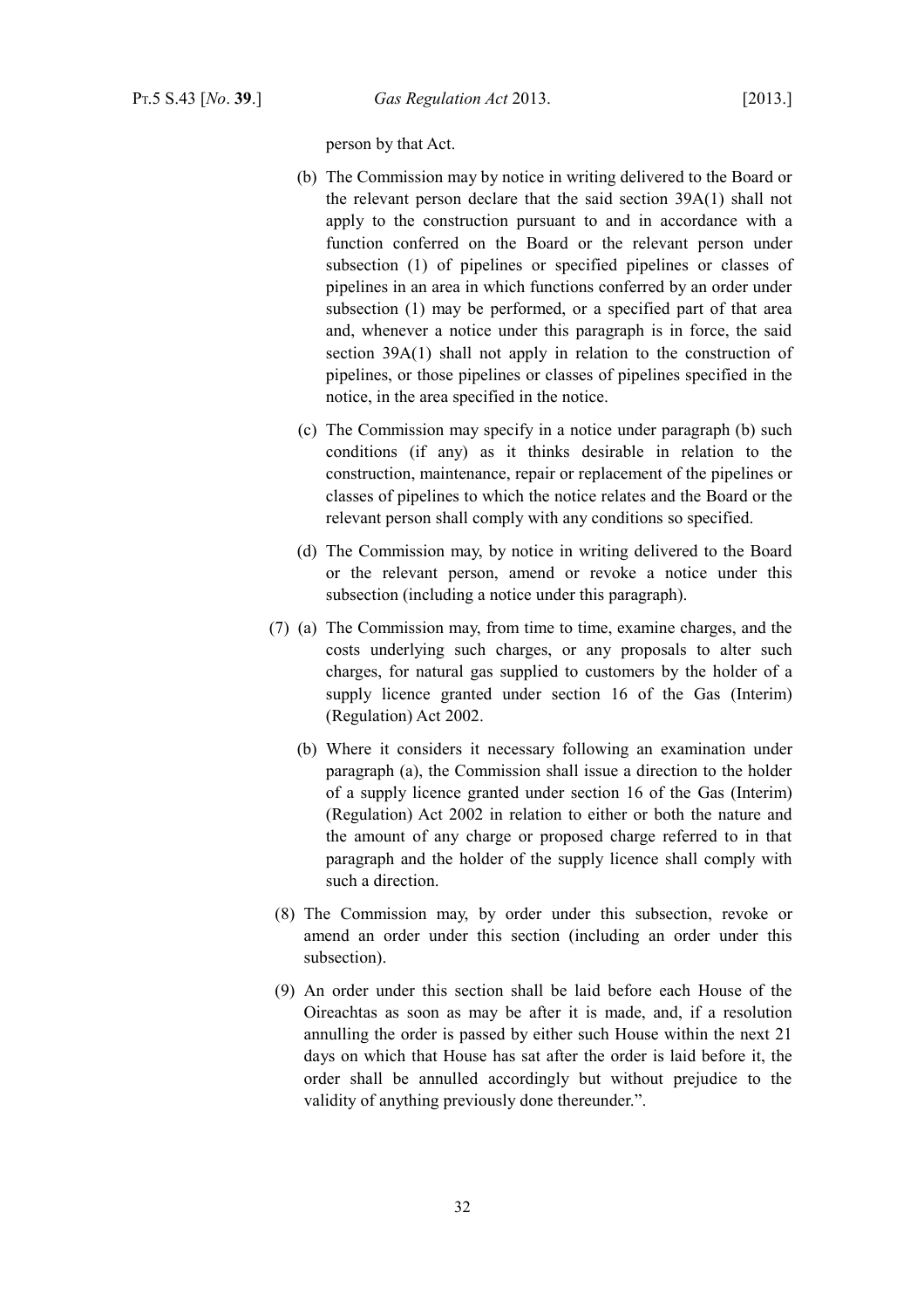# <span id="page-34-3"></span>**Amendment of section 17 of Gas (Amendment) Act 2000**

- **44.** Section 17 of the [Gas \(Amendment\) Act 2000](http://www.irishstatutebook.ie/2000/en/act/pub/0026/index.html) is amended by substituting for subsection (1) the following:
	- "(1) The Board may, with the approval of the majority-shareholding Minister given with the consent of the Minister for Public Expenditure and Reform, engage in any business activity, either alone or in conjunction with other persons, and either within or outside the State, that it considers to be advantageous to the Board save where to do so would contravene Directive 2009/73/EC of the European Parliament and of the Council of 13 July 2009<sup>[6](#page-34-5)</sup>.".

### <span id="page-34-2"></span>**Amendment of section 16 of the Gas (Interim) (Regulation) Act 2002**

**45.** Section 16 of the [Gas \(Interim\) \(Regulation\) Act 2002](http://www.irishstatutebook.ie/2002/en/act/pub/0010/index.html) is amended in subsections (14)(a), (15), (16)(b) and (17)(b) by substituting "section 8(6)" for "section 8(7)" in each place where it occurs.

# <span id="page-34-1"></span>**Amendment of section 16 of the Water Services Act 2013**

- **46.** The [Water Services Act 2013](http://www.irishstatutebook.ie/2013/en/act/pub/0006/index.html) is amended by substituting for section 16 the following:
	- "16. (1) The subsidiary shall not, without the consent of the Minister given with the approval of the Minister for Public Expenditure and Reform, enter into a capital commitment the amount of which exceeds an amount specified for the time being for the purpose of this section and relating to the commitment.
		- (2) The Minister may from time to time, with the approval of the Minister for Public Expenditure and Reform, specify amounts for the purposes of this section and such an amount may be so specified in relation to capital commitments generally or in relation to capital commitments of a particular class or description.".

#### <span id="page-34-0"></span>**Further amendment of Water Services Act 2013**

<span id="page-34-4"></span>**47.** Part 2 of the Water Services Act 2013 is amended by inserting the following section after section 18:

# **"Superannuation**

- 18A. (1) As soon as may be after the coming into operation of this section, the subsidiary shall prepare and submit to the Minister a scheme or schemes for the granting of superannuation benefits to or in respect of members of staff of the subsidiary.
	- (2) Every such scheme shall fix the time and conditions of retirement for all persons to, or in respect of whom, superannuation benefits are payable under the scheme, and different times and conditions may be fixed in respect of different classes of persons.

<span id="page-34-5"></span><sup>6</sup> OJ No. L 211, 14.8.2009, p. 94.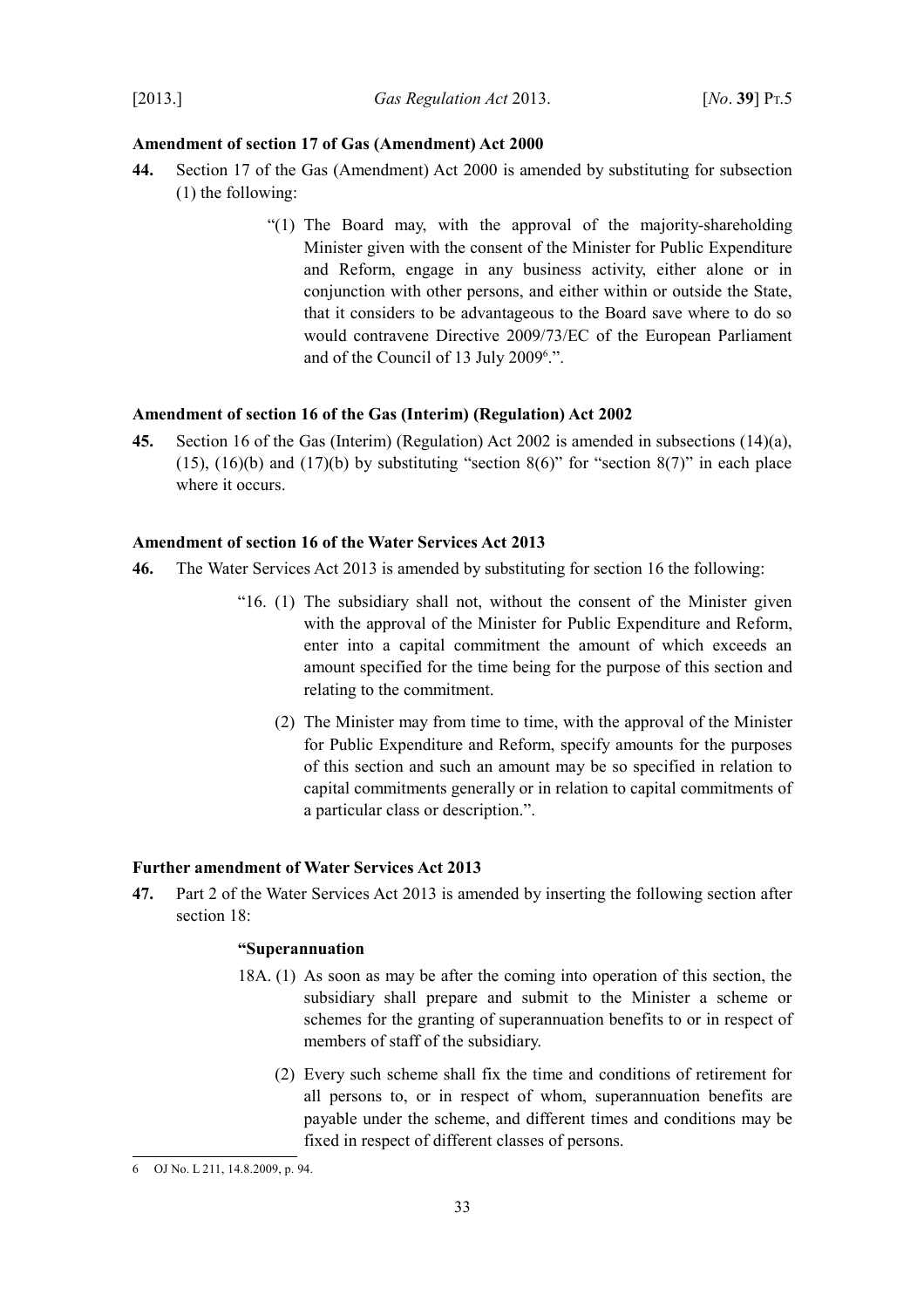- (3) The subsidiary may at any time prepare and submit to the Minister a scheme amending or revoking a scheme previously submitted and approved under this section.
- (4) A scheme or amending scheme submitted to the Minister under this section shall, if approved by the Minister with the consent of the Minister for Public Expenditure and Reform, be carried out by the subsidiary in accordance with its terms.
- (5) Every scheme made under this section shall make provision for appeals.
- (6) A superannuation benefit shall not be granted by the subsidiary to or in respect of any of its staff who are members of a scheme under this section and no other arrangement shall be entered into for the provision of any superannuation benefit to such persons on their ceasing to hold office, other than in accordance with such scheme or schemes submitted and approved under this section or an arrangement approved by the Minister and the Minister for Public Expenditure and Reform.
- (7) The Minister shall cause every scheme submitted and approved under this section to be laid before each House of the Oireachtas as soon as may be after it is approved, and if either such House within the next 21 days on which that House sits after the scheme is laid before it, passes a resolution annulling the scheme, the scheme shall be annulled accordingly, but without prejudice to anything previously done thereunder.
- (8) In this section 'superannuation benefit' means a pension, gratuity or other allowance payable on resignation, retirement or death.".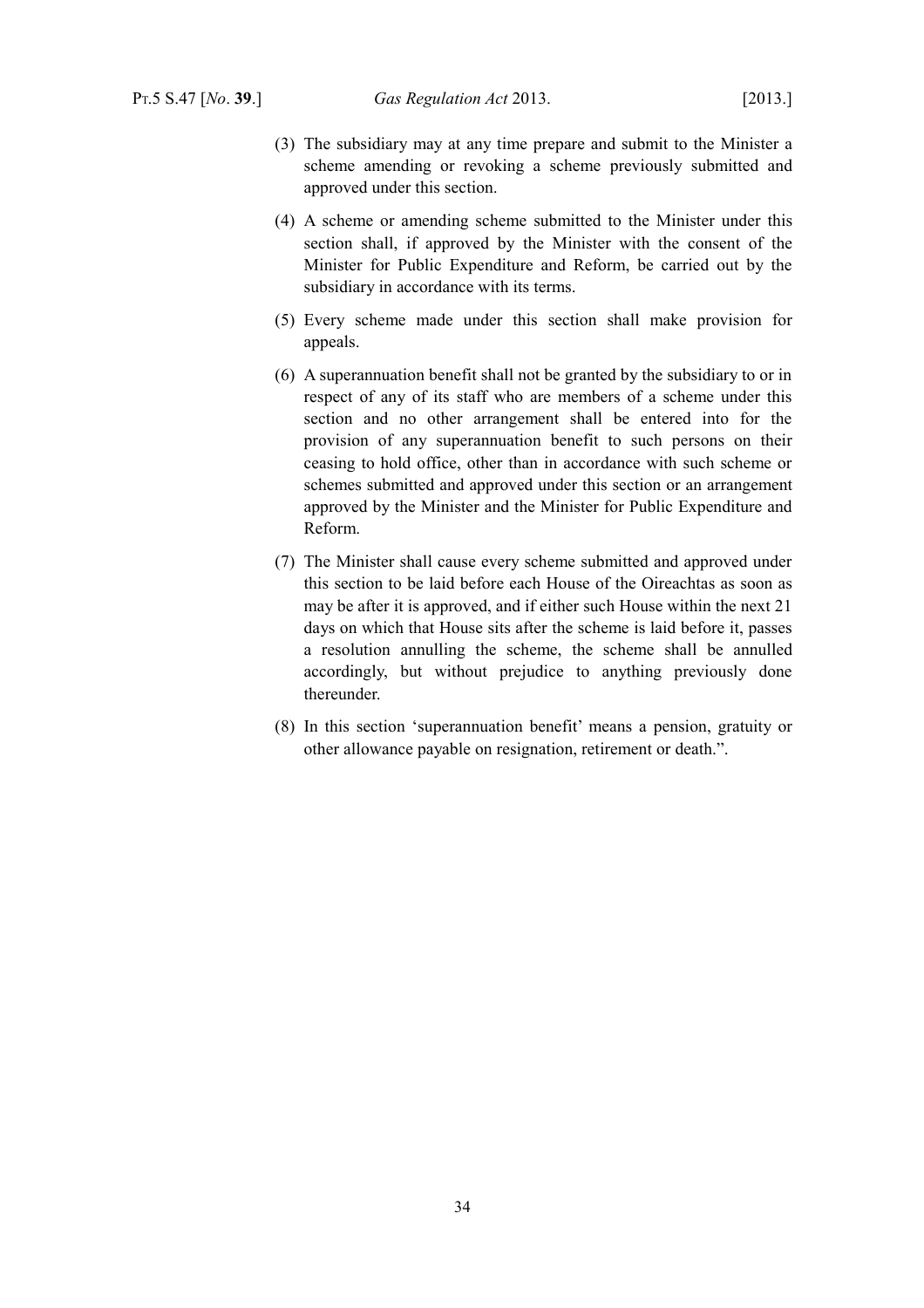# <span id="page-36-2"></span><span id="page-36-1"></span>SCHEDULE 1

# *Section [16](#page-13-10)[\(a\)](#page-13-11)*

<span id="page-36-0"></span>TRANSFER OF ASSETS, LICENCES, RIGHTS AND LIABILITIES OF BGÉ, AND OF GASLINK, TO NETWORK COMPANY

Transfer of ownership of certain assets and licences of BGÉ, and of Gaslink, to network company

- <span id="page-36-4"></span>1. (1) The ownership of those assets and licences of BGÉ, and of Gaslink, specified in the network transfer plan approved by the Minister under *section [14](#page-13-6)* is, by virtue of this paragraph, vested in the network company without the need for any conveyance, transfer, assignment or assurance.
	- (2) All legal proceedings relating to the assets and licences referred to in *subparagraph [\(1\)](#page-36-4)* begun before the network transfer date by or against BGÉ or by or against Gaslink and pending immediately before that date are taken to be legal proceedings pending by or against the network company.
	- (3) Any act, matter or thing done or omitted to be done in relation to the assets and licences referred to in *subparagraph [\(1\)](#page-36-4)* before the network transfer date by, to, or in respect of, BGÉ or Gaslink is (to the extent that that act, matter or thing has any effect) taken to have been done, or omitted to be done, by, to, or in respect of, the network company.

Transfer of certain rights and liabilities of BGÉ, and of Gaslink, to network company

- <span id="page-36-3"></span>2. (1) The rights and liabilities of BGÉ, and of Gaslink, specified in the transfer plan approved by the Minister under *section [14](#page-13-6)* become the rights and liabilities of the network company.
	- (2) All legal proceedings relating to the rights or liabilities referred to in *subparagraph [\(1\)](#page-36-3)* begun before the transfer date by or against BGÉ or by or against Gaslink and pending immediately before that date are taken to be legal proceedings pending by or against the network company.
	- (3) Any act, matter or thing done or omitted to be done in relation to the rights or liabilities referred to in *subparagraph [\(1\)](#page-36-3)* before the transfer date by, to, or in respect of, BGÉ or Gaslink is (to the extent that that act, matter or thing has any effect) taken to have been done, or omitted to be done, by, to, or in respect of, the network company.
	- (4) A reference in any Act, statutory instrument or other document to BGÉ or Gaslink, to the extent that it relates to assets, licences, rights or liabilities that are vested in, or transferred to, the network company by the operation of *section [16](#page-13-10)* and this Schedule, is to be read as, or as including, a reference to the network company.

Change of ownership of asset not to be regarded as giving rise to remedy

3. Change in the legal or beneficial ownership of any asset, licence, right or liability because of the operation of this Act and this Schedule becomes binding on all persons even if, apart from this Act, the consent or concurrence of any other person would have been required. Such a change is not to be regarded as giving rise to any right or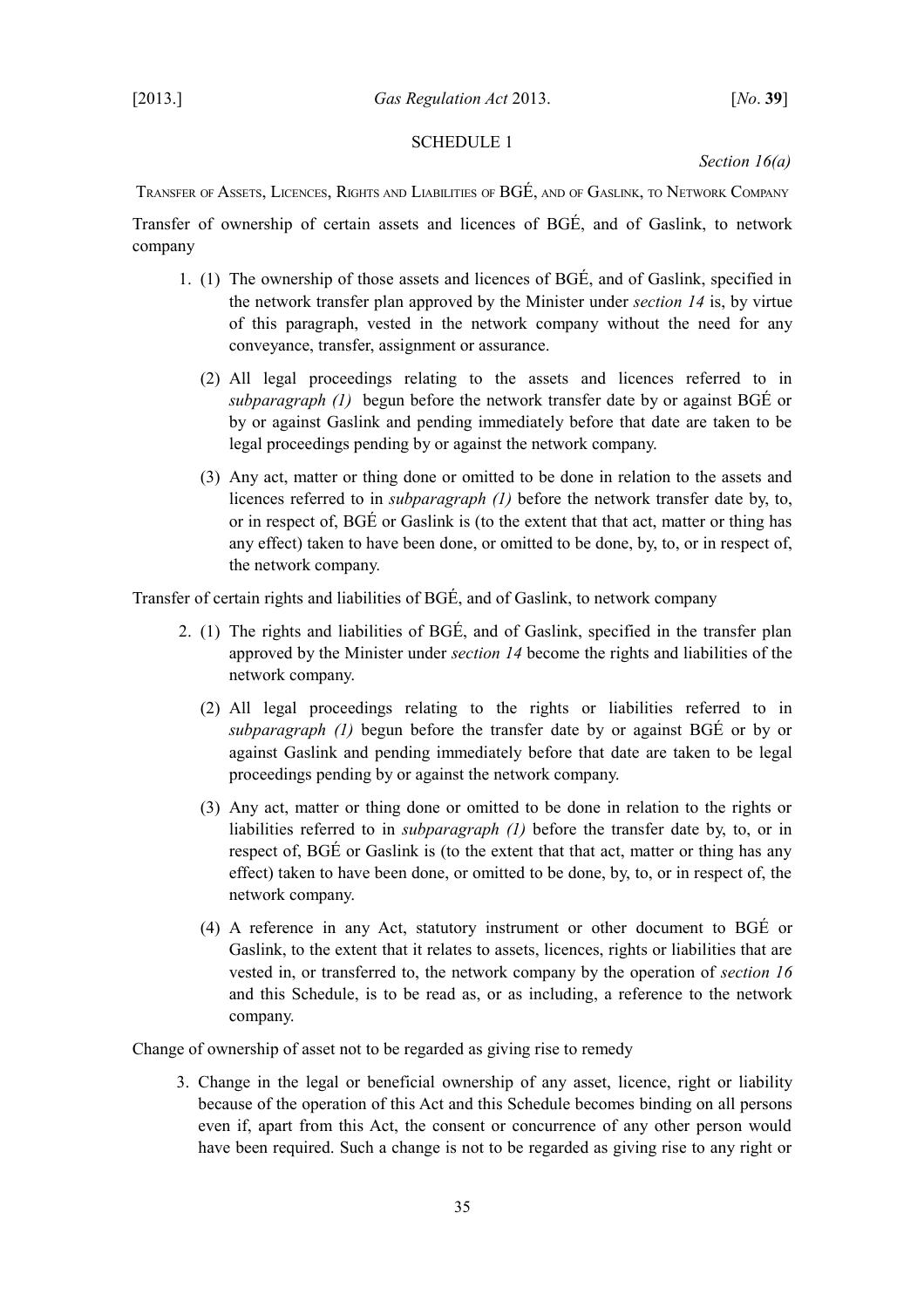remedy by a party to any document.

No attornment required in respect of certain leased land

4. If BGÉ or Gaslink is the lessor under any lease of land that becomes vested in the network company by virtue of this Schedule, the lessee is not required to attorn to the network company.

Stamp duty not chargeable

5. Stamp duty under the [Stamp Duties Consolidation Act 1999](http://www.irishstatutebook.ie/1999/en/act/pub/0031/index.html) is not chargeable in respect of the vesting or transfer of any asset, licence, right or liability by virtue of this Schedule.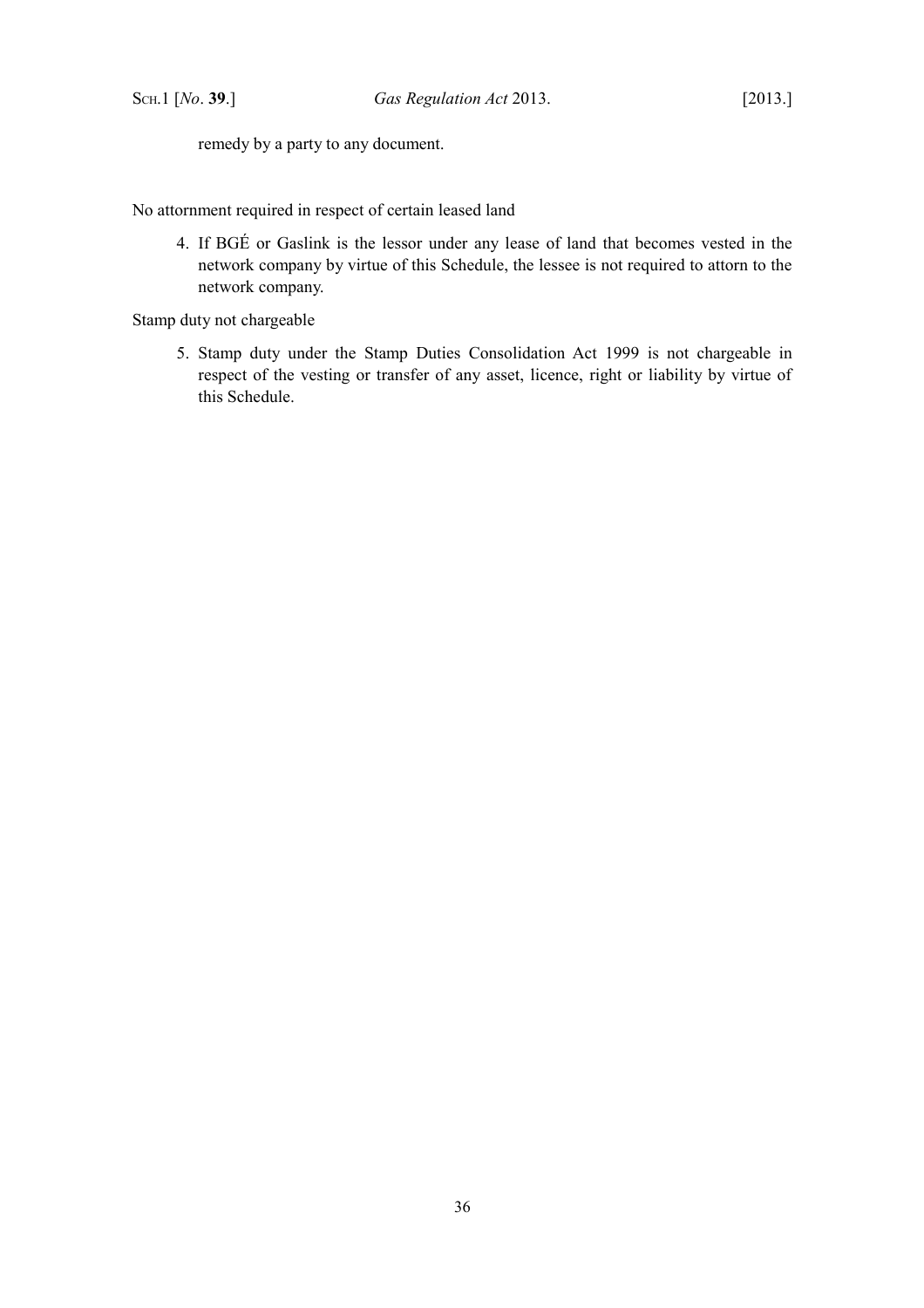# <span id="page-38-2"></span><span id="page-38-1"></span>SCHEDULE 2

*Section [16](#page-13-10)[\(b\)](#page-14-4)*

<span id="page-38-0"></span>TRANSFER OF CERTAIN EMPLOYEES OF BGÉ, AND OF GASLINK, TO NETWORK COMPANY

Certain BGÉ employees and Gaslink employees transferred to network company on transfer date

<span id="page-38-4"></span>1. The employment of those employees of BGÉ, and of Gaslink, who are specified in a transfer plan approved by the Minister under *section [14](#page-13-6)* is transferred to the network company by virtue of this Schedule.

This Schedule not to affect certain matters relating to staff members

- 2. (1) Subject to this Schedule, each person whose employment is transferred in accordance with *paragraph [1](#page-38-4)* is employed by the network company on terms and conditions no less favourable to that person than those on which the person was employed by BGÉ or by Gaslink immediately before the transfer date.
	- (2) Nothing in this Schedule has the effect of breaking a person's contract of employment or continuity of employment for the purpose of applying to the person any other law relating to employment that would, apart from this Schedule, apply to the person. In particular, this Schedule does not affect a person's accrued rights that the person had immediately before the transfer date in respect of any kind of leave.

Variation of terms and conditions of transferred employees

- <span id="page-38-3"></span>3. (1) It is a term of employment of each transferred employee that the terms and conditions of that employment may be varied to the extent to which, and in the manner in which, the terms and conditions of the employee's employment could, immediately before the transfer date, be lawfully varied.
	- (2) Nothing in this Schedule prevents the terms and conditions of a transferred employee's employment after the transfer date from being varied—
		- (a) in accordance with those terms and conditions, or
		- (b) by or under an applicable law or agreement.
	- (3) In this paragraph—

"terms and conditions" includes a term existing because of *subparagraph [\(1\)](#page-38-3)*;

"vary", in relation to terms and conditions, includes vary by—

- (a) omitting any of those terms and conditions,
- (b) adding to those terms and conditions, or
- (c) substituting new terms or conditions for any of the first-mentioned terms and conditions.

Superannuation arrangements

4. An officer or servant of BGÉ whose employment is transferred to the network company and who was immediately before the transfer, a member of a superannuation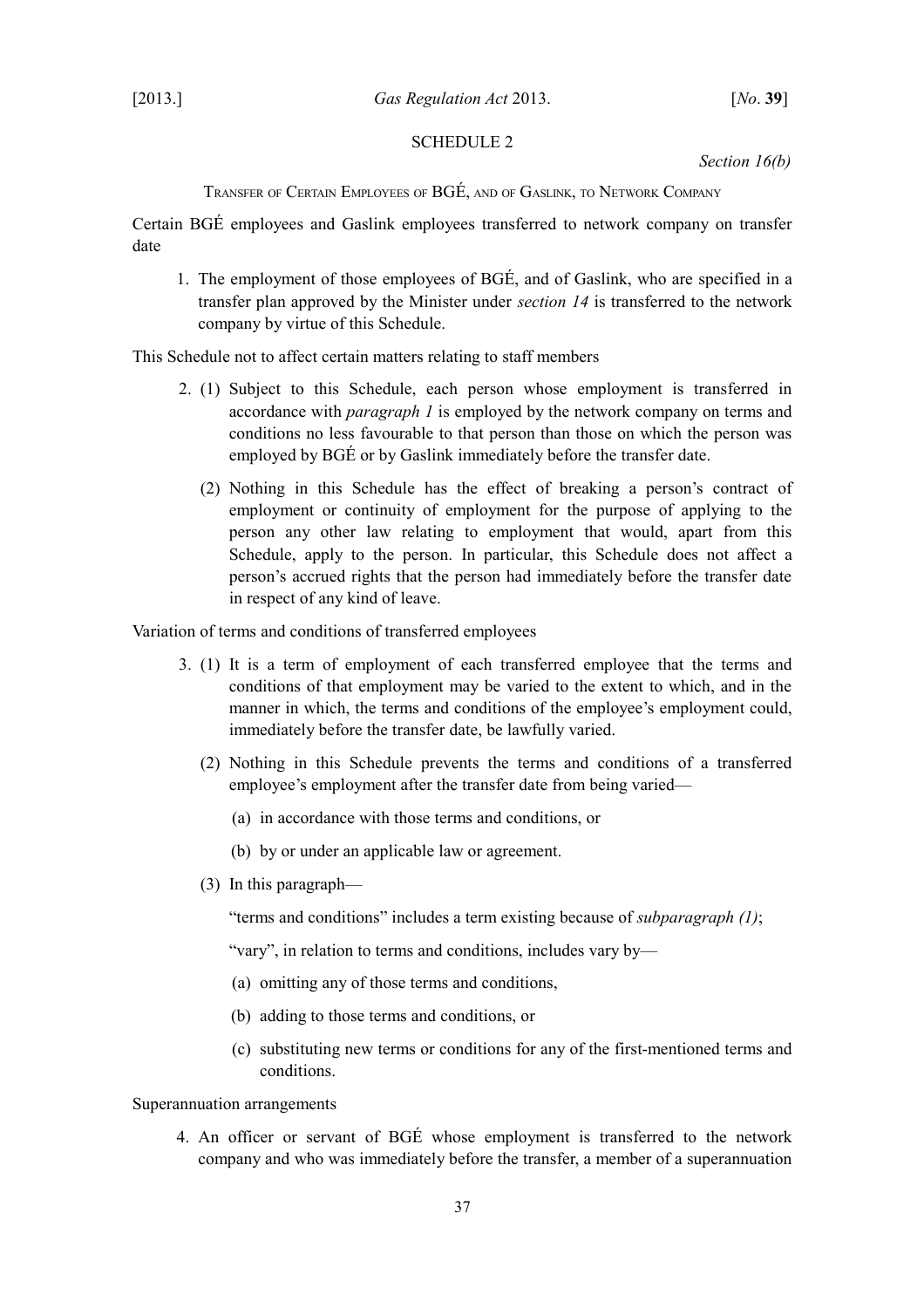scheme established under section 18 of the [Gas Act 1976](http://www.irishstatutebook.ie/1976/en/act/pub/0030/index.html) for officers or servants of BGÉ, is entitled to continue to be a member of the scheme in accordance with its terms as are in force from time to time.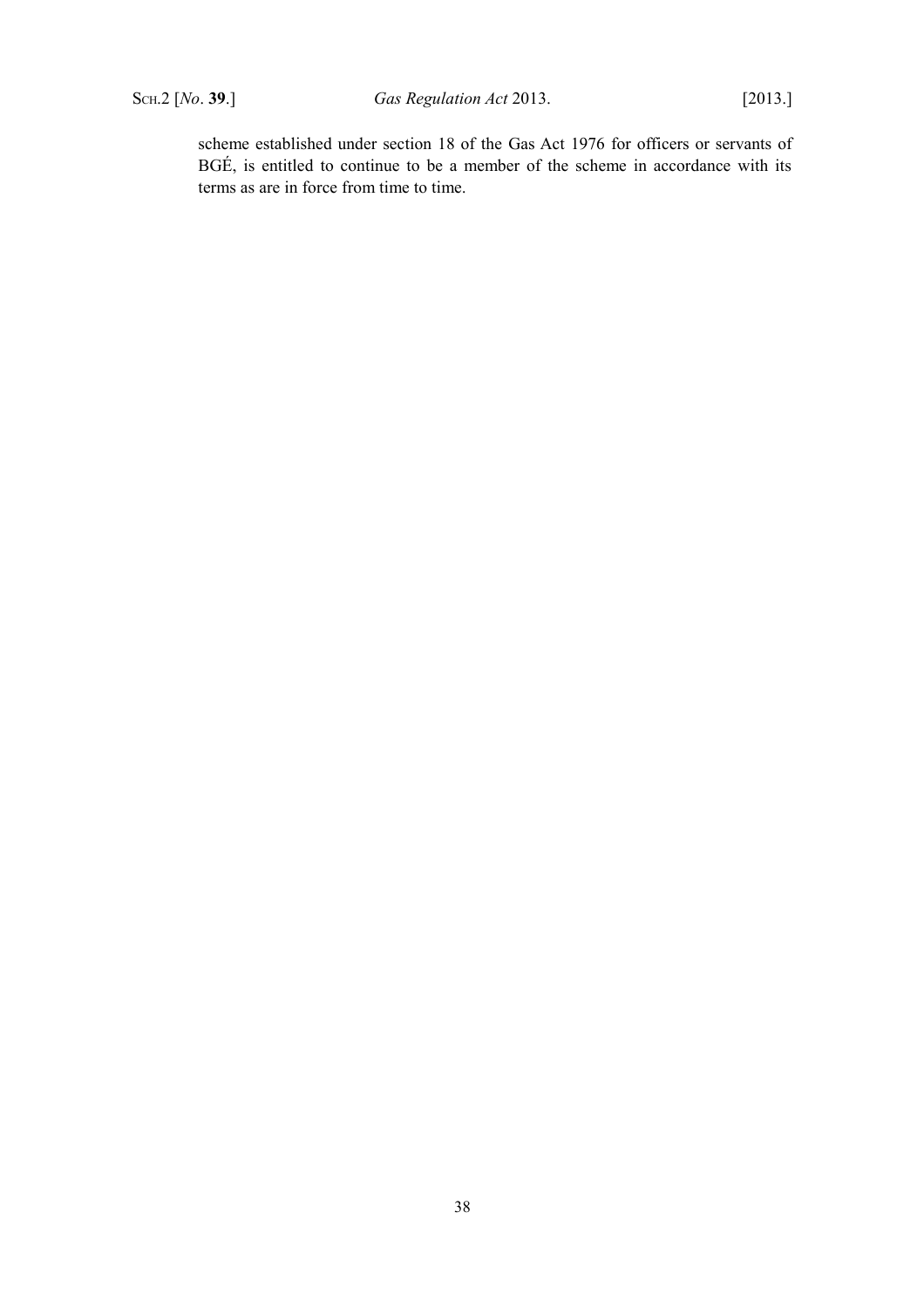# <span id="page-40-2"></span><span id="page-40-1"></span>SCHEDULE 3

*Section [26](#page-17-4)[\(a\)](#page-17-3)*

<span id="page-40-0"></span>TRANSFER OF ASSETS, LICENCES, RIGHTS AND LIABILITIES TO ENERGY COMPANY

Transfer of ownership of certain assets and licences to energy company

- <span id="page-40-4"></span>1. (1) The ownership of those assets and licences specified in the transfer plan approved by the Minister under *section [24](#page-16-4)* is, by virtue of this paragraph, vested in the energy company without the need for any conveyance, transfer, assignment or assurance.
	- (2) All legal proceedings relating to the assets and licences referred to in *subparagraph [\(1\)](#page-40-4)* begun before the transfer date by or against BGÉ, a subsidiary of BGÉ or both and pending immediately before that date (save those expressly excluded in the transfer plan) are taken to be legal proceedings pending by or against the energy company.

Transfer of certain rights and liabilities to energy company

- <span id="page-40-3"></span>2. (1) The rights and liabilities specified in the transfer plan approved by the Minister under *section [24](#page-16-4)* become the rights and liabilities of the energy company.
	- (2) All legal proceedings relating to the rights or liabilities referred to in *subparagraph [\(1\)](#page-40-3)* begun before the transfer date by or against BGÉ, a subsidiary of BGÉ or both and pending immediately before that date (save those expressly excluded in the transfer plan) are taken to be legal proceedings pending by or against the energy company.

Change of ownership of asset not to be regarded as giving rise to remedy

3. Change in the legal or beneficial ownership of any asset, licence, right or liability because of the operation of this Act and this Schedule becomes binding on all persons even if, apart from this Act, the consent or concurrence of any other person would have been required. Such a change is not to be regarded as giving rise to any right or remedy by a party to any document. No provision of any contract shall operate or become exercisable or be contravened by reason of the enactment or operation of this Act.

No attornment required in respect of certain leased land

4. If BGÉ or a subsidiary of BGÉ is the lessor under any lease of land that becomes vested in an energy company by virtue of this Schedule, the lessee is not required to attorn to the energy company.

Stamp duty not chargeable

5. Stamp duty under the [Stamp Duties Consolidation Act 1999](http://www.irishstatutebook.ie/1999/en/act/pub/0031/index.html) is not chargeable in respect of the vesting or transfer of any asset, licence, right or liability by virtue of this Schedule.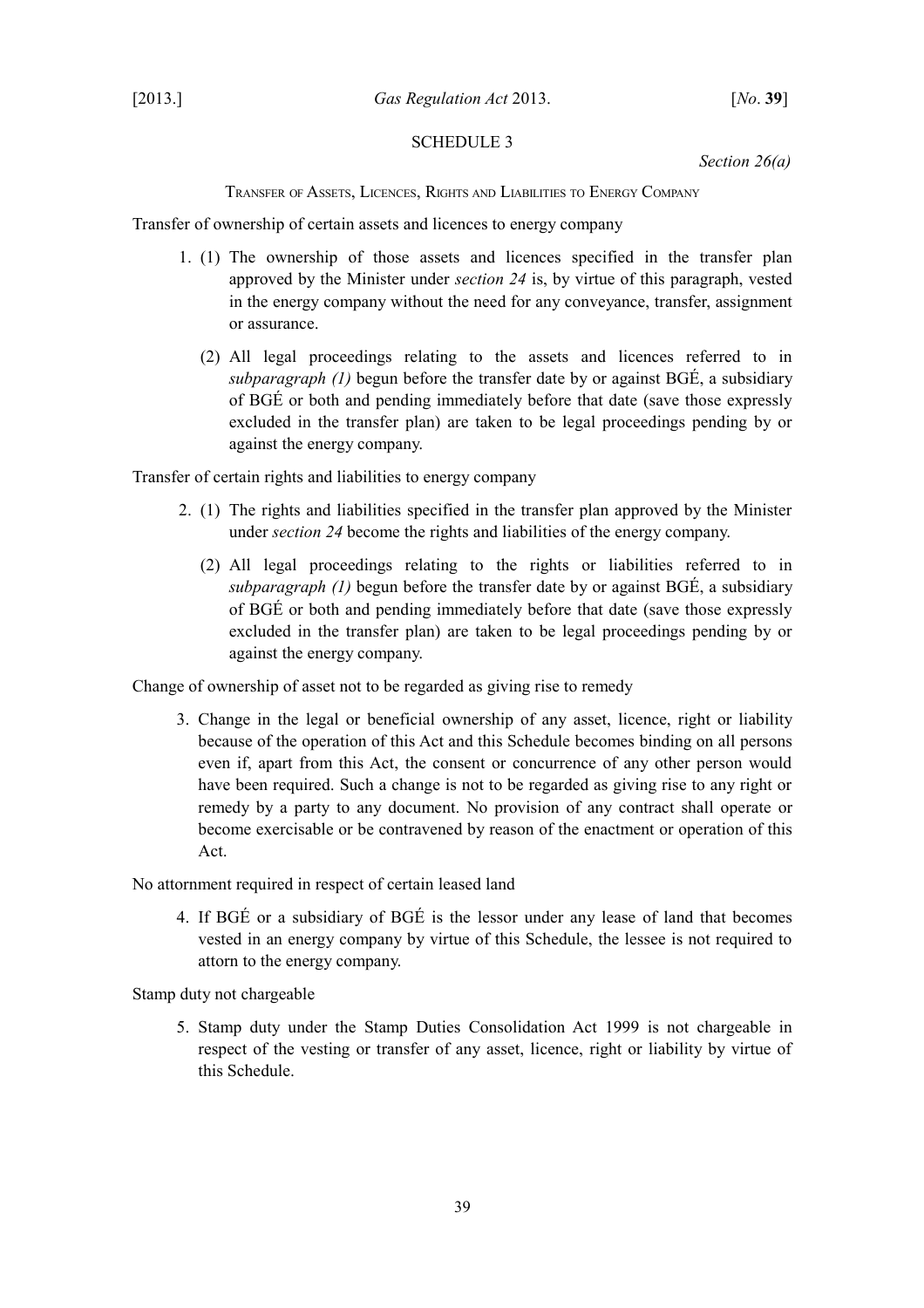# <span id="page-41-2"></span><span id="page-41-1"></span>SCHEDULE 4

*Section [26](#page-17-4)[\(b\)](#page-17-6)*

<span id="page-41-0"></span>TRANSFER OF CERTAIN EMPLOYEES TO ENERGY COMPANY

Certain employees transferred to energy company on transfer date

<span id="page-41-4"></span>1. The employment of those employees who are specified in a transfer plan approved by the Minister under *section [24](#page-16-4)* is transferred to the energy company by virtue of this Schedule.

This Schedule not to affect certain matters relating to staff members

- 2. (1) Subject to this Schedule, each person whose employment is transferred in accordance with *paragraph [1](#page-41-4)* is employed by the energy company on terms and conditions no less favourable to that person than those on which the person was employed immediately before the transfer date.
	- (2) Nothing in this Schedule has the effect of breaking a person's contract of employment or continuity of employment for the purpose of applying to the person any other law relating to employment that would, apart from this Schedule, apply to the person. In particular, this Schedule does not affect a person's accrued rights that the person had immediately before the transfer date in respect of any kind of leave.

Variation of terms and conditions of transferred employees

- <span id="page-41-3"></span>3. (1) It is a term of employment of each transferred employee that the terms and conditions of that employment may be varied to the extent to which, and in the manner in which, the terms and conditions of the employee's employment could, immediately before the transfer date, be lawfully varied.
	- (2) Nothing in this Schedule prevents the terms and conditions of a transferred employee's employment after the transfer date from being varied—
		- (a) in accordance with those terms and conditions, or
		- (b) by or under an applicable law or agreement.
	- (3) In this paragraph—

"terms and conditions" includes a term existing because of *subparagraph [\(1\)](#page-41-3)*;

"vary", in relation to terms and conditions, includes vary by—

- (a) omitting any of those terms and conditions,
- (b) adding to those terms and conditions, or
- (c) substituting new terms or conditions for any of the first-mentioned terms and conditions.

Superannuation arrangements

4. An officer or servant of BGÉ whose employment is transferred to an energy company and who was immediately before the transfer, a member of a superannuation scheme established under section 18 of the [Gas Act 1976](http://www.irishstatutebook.ie/1976/en/act/pub/0030/index.html) for officers or servants of BGÉ, is